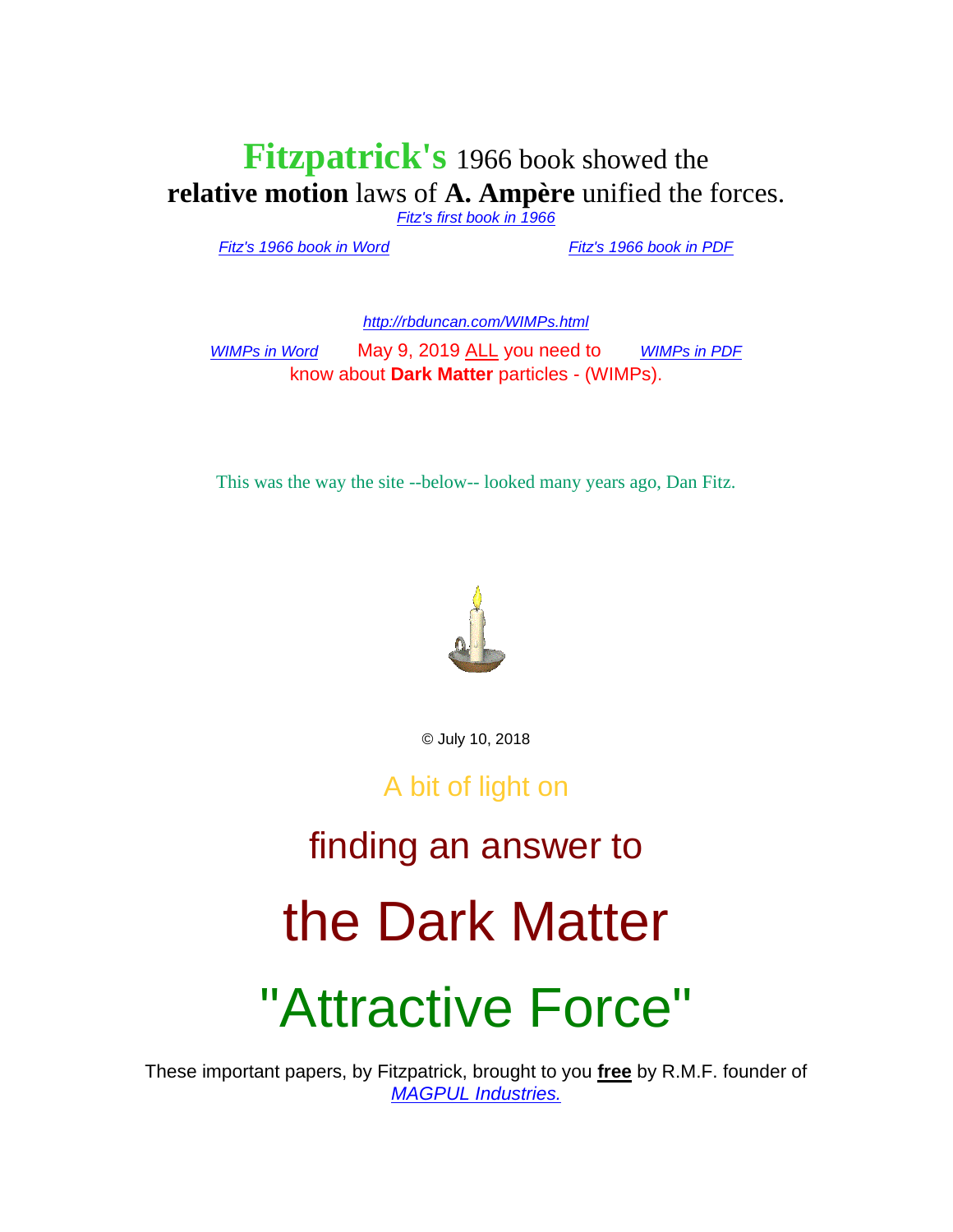Here's a simple model explanation for **how** & **why**  the **Dark Matter Attractive Force** works.

**Astronomers** are finding more and more things in our universe that present science simply cannot explain. How is this universe built?

Many of us see the need for a new **true** science model.

This new, ultra simple **phase building block** science model answer, astoundingly, coincides with what *[the new study](https://arxiv.org/abs/1706.07106/t_blank)  [by A. Cattaneo et al.](https://arxiv.org/abs/1706.07106/t_blank)* attempts to do. But it's far too **simple** and different, from accepted science, for the present establishment to believe it now, but as we gain more knowledge, there will be a tipping of the scales to a preponderance of those believing in this new science model.

Herein you will find, if you take the time to read all of this, that **DARK MATTER mass** — possibly 75% of the mass in our universe — comes from the **spins of stars, galaxies and galactic clusters**.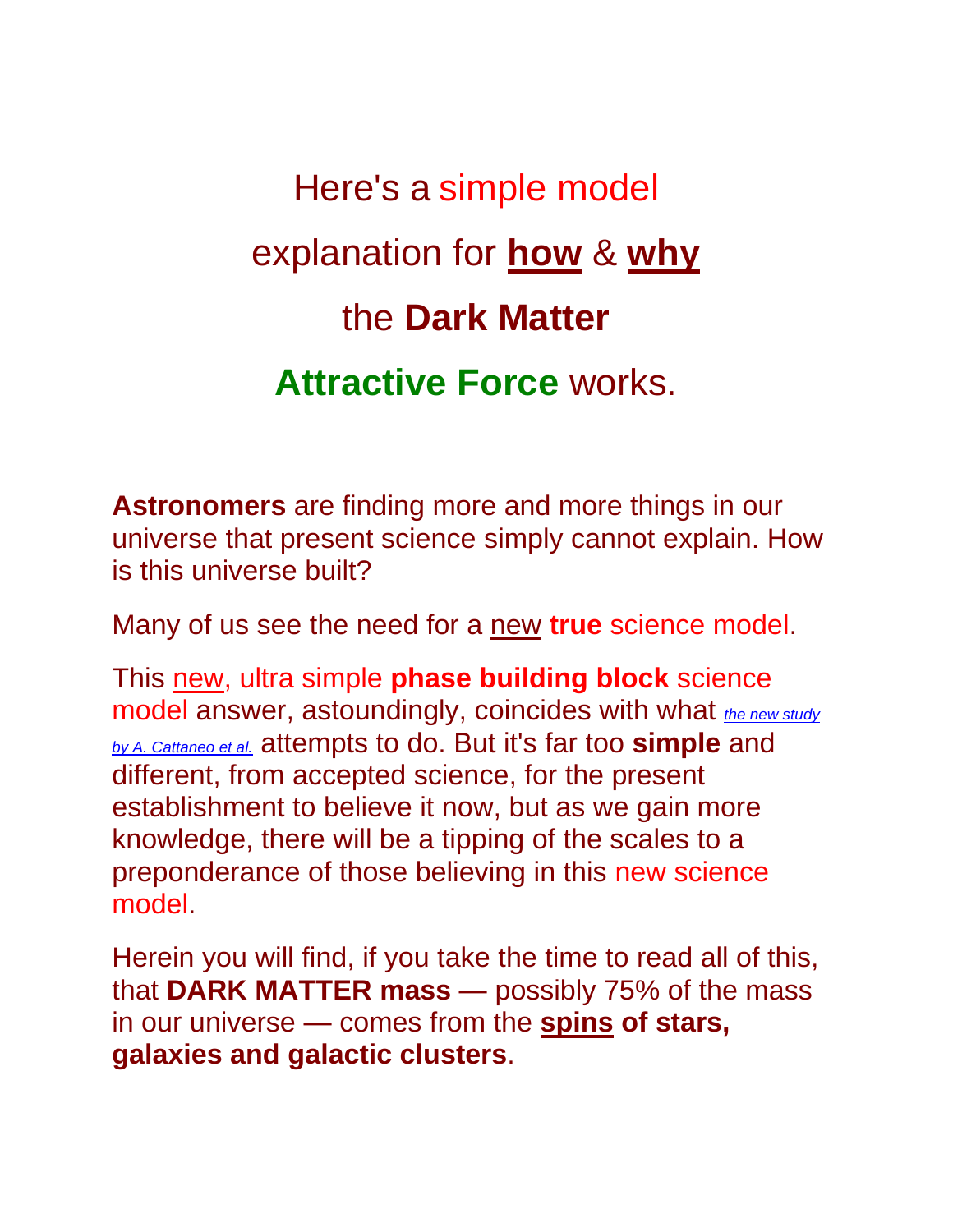And Dr. Amber Straughn will undoubtedly give us even more knowledge about **galactic activity** after the James Webb Space Telescope gets functioning.

In this, you will also see a bit more of the **reason** why mass converts into energy.

About the time I was born, 84 years ago, Fritz Zwicky saw that more mass was needed to explain why the exterior galaxies in the Coma cluster were traveling so fast, around that cluster.

Since then, far more evidence of this missing mass has been found and labeled "**Dark Matter**".

The answer to this "**Dark Matter**" is simple, and it's an answer Einstein would have loved because he warned about field theory's continuous structures that the present establishment, even yet, firmly believes in.

You'll see why **field theory**, and two especially **bad myths**, have kept us from seeing the BIG PICTURE. I'm certain that field theory has a role to play solving problems **after** the establishment finally sees what's really going on.

But that, may take considerable time.

This is because even scientists have a hard time giving up things they firmly believe in.

Einstein, unfortunately, used the field concept all his life, to see the BIG PICTURE, but then in 1954 about a year before he died, he said this: *"I consider it quite possible*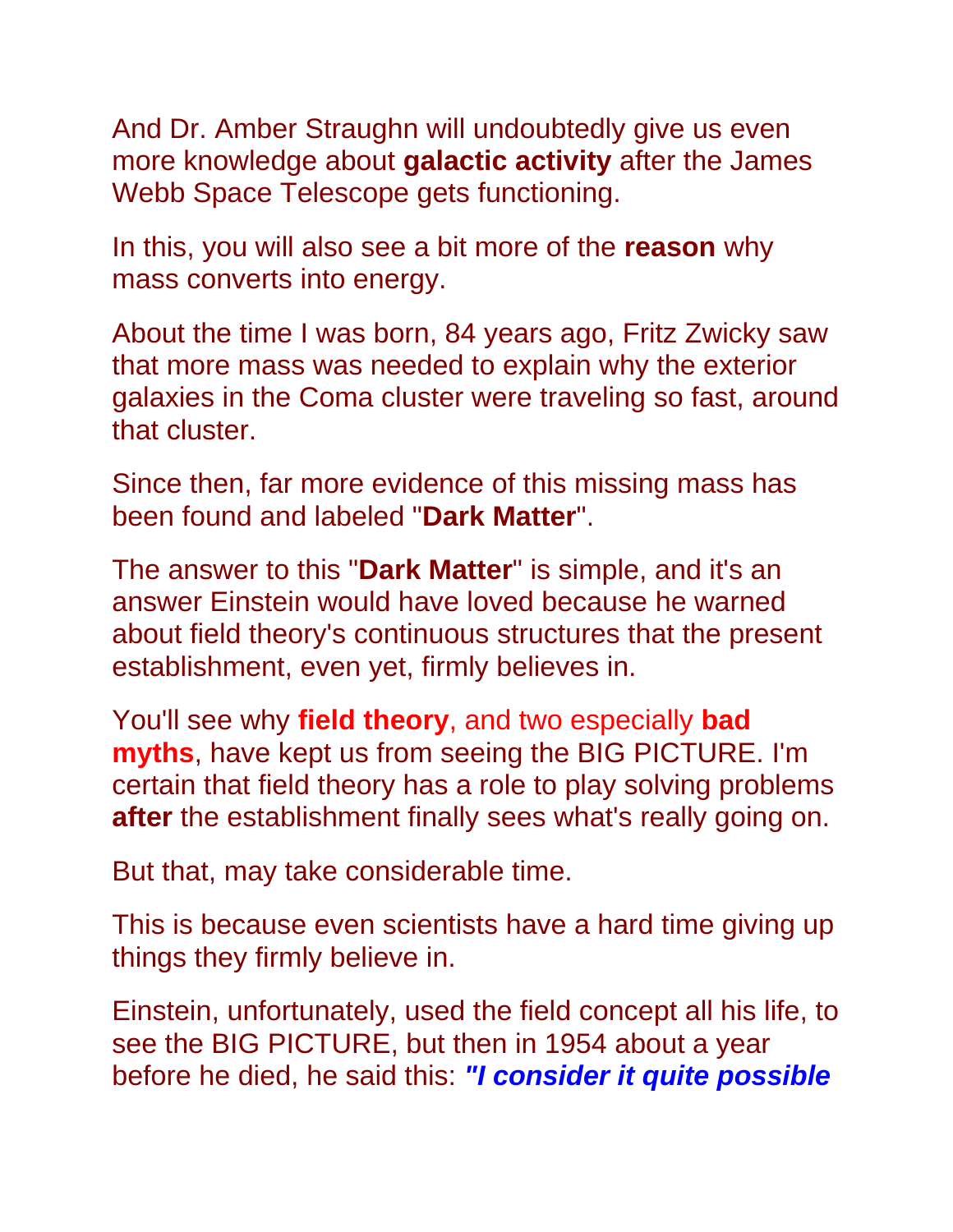*that physics cannot be based on the field concept, i.e., on continuous structures. In that case, nothing remains of my entire castle in the air, gravitation theory included, [and of] the rest of modern physics."*

This answer to "**Dark Matter**" is correct, and Einstein turns out to be absolutely right about *the rest of modern physics* too.

This universe is **not** built in a consistent enough way to use field theory to unify the forces, or see the BIG PICTURE. Only **after** we learn more about those forces, can the field concept be applied. I've proven this in internet papers you can get free by clicking those links at the end of this internet paper.

Stephen Wolfram has proven, that we need the basic simple model — that builds this universe — first, even **before** we start on any math.

Using Wolfram's ultra simple **building blocks**, here's the ultra simple **phase building block** model answer that works with this non-consistent universe!

Einstein endeavored with his Unified Field theory, because he KNEW true science laws should work ALL the time, and Einstein clearly SAW that *until we achieve a unification of the forces, we won't even have the basic framework of this giant science jigsaw puzzle in place. So we are forced to remain in this era of present science where we are now,* using science laws that fail to show us everything we need to know.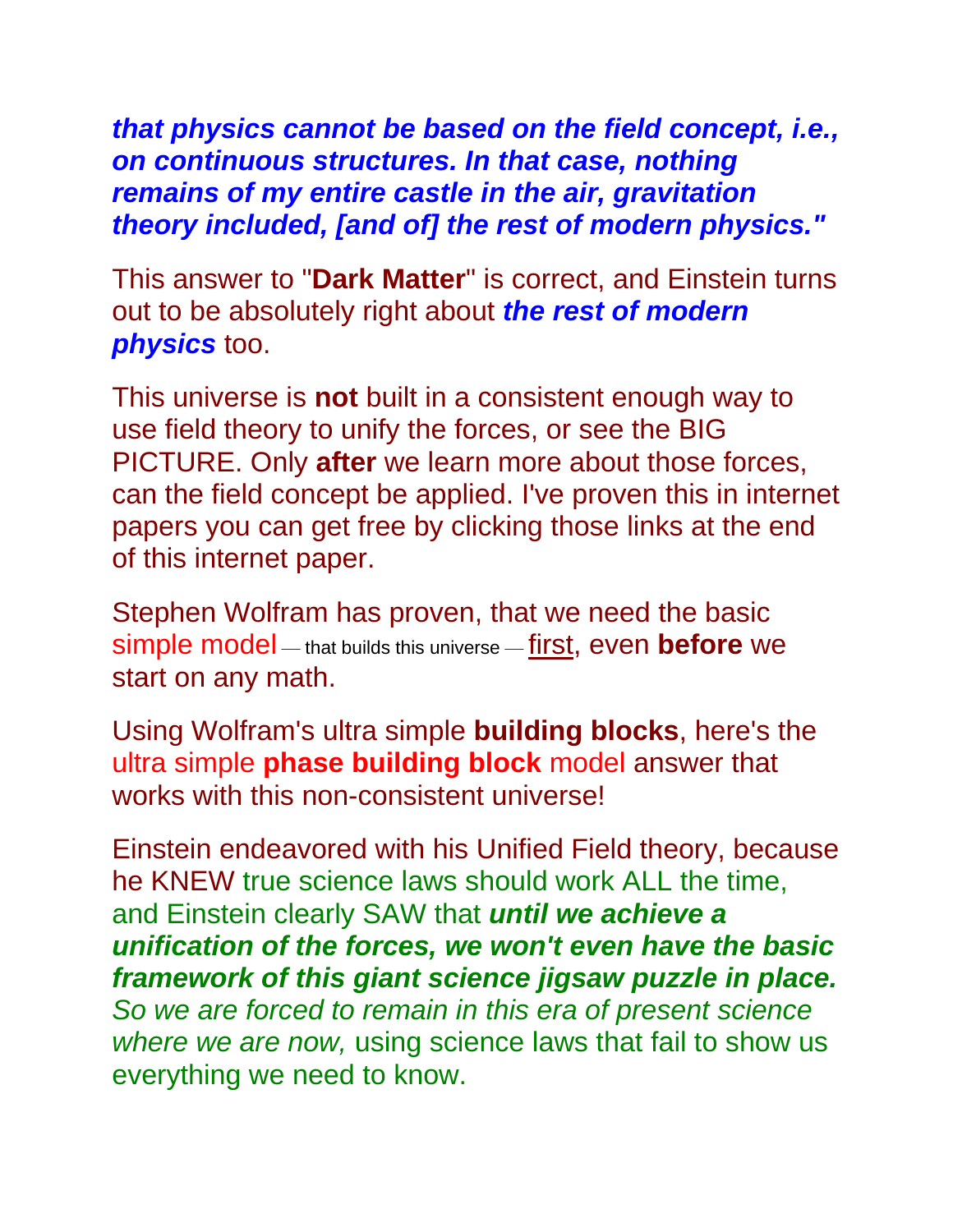We need to know why all these entities in our universe are spinning and our science laws are silent about that.

This simple new model needs spin to work.

Even though Einstein's Unified Field theory was a failure, **unification of the forces** in the macro and micro worlds, **must be done** even before we can attempt to see the BIG PICTURE of what's really going on in this universe.

The establishment always resists change, and I'm afraid an unwavering belief in present science **will prevent** anyone from seeing the true science model.

This ultra simple **phase building block** true science model, is far **simpler** than present science, and it **finally shows us** the BIG PICTURE of reality — of *what's really going on in our universe*.

HERE: read mathematician, Stephen Wolfram's best selling book *"A New Kind of Science".* It's free: *[Wolfram'sBook](http://www.wolframscience.com/)*

He proves, that for a complicated universe, you need its basic simple model **FIRST**. You do the math, **after you see the model.** Stephen Wolfram has proven, beyond any doubt, THE MATH HAS TO BE DONE LATER!

In this internet paper, you are not only getting the needed simple model, but this also *includes the necessary basic unification of the forces* that Andre M. Ampere gave us in the 1820s, that even Einstein failed to see: this seems incredible, but now it certainly looks like it's true.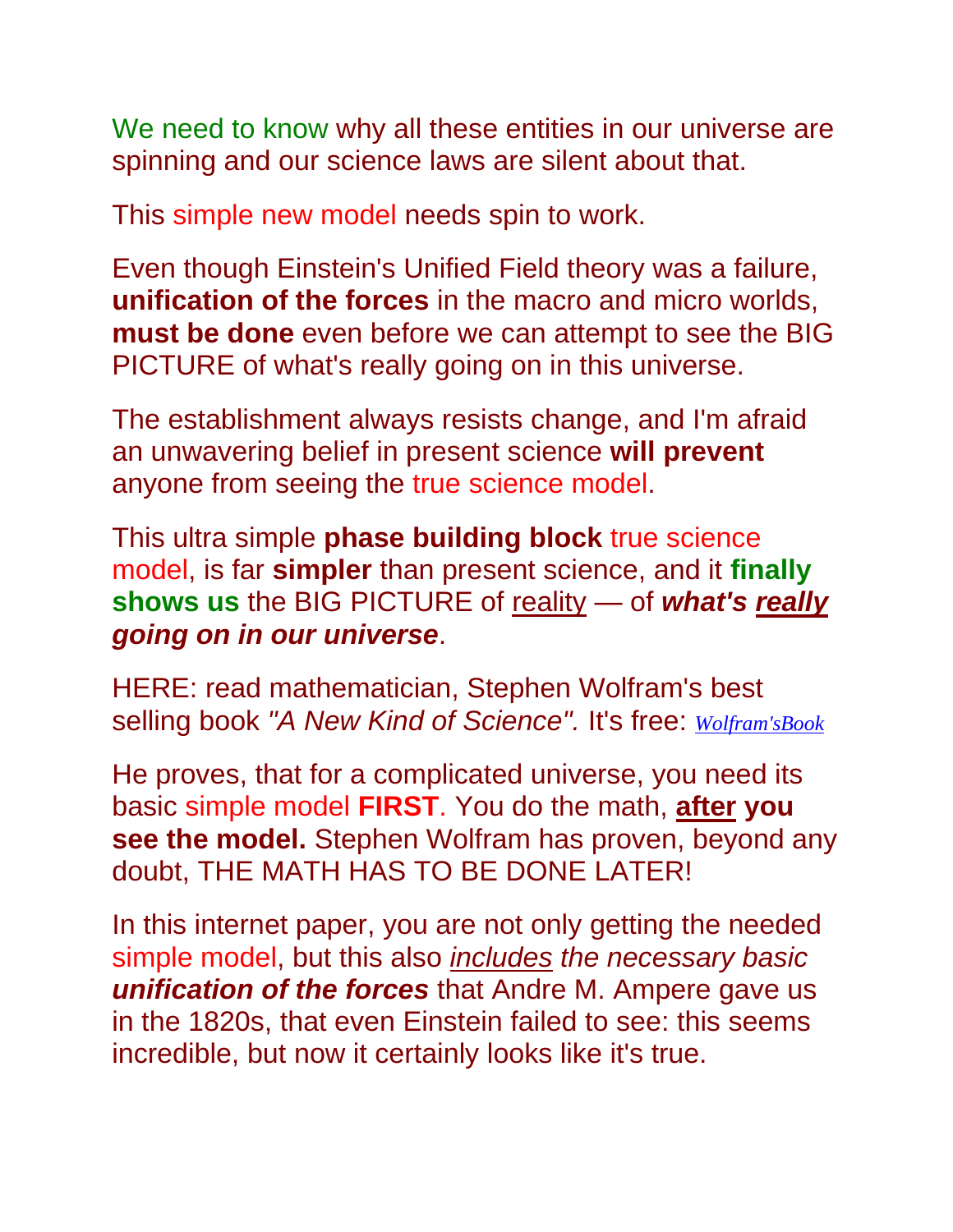I know I will lose most of my readers when I tell them they are about to see an ultra simple **phase building block** model method to unify the forces, that was discovered, by a person as prominent as Ampere, yet remained unseen by the establishment for almost **200 years**.

This is a story that one day will be taught to every school child in France.

It's entirely up to you to decide if this is a unification model as good as the one Einstein searched for.

I do know we need the "New Kind of Science" math to fit this new, ultra simple **phase building block** model.

After many decades of problem solving, of troubles on the various latest devices our scientists were turning out, I saw the discrepancy between what the universities told us to believe and what was really happening. Links to what I found, and most of what I have written, is available to you all, free of charge, at the end of this internet paper.

OK, here's the way we must look at galactic attractions and repulsions; pay attention to these following words, IN EXTRA LARGE PRINT, that I've said before:

The

# **ULTIMATE SECRET**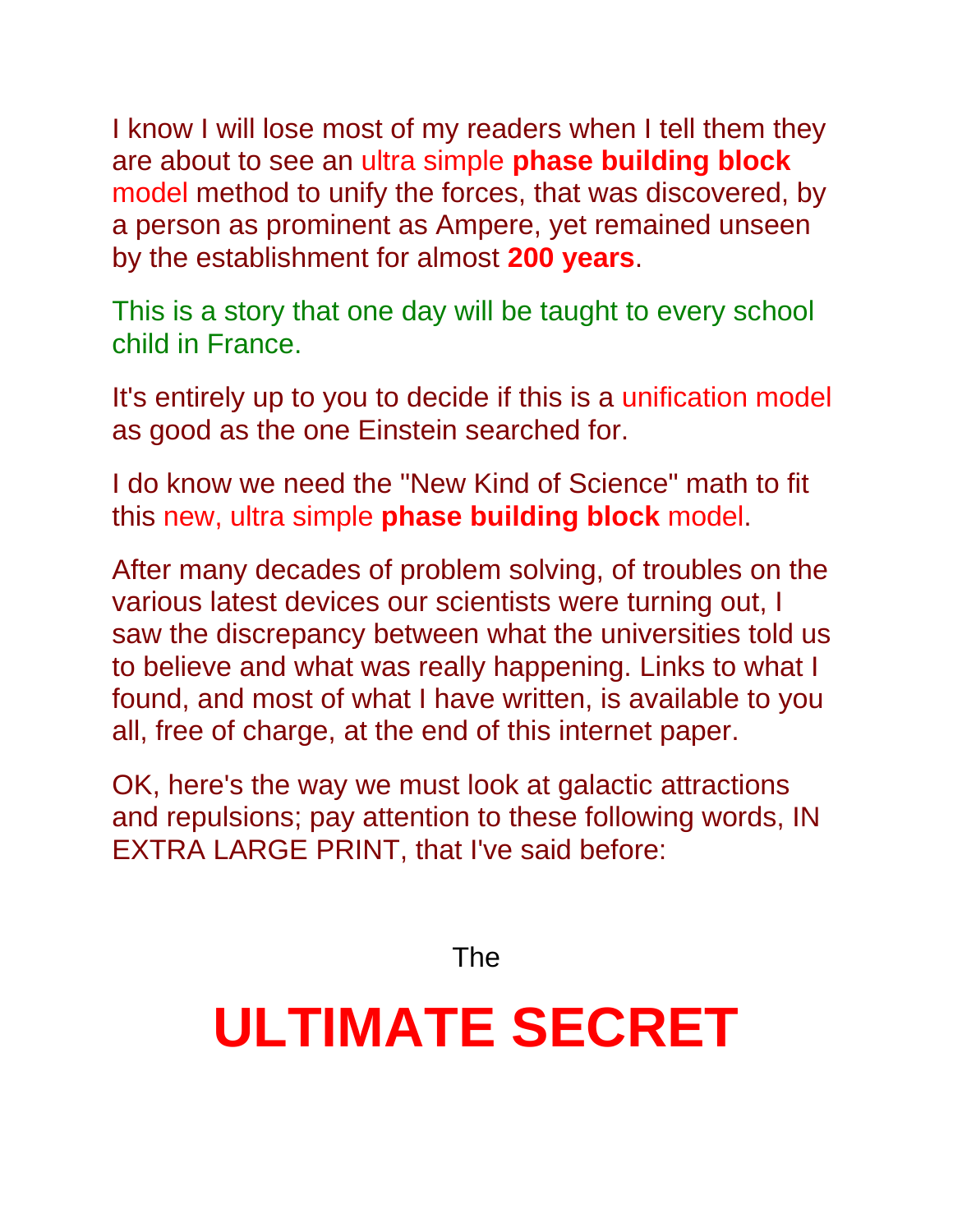of this universe is not complex;

It's a *spinning, standing wave* universe where **all forces** use only two simple phase rules:

The CLOSEST SIDES of these spinning entities must be seen as

### **LINKING TOGETHER**

**in-phase** for **attractions,**

**and**

# *out-of-phase* for *repulsions*.

These two laws above are the **basic building block** laws for every **attractive** and every **repulsive** force in the microcosm and macrocosm.

Those two laws above, that actually unify the forces, from **all** these spinning entities — **quarks, electrons, stars, galaxies and galactic clusters** — are essentially the same two laws that Ampere derived almost two hundred years ago. You can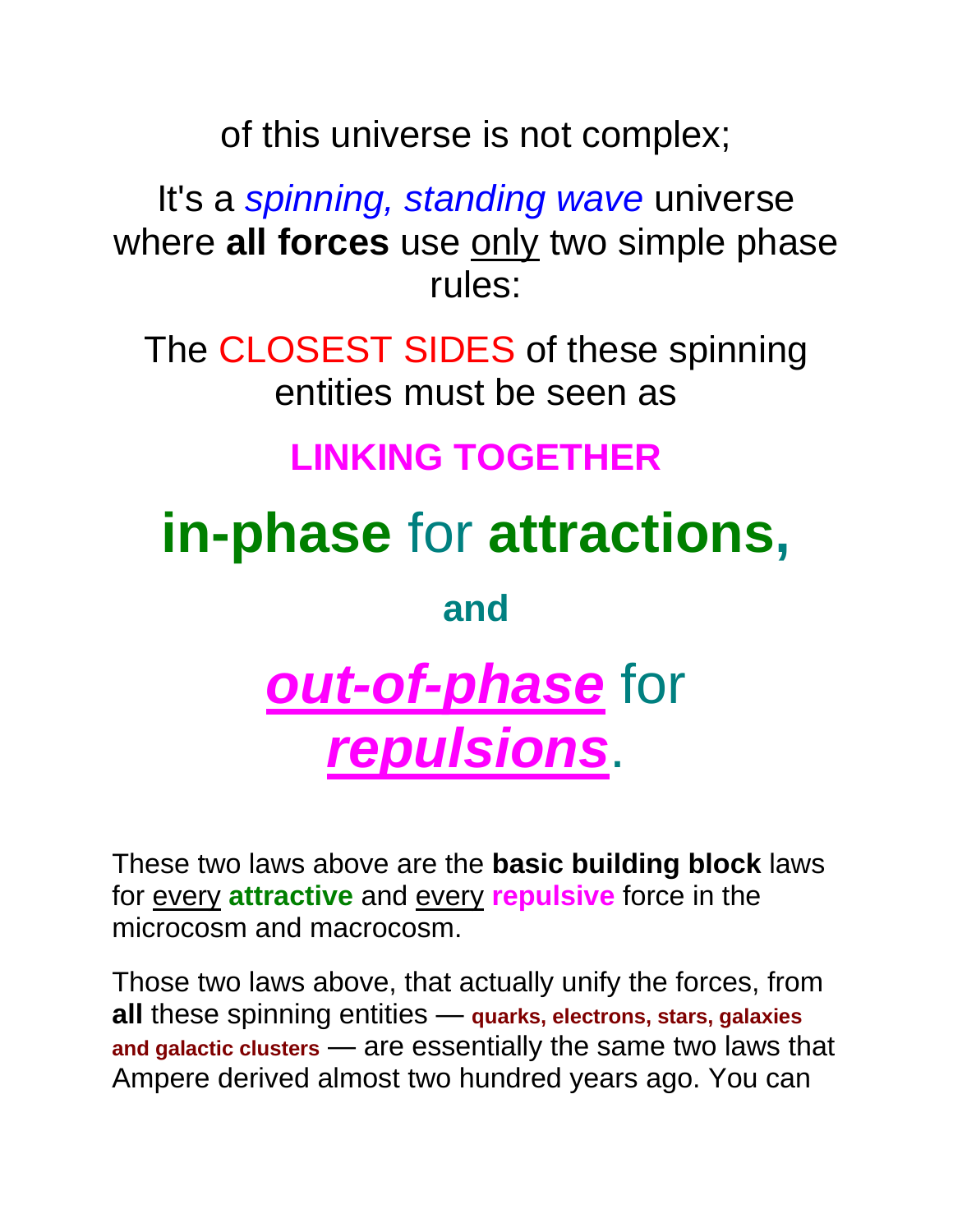read the exact words about this, from the Britannica, herein toward the end of this.

The basic **building blocks** for this entire complicated universe are nothing but those two SIMPLE **attractive** and **repulsive** PHASE LAWS.

What is absolutely incredible is the fact that for years, Einstein looked for these laws but never found them.

We know electrons and quarks cause forces, but It's quite a paradigm shift from present science to say **all** these spinning items — **quarks, electrons, stars, galaxies and galactic clusters** — produce similar forces, but if you keep reading, then you'll see they do.

The faster the spin then the stronger the force produced: the quark gives the strongest force. But only a very limited number of these quark strong force links end up penetrating completely through the high tri-quark density area inside protons and neutrons.

We'll look at this quark strong force, along with the forces produced by the spinning macrocosm objects, whose immense mass would tend to increase forces produced but whose low spin frequencies — compared to quark or electron — would tend to lower forces produced.

I spent more than half a century eliminating unwanted *standing waves*. I knew they would accumulate wherever radio waves existed. I knew immediately, that NASA scientist Dr. Milo Wolff was right when he showed me this had to be a *spinning, standing wave* universe.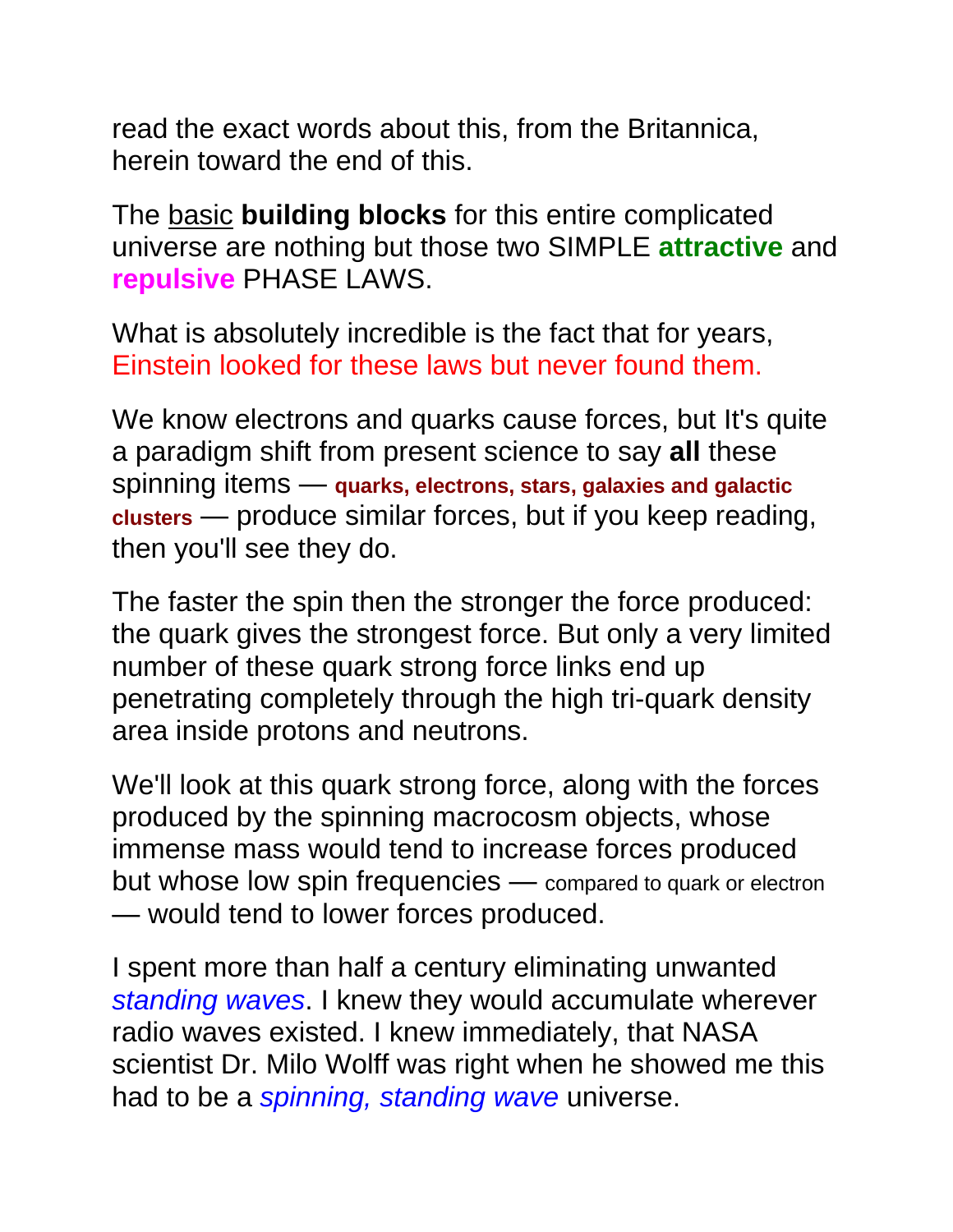This exceptionally simple model answer — to what is **really** going on in this universe — applies to stars, galaxies and galactic superclusters as well as to similar spinning items in the microcosm.

I've used this — you can too — to get a fairly good BIG PICTURE of what's really going on in our universe, and this is what one needs to solve science problems.

It's also simpler than today's science and even far simpler than anyone could imagine.

#### **The next paragraph spells out the simplicity of it all.**

It's this simple linking of the CLOSEST SIDES **IN-PHASE**  between the spins of stars, galaxies and galactic clusters that gives us this **Dark Matter attractive force**, in addition to the gravitational force.

**The math, for all this, is not going to be simple:** we **will**, eventually, get the math for this and then science will be light years ahead of where it is today.

Einstein needed a fudge factor for General Relativity so he used the Greek capital letter lambda to express the energy density holding all these spinning entities a **vast distance apart** in the macrocosm. Today this is called "Einstein's Cosmological Constant".

If you expand an atom so each electron is the size of a pin head, then the closest electron will be as far away from the nucleus, it is revolving around, as the fortieth story in a modern building is from the street below. Hence, this **vast**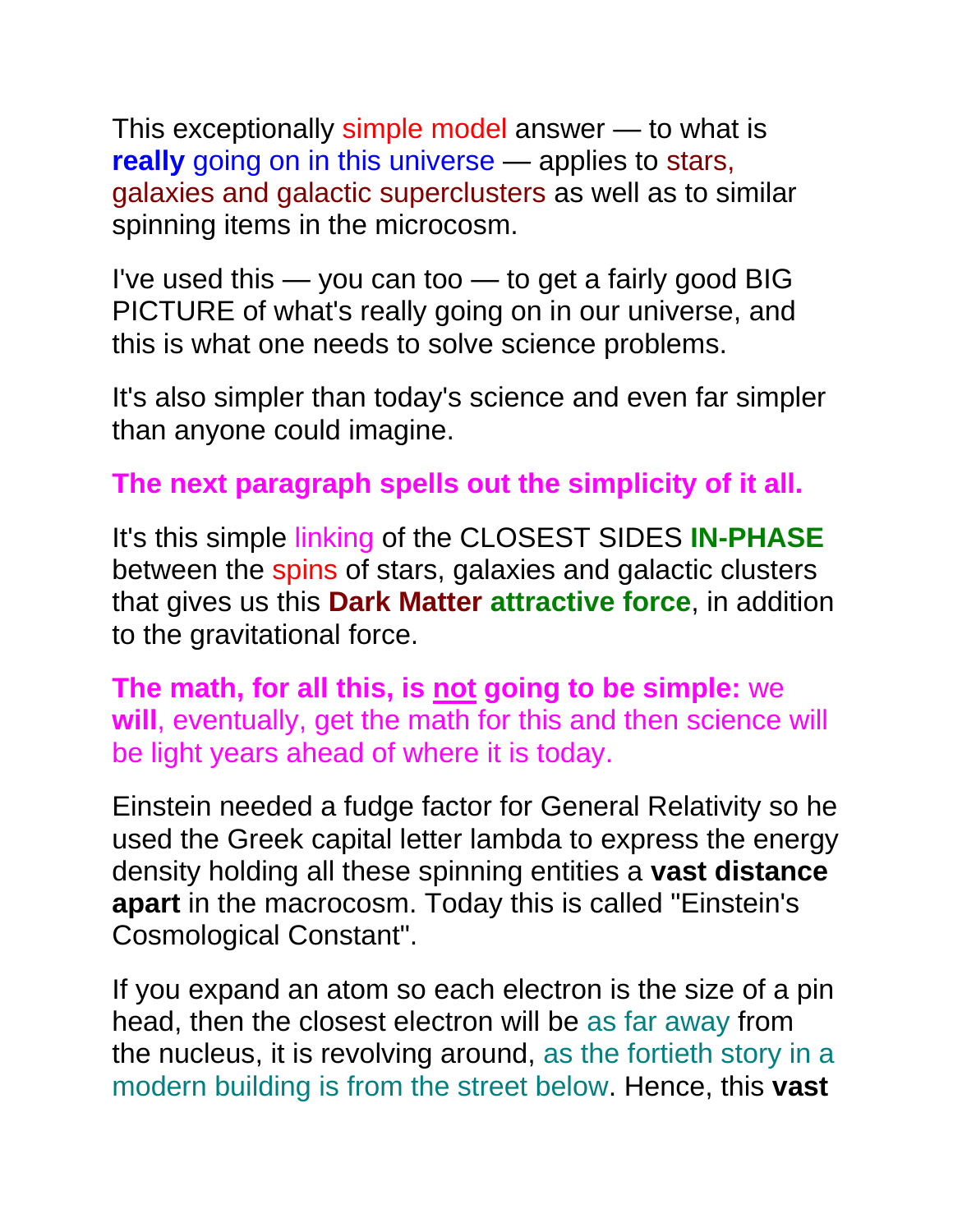**space** of Einstein's Cosmological Constant is almost exactly duplicated in the microcosm as well.

So, we might as well say we have "Einstein's Cosmological Constant" in the microcosm too, where we see a similar repulsive energy density with **vast space** there as well.

Contrary to present science, this new model shows, "Einstein's Cosmological Constant" — *repulsive energy density of the vacuum of space* — remains as long as a certain "critical balance" is never exceeded between in-phase and out-ofphase forces, existing between quarks, electrons, stars, galaxies, galaxy clusters and super clusters. But you will be three quarters of the way through this before you'll be convinced of that.

While the establishment uses entirely different laws for the microcosm as it does for the macrocosm, in this we are going to take a good hard look at these new simple **phase rules**; you'll see they do indeed pertain to **both micro and macro forces**: this is similar to the unifying that Einstein tried to do.

Let's call all these spinning things in both micro and macro worlds **spinning, standing waves**, a name given them by Dr. Milo Wolff; you'll see the reason why later.

You will finally see the BIG PICTURE of what's **really going on** after replacing present science rules with these new phase laws even though there is no math yet for this new concept.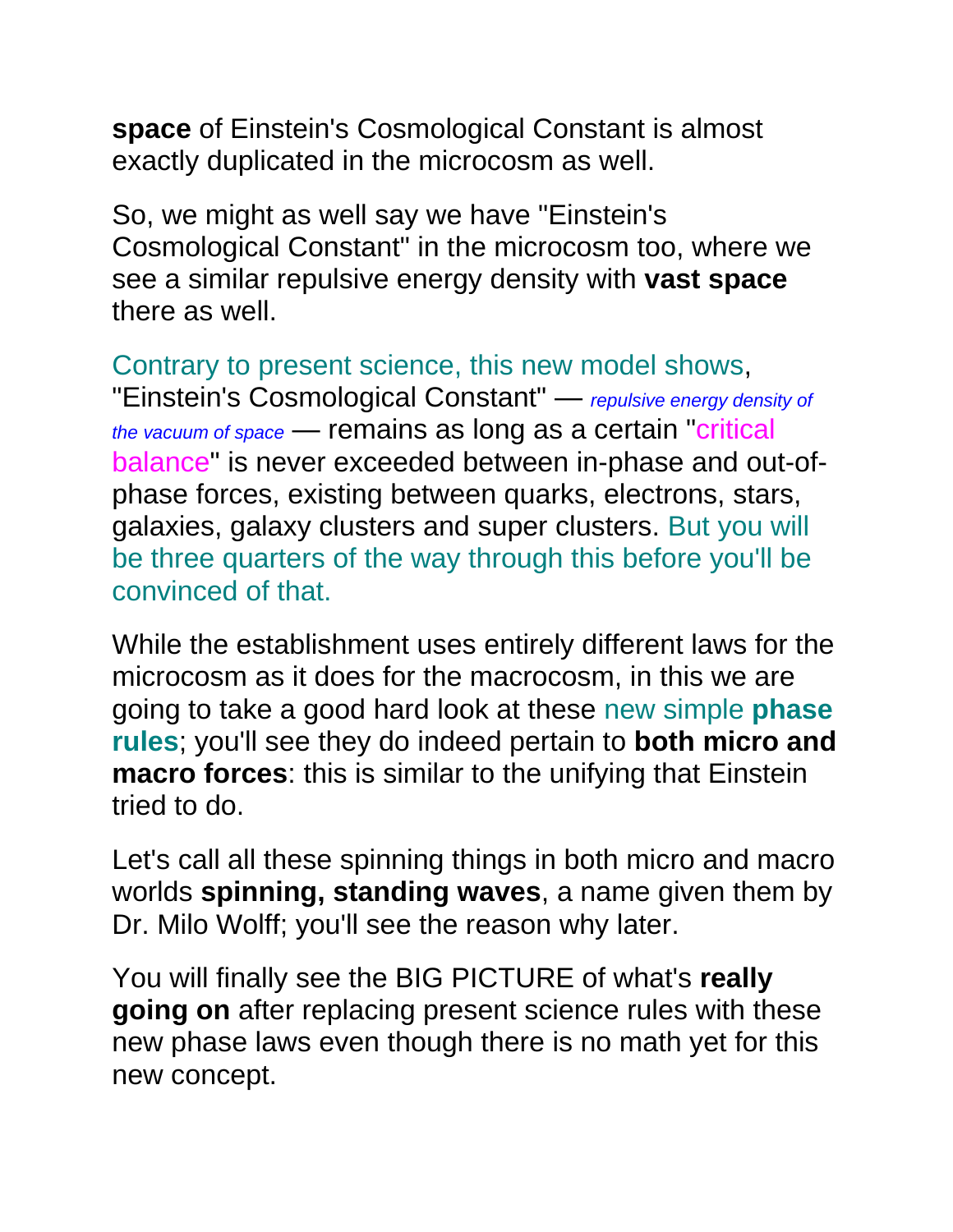I saw it was relative motion or PHASE causing simple magnetism, years before I got my First Class Radio License with RADAR endorsement, in 1958, allowing me to work on almost any transmitter built.

In my earlier publications I used the term "relative motion" to describe what was going on — things attracting always had the same "relative motion" together - but if this is a frequency universe then the term PHASE is the more appropriate term to use.

It's apparent, *with electrons*, that it's the CLOSEST SIDES linking **IN-PHASE** that causes the **attraction** in magnetism, with quark harmonically **captured** electrons.

Entirely **free** electrons don't act that way: they **try** to attract each other, but can't.

Here's WHY:

**Inertia** acts — even in the microcosm — with a gyroscopic force in conjunction with, but at a right angle to every electron polar attractive force movement when free electrons attempt to attract to each other. But this causes each free electron to precess away from the other free electron's strong polar attracting point.

#### **Each electron will precess the same amount.**

Thus, the CLOSEST SIDES of free electrons can never be in-phase and will **always be out-of-phase**.

This is the **real reason** all free electrons **repel** each other.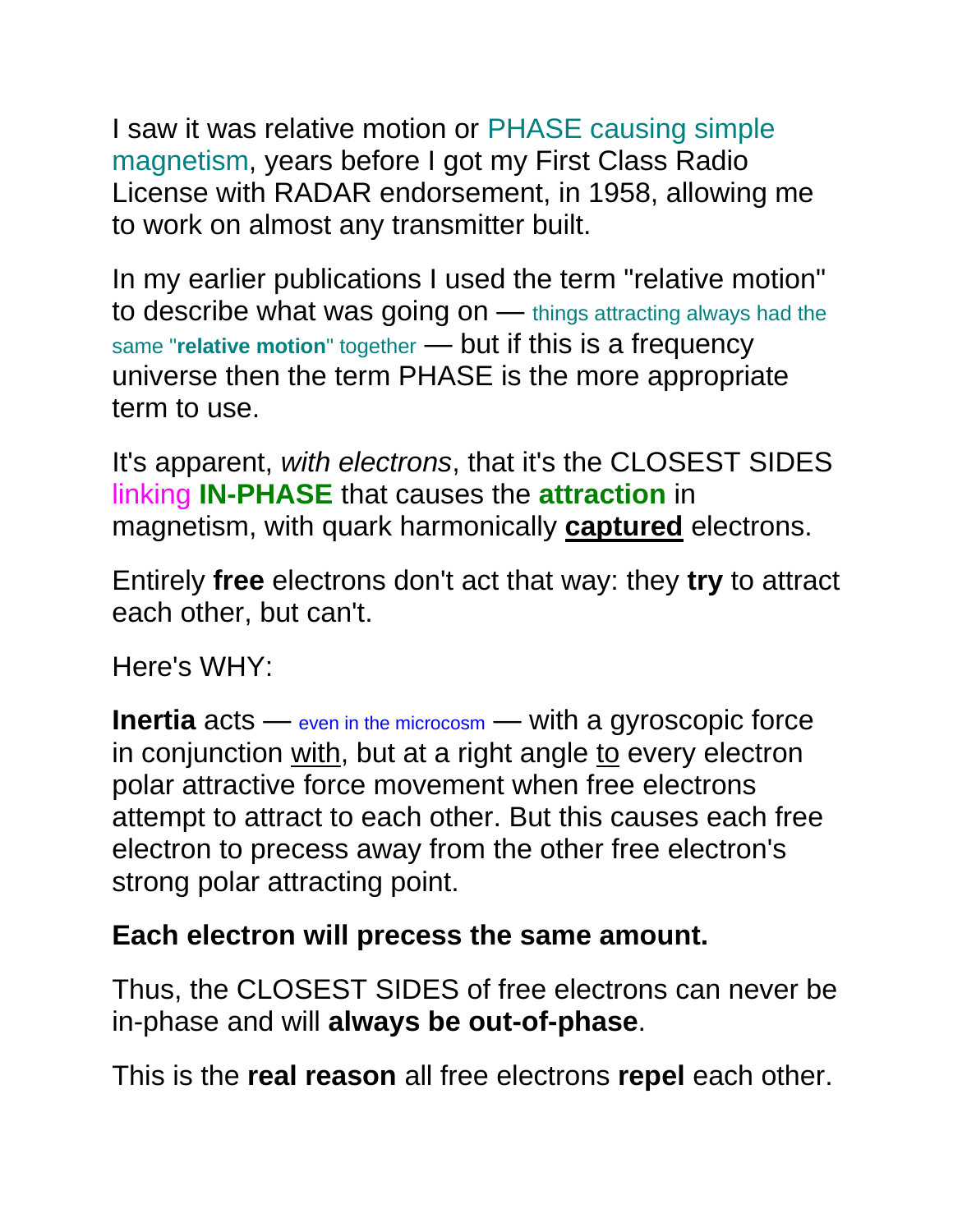For **70 years** now this **TRUTH** has allowed me to solve far more science problems than those who believed in Benjamin Franklin's plus and minus charges.

The very same thing that goes on in the microcosm, is also happening in the macrocosm.

Does the establishment see it?

NO!

They have nothing, **in the macrocosm**, at that spin frequency to detect it!

Stars, galaxies and galactic clusters have the same strong, polar, in-phase, attraction, to same spin frequency items as the "free" electron, and like "free" electrons they also **try** to attract to each other.

Stars, galaxies and galactic clusters, that can attract, nonetheless, end up — **repelling each other** — acting exactly the same as free electrons most of the time, but in the macrocosm everything is not the same **size** and exact spin frequency as in the electron's spacetime realm.

This is the reason our galaxy is being pulled toward the Andromeda galaxy, that is much larger than our galaxy. Same size galaxies with same spin frequencies — *won't do this* — their gravitational attractive pull will be offset by an **equal** out-of-phase repelling force, because each will precess the same amount.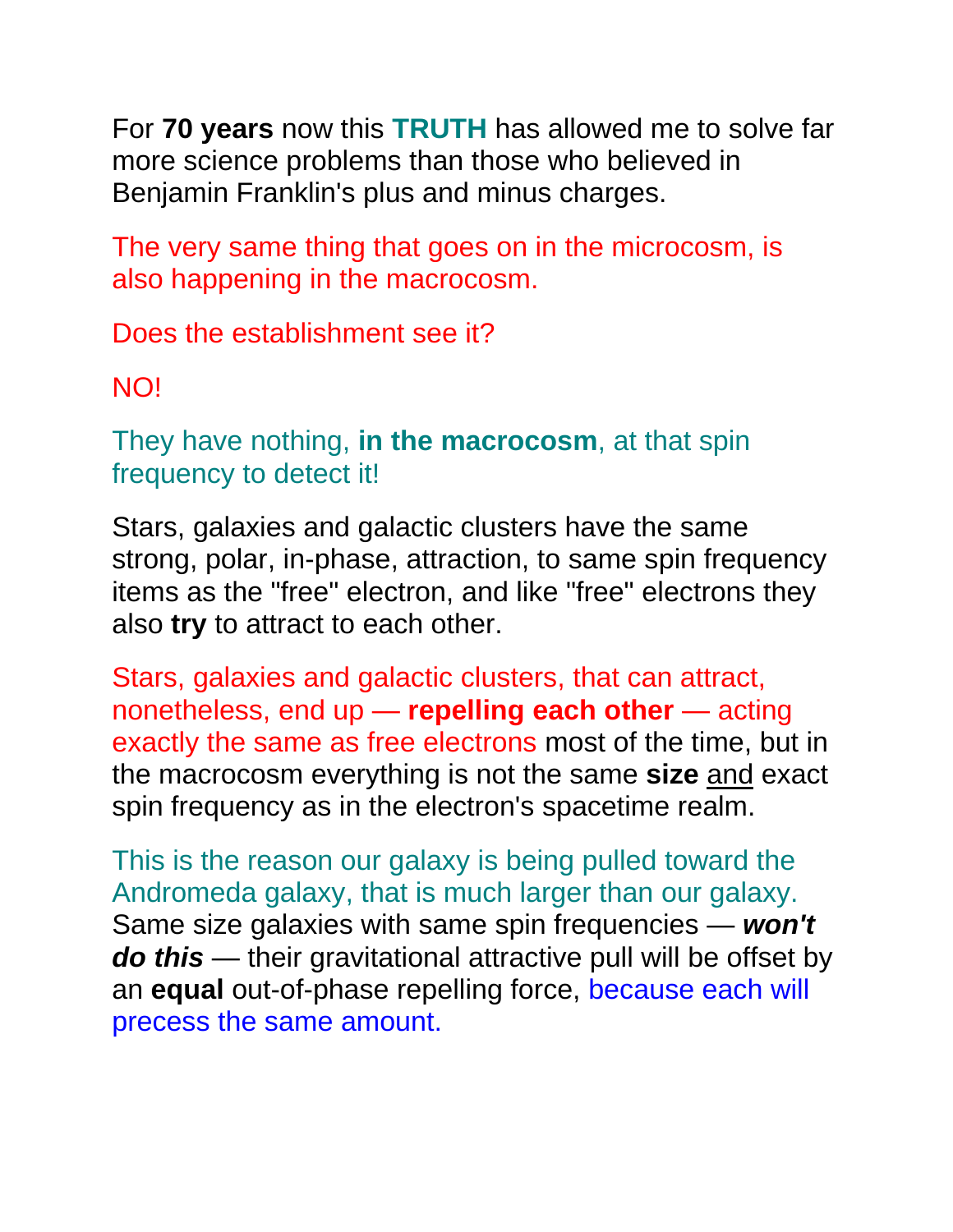**Similar, same size galaxies will ALWAYS repel other same size galaxies,** *for the same reason* same size electrons ALWAYS repel each other, because **each identical item will precess the same amount.**

Here's the number one rule for **free** spinning, standing waves: each identical, closest entity will precess the same amount.

This works with smaller items as well: this is the reason billions of these **same size** items are in each distinct section of Saturn's rings.

As in the macrocosm, enough out-of-phase repelling is also in the microcosm and this is **WHY** we have Einstein's Cosmological Constant in the microcosm too.

*So here's the reality:* **inertia** acts with the same gyroscopic force, at a right angle to every polar spin attractive force movement in the macrocosm precessing everything from stars to galactic super clusters just like it does with free electrons — so that we will seldom see the CLOSEST SIDES of anything in the macrocosm linking **IN-PHASE.**

This keeps their Closest Sides out-of-phase with each other so they repel each other.

A few of us see this repelling of free electrons in the microcosm happens for the same exact reason that it does in the macrocosm.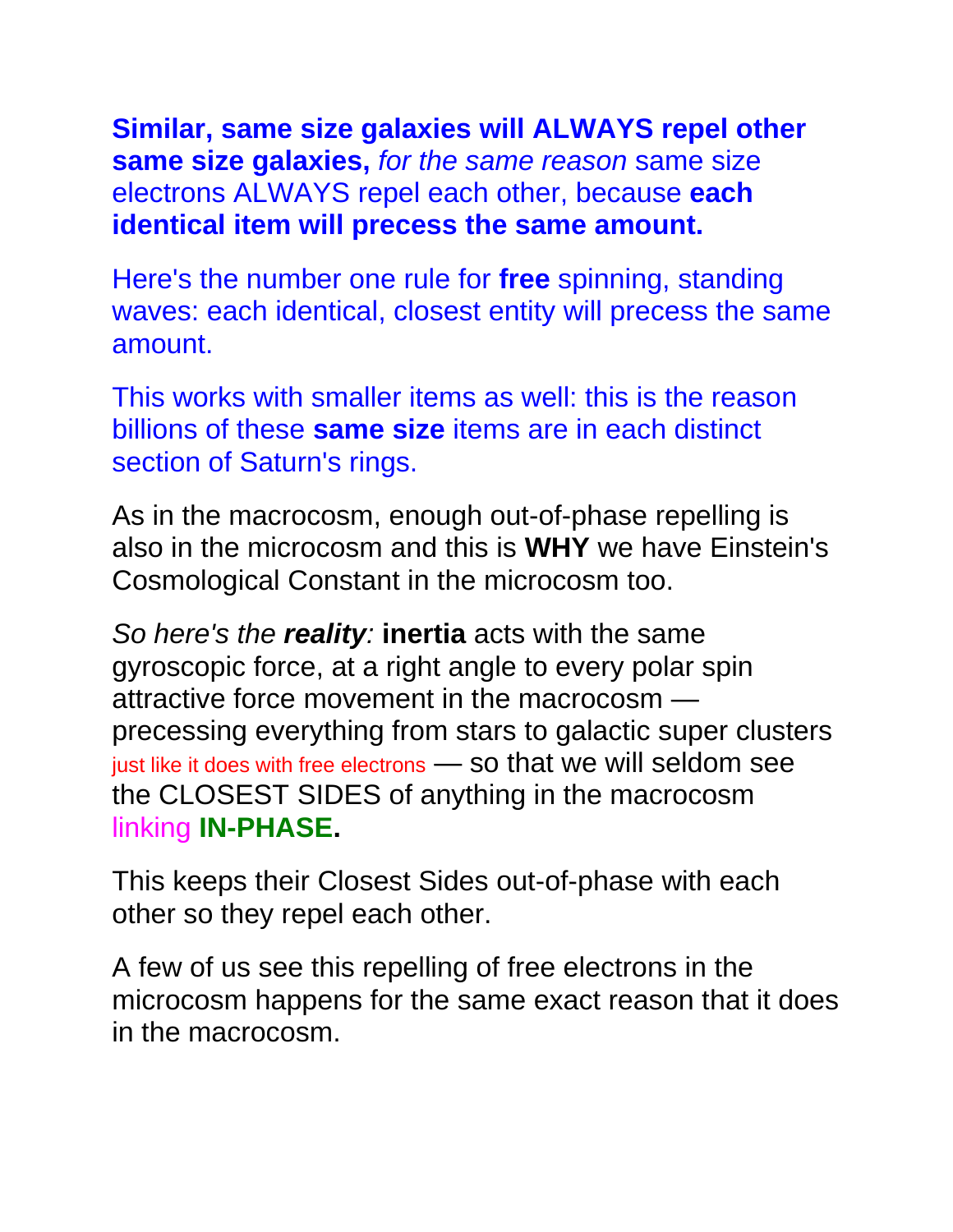But the majority would rather believe in two hundred year old myths than do any actual new research and new thinking,

Now, because of present Hubble telescope, and other observations, it will soon be apparent to all of us that, similar size, binary stars are always spin-up and spindown and that their CLOSEST SIDES are always linking **IN-PHASE**.

Looking at any galaxy, it's the **surroundings** inside of any galactic cluster, and in deep space further outside being far more out-of-phase than the interior — that gives an additional repulsive force between the **surroundings** and the interior stars in the central portion of the galactic cluster, thus squeezing far more stars and galaxies, than normal, into that central portion, giving us what we see as a **BLACK HOLE** and also **Dark Matter**.

This squeezing into the center not only goes for galactic clusters but for ALL spinning, standing waves.

It's this repulsive force of the **surroundings** inside, and in deep space further outside of ANY spinning entity — being far more out-of-phase than the interior — that gives **more** interior entities squeezed in to the center, thus giving a greater central density than the overall entity average.

Astronomers all know about this **high** central density but they don't know **WHY** this is so.

This is not only WHY we have **BLACK HOLES** but WHY all these entities are centrally denser than expected, and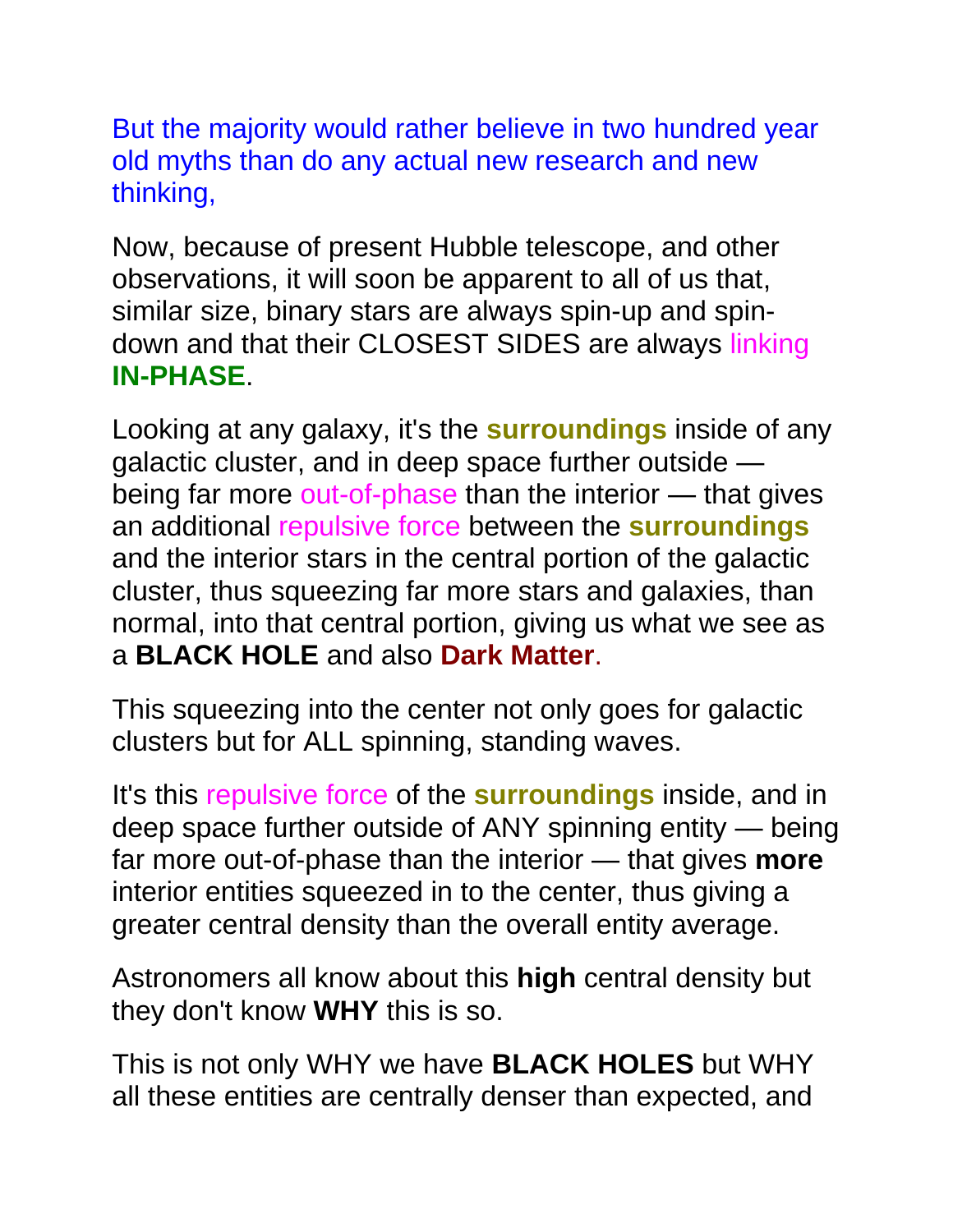WHY the **surroundings** matter, and WHY the **surroundings** must be taken into consideration when calculating ANY force.

This intense, out-of-phase, repulsive squeezing force, at the exact plane of the galactic equator, is not only WHY these super massive, black hole, polar jets exist, but it also gives the reason **both** of these intense polar black hole jets, are EQUAL in force.

Present science gives absolutely no reason for these jets, why they are equal, or what gives us Einstein's Cosmological Constant — *this vast space and repulsive force density between every spinning thing in the micro and macro world* — but you will see that this new concept, using **surroundings** that are always **more** out-of-phase because of **all this spin**, most certainly **does give the reason** for Einstein's Cosmological Constant.

Also later, in this, comes absolute PROOF that inertia is an attraction to the **surrounding** stars.

Gravity, inertia and centrifugal force are ALL instantaneous actions and far faster than electron forces that act at the **slower** speed of light. Even the present establishment believes this is a **FACT**.

Now we are going to move a distance away from what the present establishment believes: let's, forget present science's *strong force containment* and suppose (*you'll see later why*) gravity, inertia and centrifugal force are all **quark** attractions.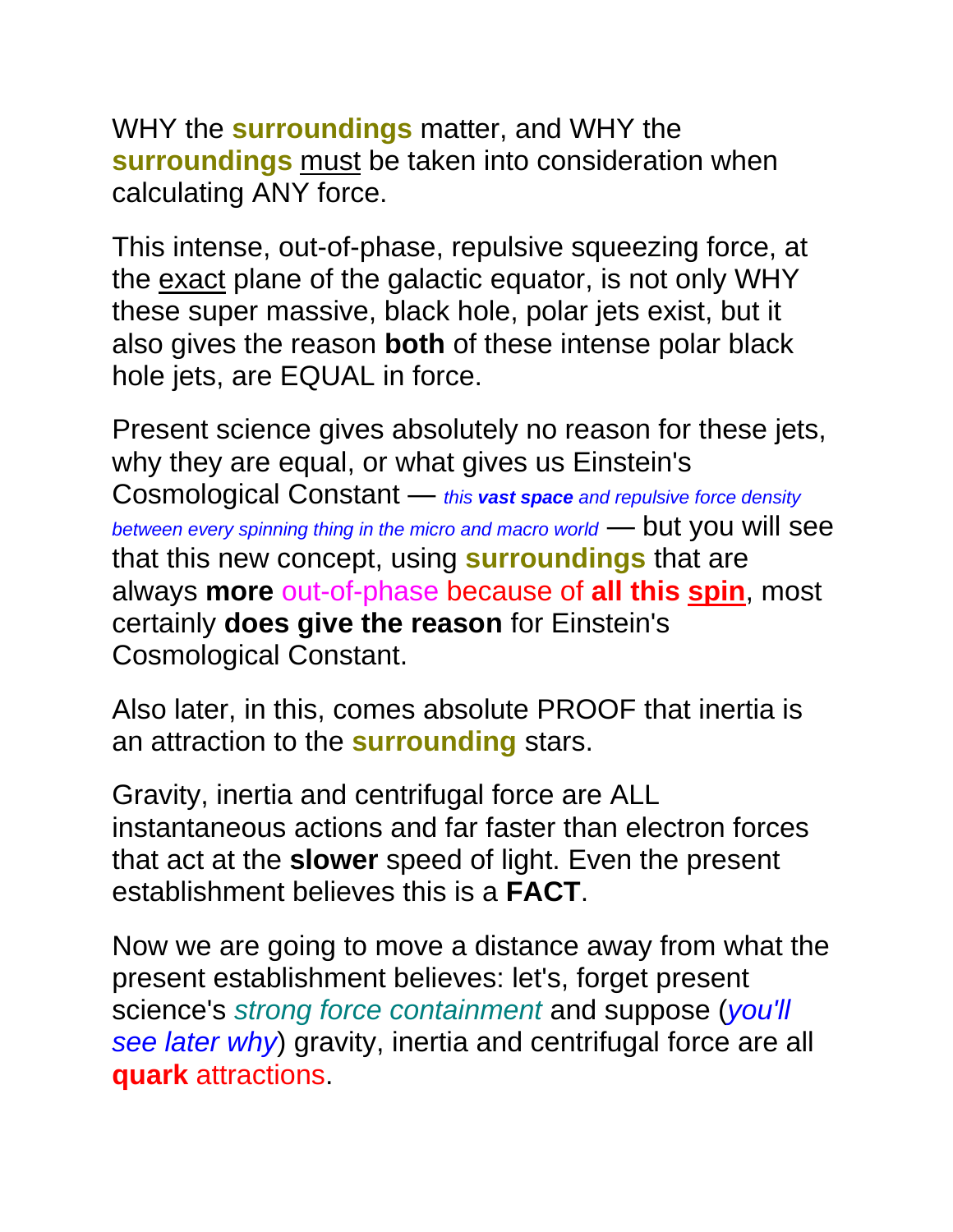But, because of the high quark density spacetime realm, inside the quark congested nuclei, only a **limited number** of individual quark to quark **external** binding linkages will be made. This is the reason the quark strong force produces the much weaker attractions of gravity, inertia and centrifugal force.

Gravity comes later, but with inertia and particularly with centrifugal force, you have to realize that exterior portions of those spinning quarks, in any rapidly spinning entity, are now more out-of-phase than quarks in YOU, and the faster the item spins, those quark portions now match and attract more quarks, further and further in the deep space area of the **surrounding** stars that are **also** more out-of-phase than quarks in YOU.

As you spin things faster and faster, the centrifugal force pull to the stars gets greater and greater — because higher frequencies have more binding energy than lower frequencies **- SO portions of the** quark spins, in the thing you are moving faster and faster, are matching exact mass and exact frequency of portions of quark spins of various distant stars. Both mass and frequency must match exactly to form an in-phase attraction to the distant stars.

More centrifugal force is therefore determined via higher linking of mass and frequencies with the distant stars **and nothing more!**

From this it's easy to see that **this new phase MODEL finally gives us the real reason we have centrifugal force!**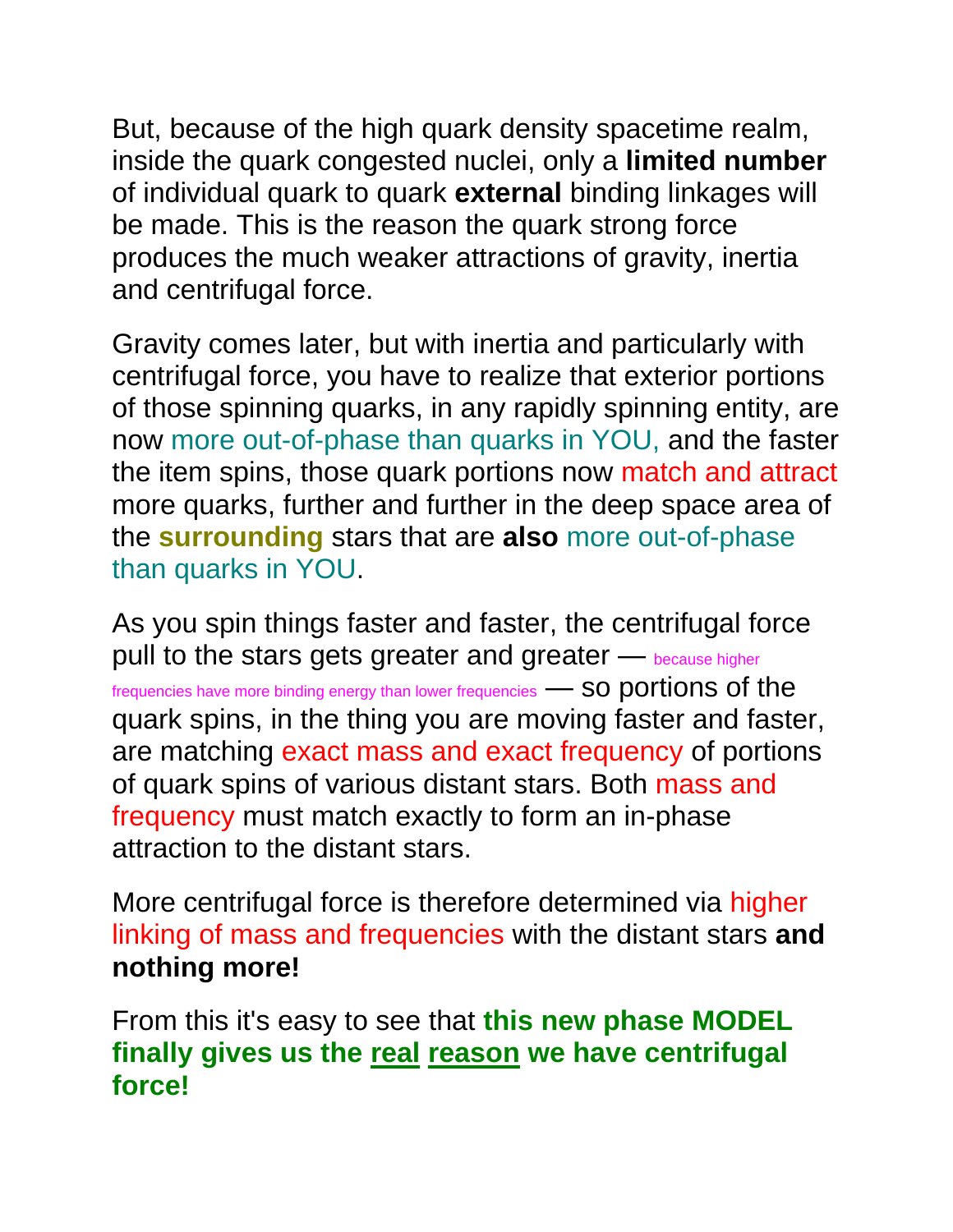So, it looks like Stephen Wolfram is right! 'Find the correct **model** FIRST!'

Yes Stephen, we are going to use this new phase **simple model** FIRST and foremost over everything the universities presently are telling us about scientific principles.

As you read further you'll see this **simple** phase **model** shows the EXACT BIG PICTURE of how this complicated universe works, whereas none of the present science & math can, as yet.

What was it — **again** — that Einstein said in 1954? *"I consider it quite possible that physics cannot be based on the field concept, i.e., on continuous structures. In that case, nothing remains of my entire castle in the air, gravitation theory included, [and of] the rest of modern physics."*

**Evidently the establishment never listened to Albert Einstein, George Berkeley, Ernst Mach or present day astronomers either.**

Use what you learn here to profit by it. That's what I've done, and it helped me solve science problems. It's worthless to try to convince the establishment that this is true, because if they wouldn't listen to Einstein then they are not going to listen to you.

I've known for decades that these spinning entities in the macrocosm produce the same exact forces as the electron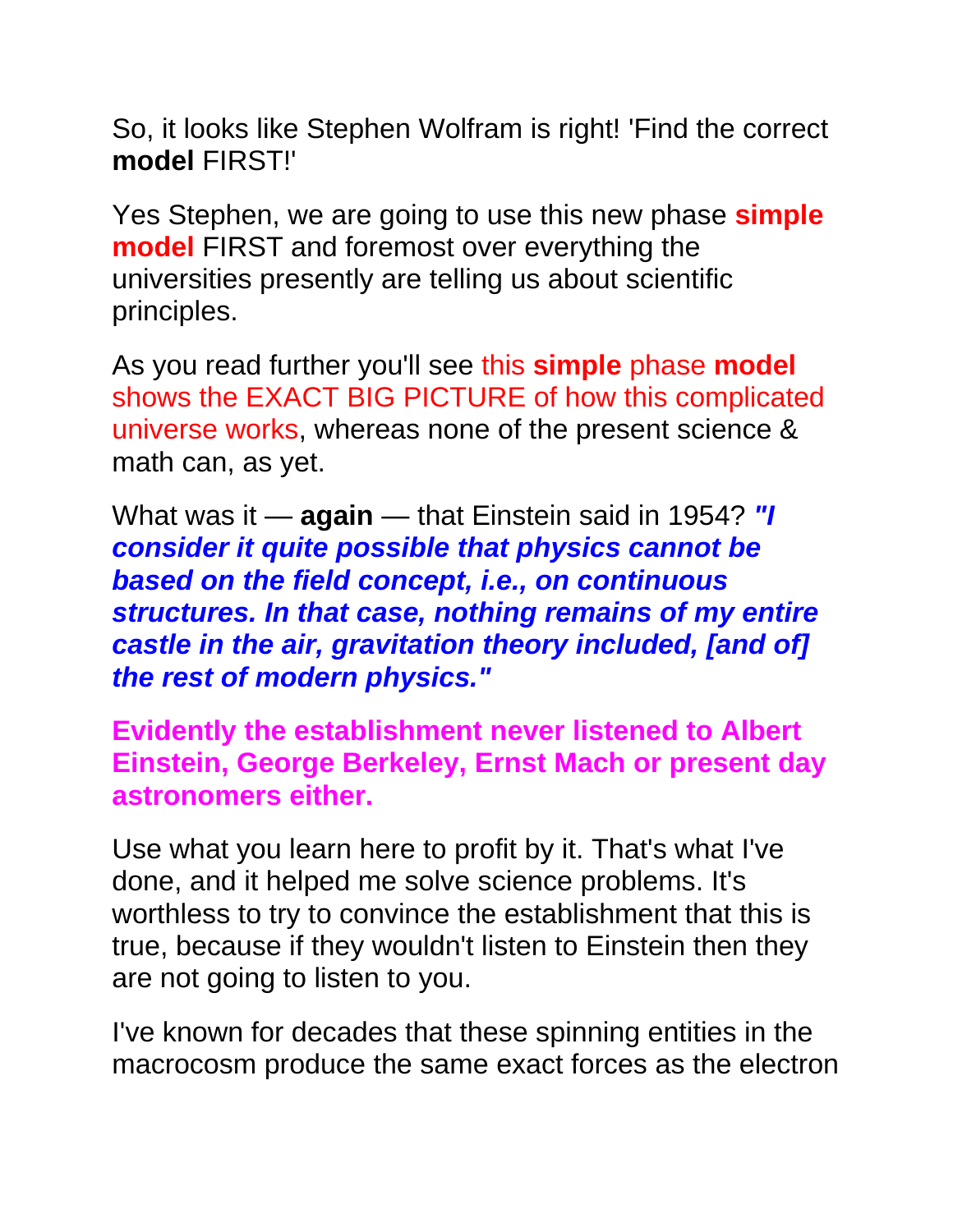but at a much, much lower frequency, in fact, a frequency too low for our detection.

#### **DARK MATTER mass** — 75% of the mass in our universe — does not come from wimps. **It comes from the spins of stars, galaxies and galactic clusters**.

All these spinning entities **also** attract exactly like the electron attraction in magnetism where the **polar** attraction is the **strongest** attraction because then the entire mass, of both electrons, is spinning on the same axis, in the same direction, *in-phase* at the same exact frequency.

Spin-up & spin-down electrons also attract like spin-up & spin-down binary stars but this equatorial in-phase attraction is the weaker attraction also in magnetism because only that limited mass of the closest sides is inphase then. I've shown why the *total* equatorial attraction works out to be about half the *total* polar attraction even though the mass ratio *for each single force* is far greater than that: read my other papers for that answer. It's a bit too involved to include here.

These Dark Matter forces *also* powerfully **centralize,** the same as gravity does to *produce a BLACK HOLE at the center of large galaxies*, but these larger entities spin at a much lower frequency than either the quark or the electron so they do not bend light like the **Black Hole** gravitational force caused by a very low percentage of quarks whose closest sides find themselves, momentarily, PERFECTLY in-phase.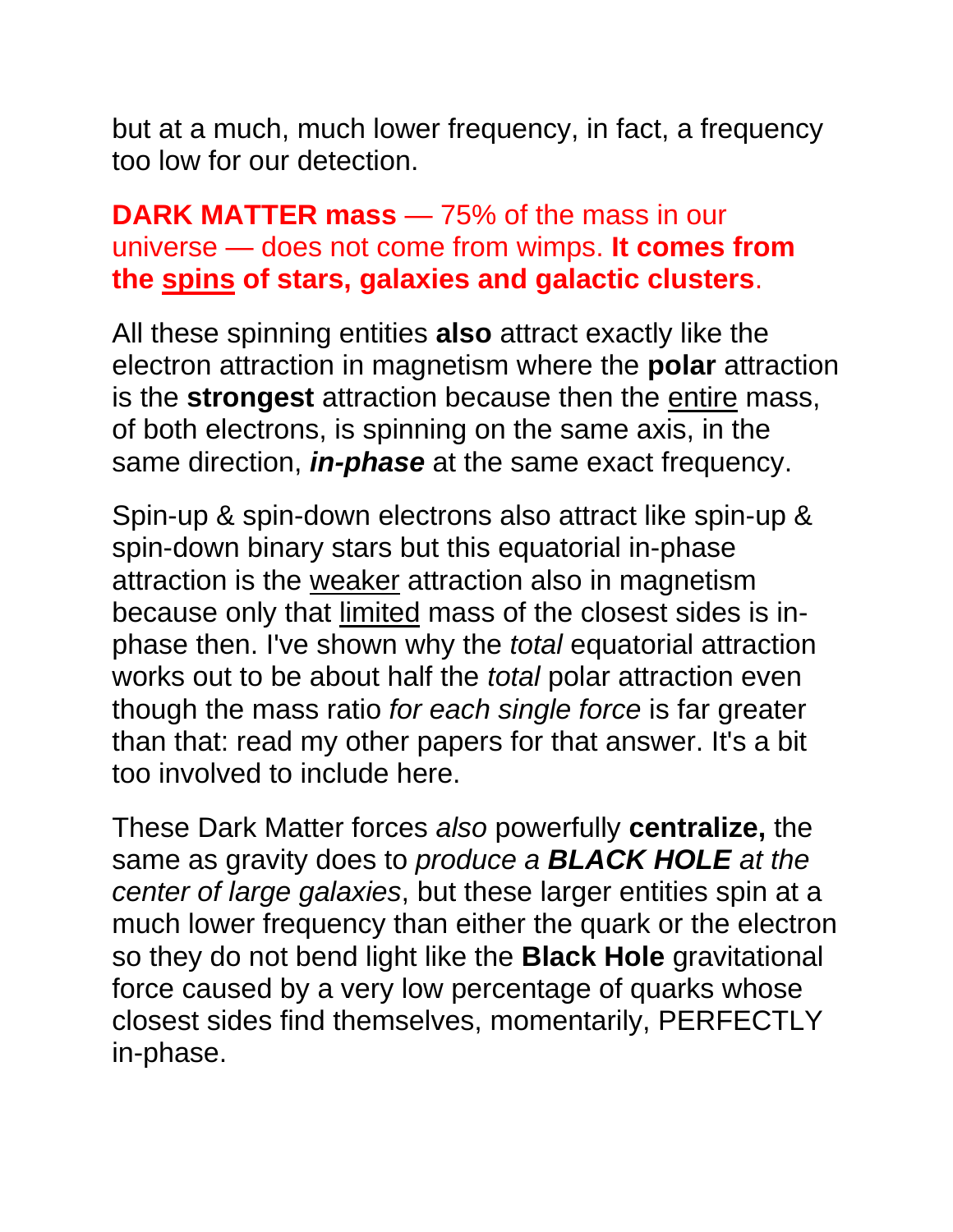Remember, the reason the strong quark attractive force creates the weaker gravitational attractive force is because of the limited amount of wormholes existing in the high quark density area, through which these quarks need to link and bind, so as to give us this gravitational force.

The attractive and repulsive forces, *that build spacetime*, move ONLY **in the direction of** linking of the CLOSEST SIDES of these spinning entities. This is one of the numerous reasons **we can't use field theory** and why all spacetime at any spin frequency is granular and will have wormholes. Not only energy but mass too is delivered, via spacetime, in chunks similar to energy's quantum units.

Einstein was right; structures we thought continuous, are not: it's a whole new ballgame **in which you can't use field theory to see a model of the big picture.** Modern science, *just as Einstein predicted*, goes out the window when enough people see this.

To see this better, you will have to understand *standing waves* and you will have to know **why** Einstein warned us about field theory and modern science in 1954.

Also, to see this better we'll discuss two, big, serious **myths** that, along with field theory, obscure our correct reasoning.

Dr. Milo Wolff — *one of those scientists that helped get us to the moon* — showed us that while ordinary standing waves can exist on wires and antennas, only spinning, standing waves can exist in free space.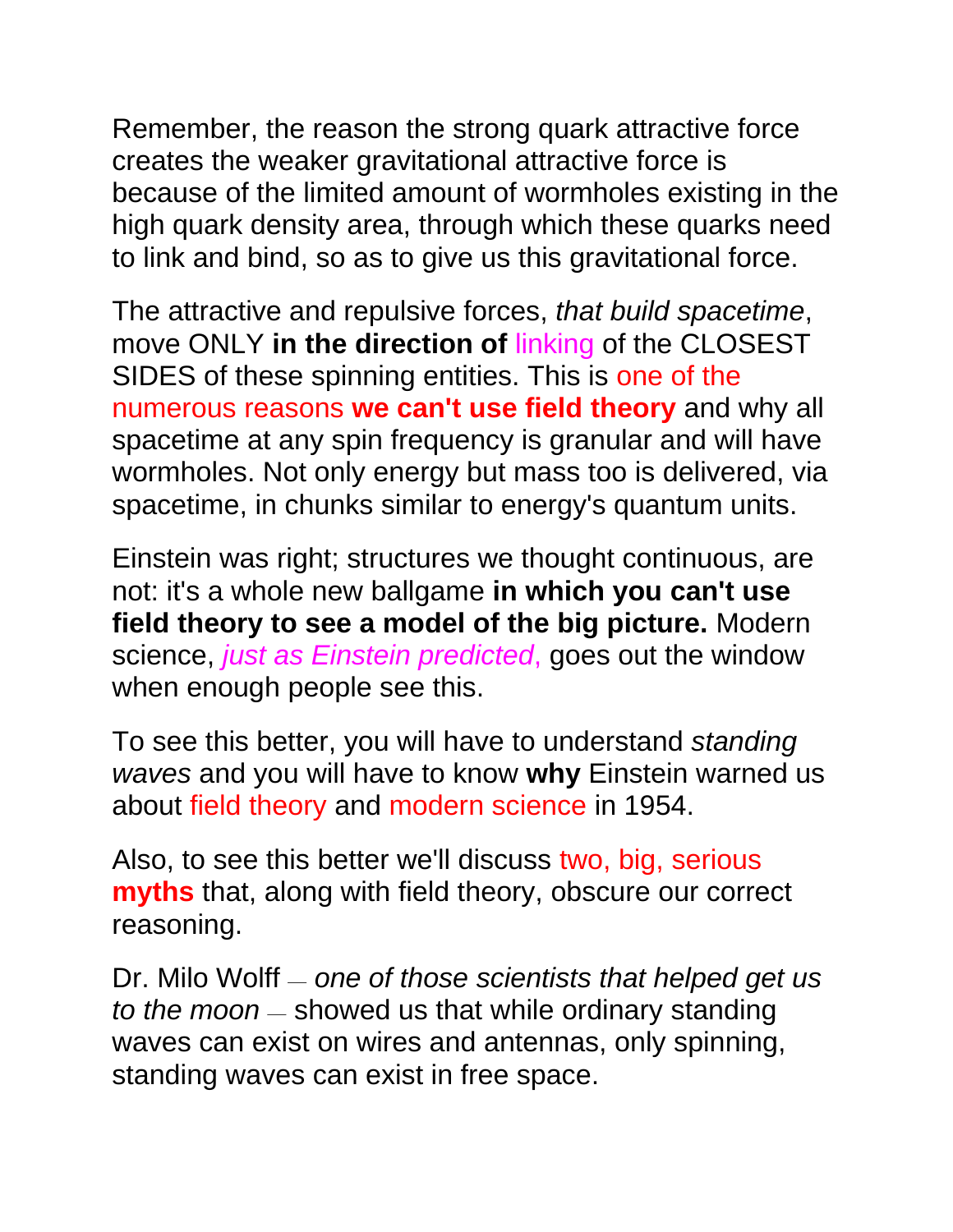He then gave us his beautiful mathematical proof that the electron has to be considered a SCALAR, spinning, standing wave; he gave us this even **before** the electron was found to be perfectly spherical.

But **if** this is a frequency universe, not only in the microcosm but all throughout, and we are **tuned to a frequency, close to Planck's constant**, then we would only view frequencies **higher** than us as frequencies; we could not view frequencies lower than our frequency as frequencies: those we would view as something else, perhaps solids, wouldn't we?

So isn't this *why* we see the macrocosm as such?

Things that we see as larger are merely lower in frequency!

Well, accepting that view or not, we'd be further advanced in science if the establishment had listened to the warnings of both Edwin Hubble and Albert Einstein. I gave you Einstein's warning and the *blue words* below are what Hubble said.

I recently heard a well known cosmologist on TV saying, "Hubble discovered the expanding universe." **That simply**  isn't so. Edwin Hubble discovered the "Red Shift", yes. But Hubble himself warned us that the **Red Shift may NOT indicate an expanding universe** with these words: *"The possibility that the red shift may be due to some other cause, connected with the long time or distance*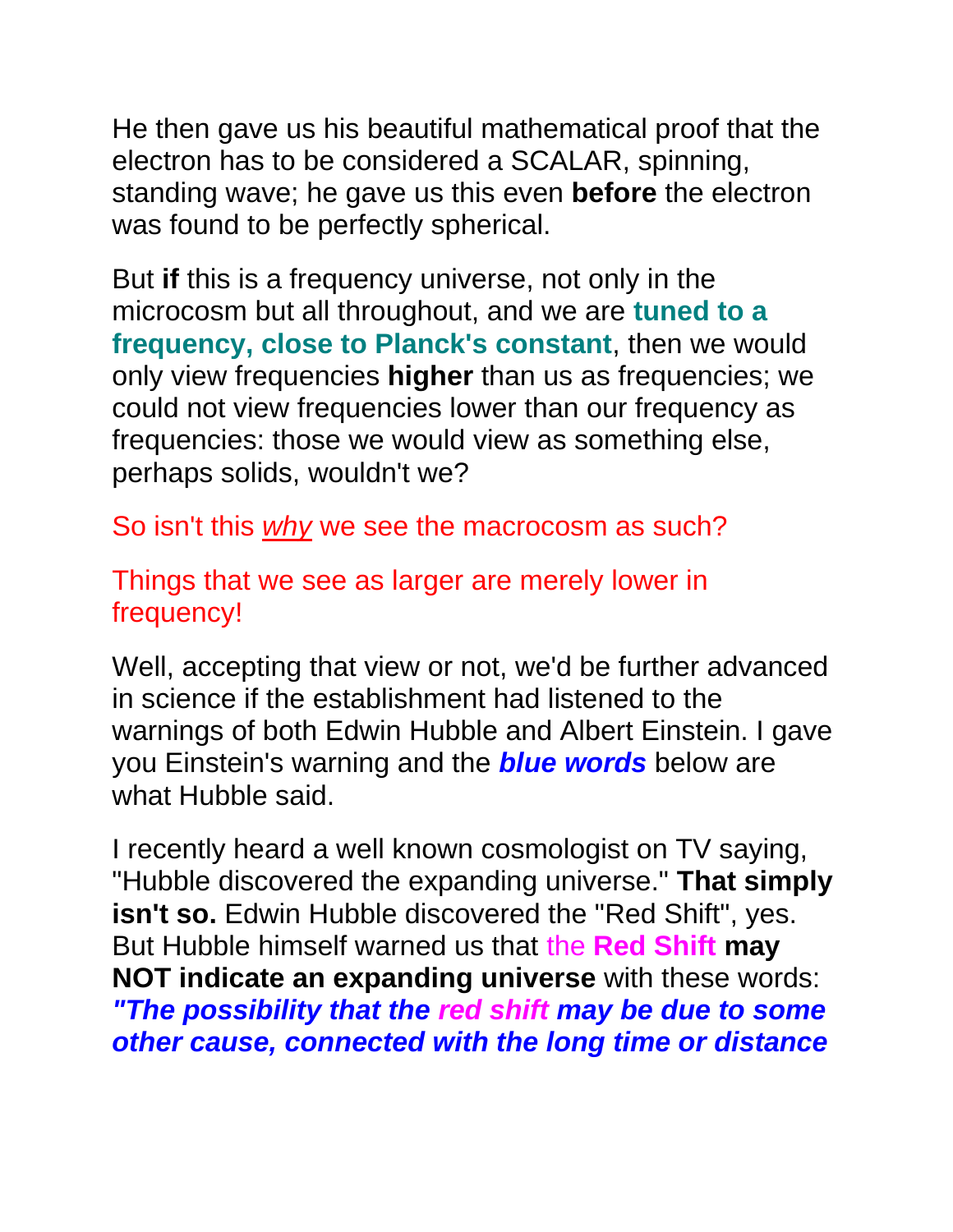#### *involved in the passage of light from the nebula to observer, should not be prematurely neglected".*

Did the establishment listen to Hubble or Einstein?

#### *NO!*

So keep reading to see how this all fits together.

**Every spinning thing**, including quarks, electrons, stars, galaxies and galactic clusters, *because of their spin,* **produce** more **in-phase attractive** forces locally and centrally in every spinning item that help hold them together (tighter and away from their surroundings), plus (some **in-phase** attractions) that pull them toward their surroundings (inertia). These two forces acting against each other, does a bit to help the "critical balance" that is necessary throughout a universe of spinning, standing waves.

Helping to balance against this CENTRAL massing of inphase attracting forces, in every spinning entity, is INERTIA acting gyroscopically at right angles to the strong polar attraction movement of every *perfectly free* spinning entity, thus causing each of these free entities to forever precess around other similar free spinning entities and therefore never be able to form the strong polar attraction that each is striving to accomplish; this gives an excess of out-of-phase repulsive forces: this is why we have Einstein's Cosmological Constant, out-of-phase, repelling force (space) both in the microcosm and in the macrocosm.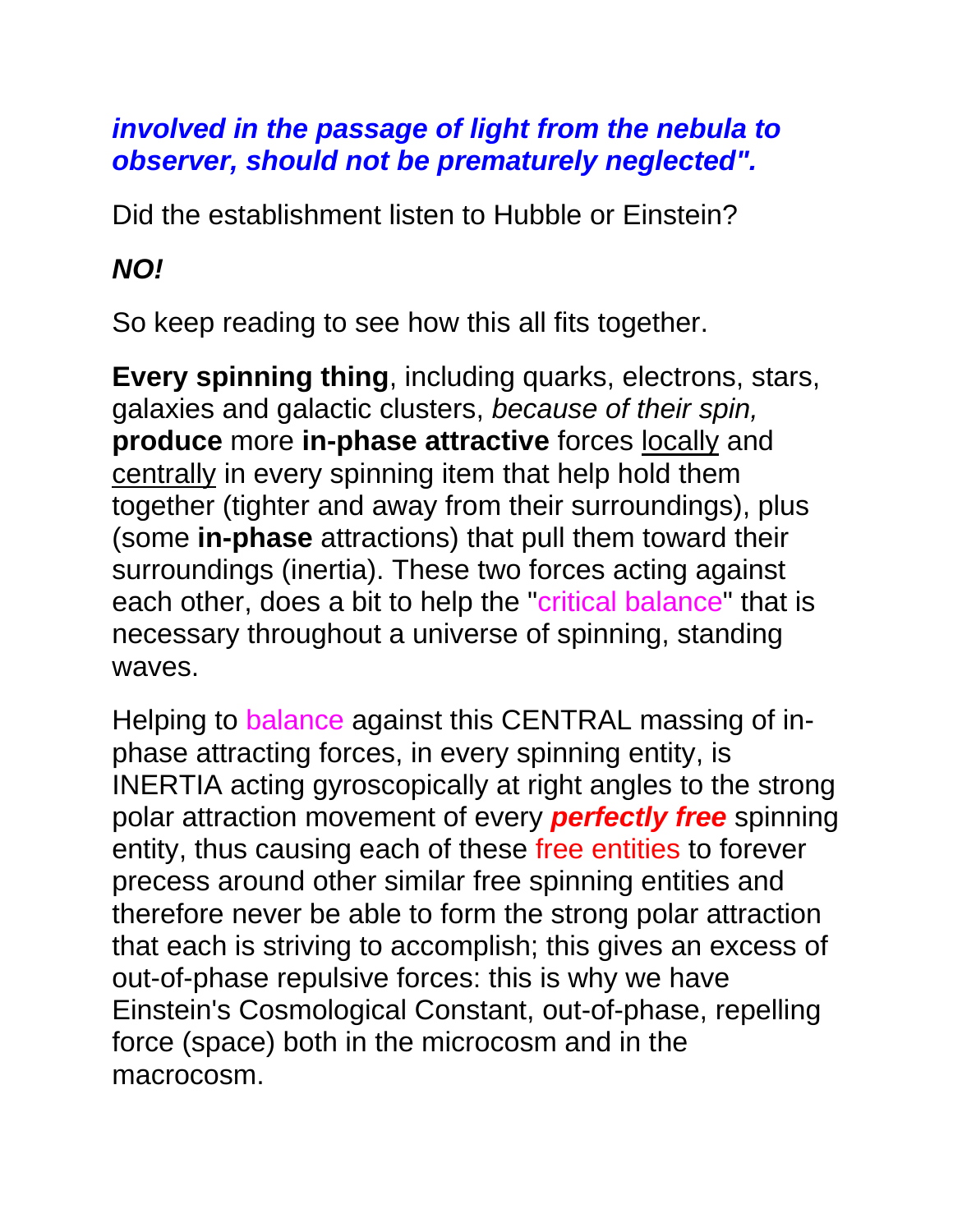The present scientific establishment has no idea whatsoever that, in a frequency universe — *that I'm certain this is all throughout* — a "critical balance" of in-phase to out-of-phase forces must be established and not exceeded for any spinning, standing wave, spacetime realm to be established: thus I say — like Einstein said in 1954 — "**Good-bye** to present science."

#### And it's **Hello** to an entirely *New Kind of PHASE Science*.

While this universe has the potential to balance, it never does **perfectly**. We wouldn't have molecules if it did. Fusion is atomic power balancing the lighter elements closer to iron and fission is atomic power balancing the heavier elements closer to iron.

No more atomic energy will be available after this atomic spacetime realm is totally balanced out and all elements are converted to iron, or close to iron. Atomic energy isn't available from iron. **Iron is atomic energy's ash heap.**

This next item — **WHY** MASS turns into ENERGY, that I told you about in the beginning — is hard to believe but **true**.

Energy is ONLY converted from mass as this universe **attempts to balance** itself better. *But we don't see this.*

*We don't see this* because we don't see the "Big Bang" correctly. (Read Chapter 10 *<http://www.amperefitz.com/unvasleep.htm>*)

We also don't see this "critical balance" between every level of spacetime, from quark to super cluster, because of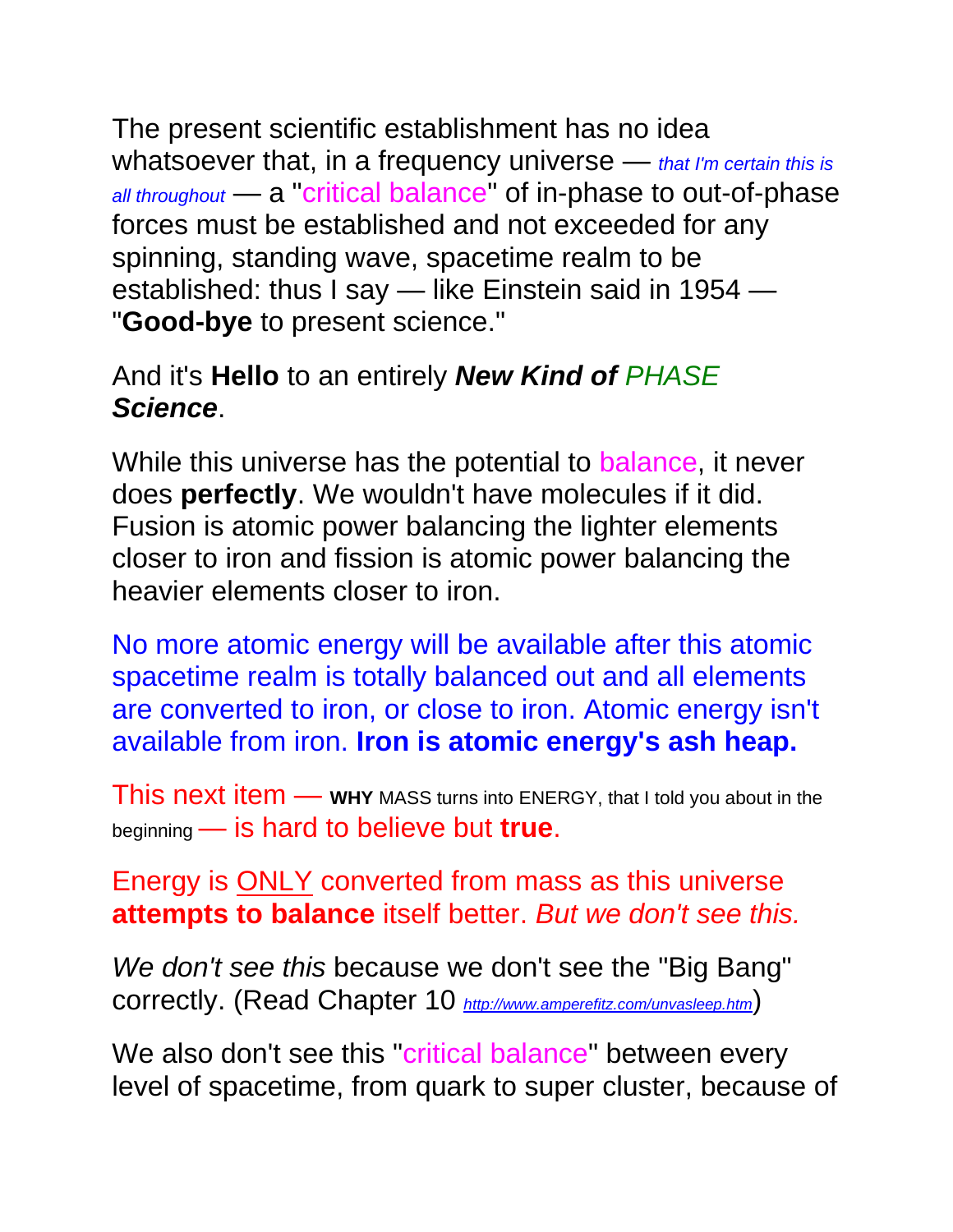field theory and one of these two great **myths** that you will shortly see.

Our field theory of present science cannot show us everything, and it is definitely **not showing us** the fact that, in a spinning, standing wave universe, there is always a 50-50 chance of an **initial** linkage being either inphase or out-of-phase, thus a 50% chance that the invisible forces being put out by our universe are *out-ofphase* spacetime *forces (actually causing space [repulsion])* with their surroundings: this is Einstein's "Cosmological Constant" — pointing us in the direction of unification of the forces — because all this IMMENSE space and repulsive energy density between everything from quarks to galactic clusters must be caused by SIMILAR spacetime *repulsive forces*.

Einstein knew all this SIMILAR tremendously **vast space** and repulsive force density existed between spinning objects in **both** the microcosm and macrocosm.

Einstein saw the similarity between these two realms: this is the reason he sought unification of these microcosm and what he thought were macrocosm forces!

Einstein didn't know about the quark.

Einstein's Unified Field theory failed, however, because field theory itself failed. You must be certain you **can** use field theory before you **do** use it.

Pure math gave Einstein the Big Picture of how mass related to energy in his famous formula  $E=mc^2$ , then later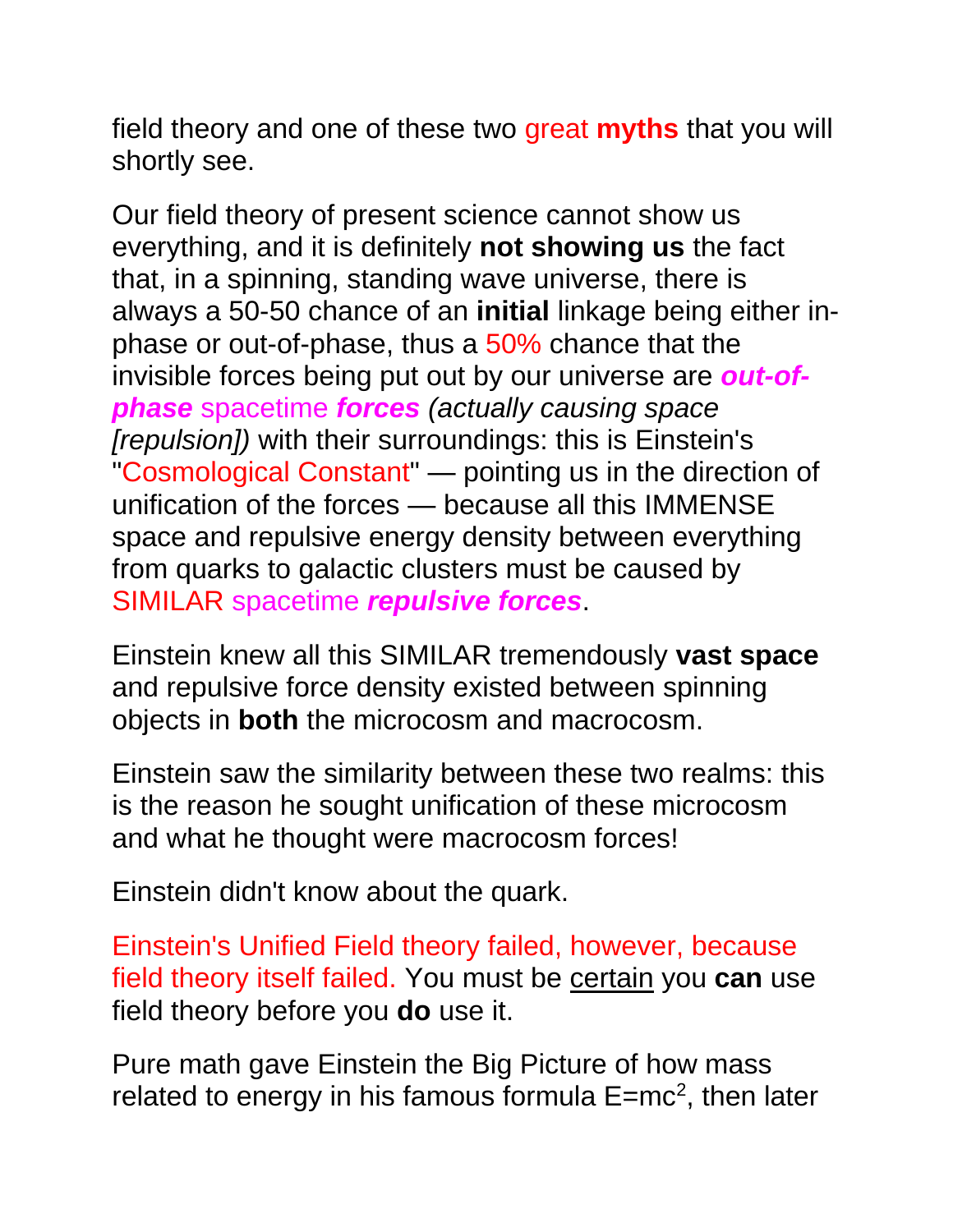in life he saw things didn't work, quite as well for him again, with his Unified Field theory.

Einstein should have realized, *this is a frequency universe*, and to unify those forces, in both micro and macro worlds, the **only common factor available** for all these *"spinning, standing waves"* is **PHASE**.

If these *"spinning, standing waves"* fail to maintain a **certain definite** attractive vs. repelling "critical balance" of forces level with their surroundings then they simply cannot remain stable and they convert mass into energy, *or energy into mass*, until they do achieve a certain "critical balance" of stability.

Even though theoretically all these spinning entities **can** balance fairly well; it's the makeup of the different frequency *"spinning, standing waves"* and their surroundings whether they **do** balance fairly well.

Let's take a good look at one of these *"spinning, standing waves"* the ELECTRON:

**Free** electrons that can remain out-of-phase with other free electrons will always repel each other; they have to because of polar attraction **and inertia that gyroscopically and immediately acts 90 degrees to that polar attraction initial movement**: both electrons are forced to precess around the *closest other electron's* polar point of maximum attraction. Stars and galaxies do exactly the same thing but since we can only see them in "ultra slow (*frozen*) motion" we entirely miss all this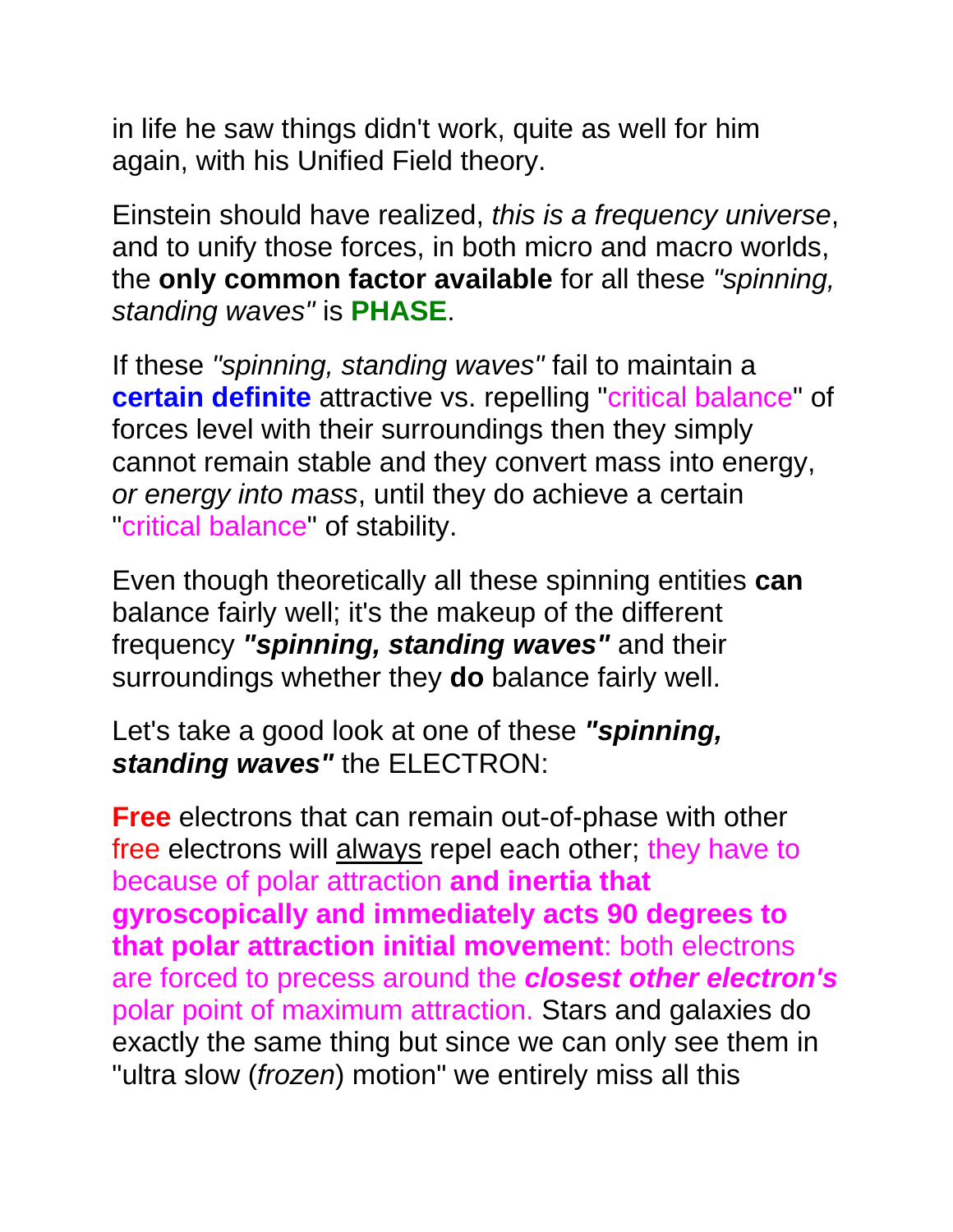precession about their polar maximum attracting points. Binary stars, however, attract each other, equatorially, with their closest sides in-phase because of their opposite spins. Yes, spin-up and spin-down electrons magnetically attract each other. *This is like Binary stars* whose closest sides spin in-phase with each other, will always attract each other, **like those similar electrons do in magnetism**.

*All scientists realize this — being in-phase causes attraction — is true after considering it but why isn't this a well known fact taught in science classes?*

We know which way electrons, causing magnetism, spin. **In magnetism** *alone*, (keeping in mind electron spin direction) the evidence of in-phase attraction and *out-ofphase repulsion* is overwhelming! *It's impossible to miss this if you look, which is easy to do now;* there was no Internet when I had to hunt for spin direction of the electron.

Quite a few have 'seen' this over the years but **NOT** yet the establishment, wherein no one is even **trying** to find a better science vehicle: they are like Henry Ford who for years kept saying — as others built better and better cars — "No one needs anything better than a Model-T."

The American establishment, like Henry Ford in his later years, is still 'Asleep at the Switch'. How can people not see it's **in-phase attraction** and **out-of-phase repulsion** when it's in absolutely, crystal clear, **plain sight** looking at *the cause of* simple magnetism?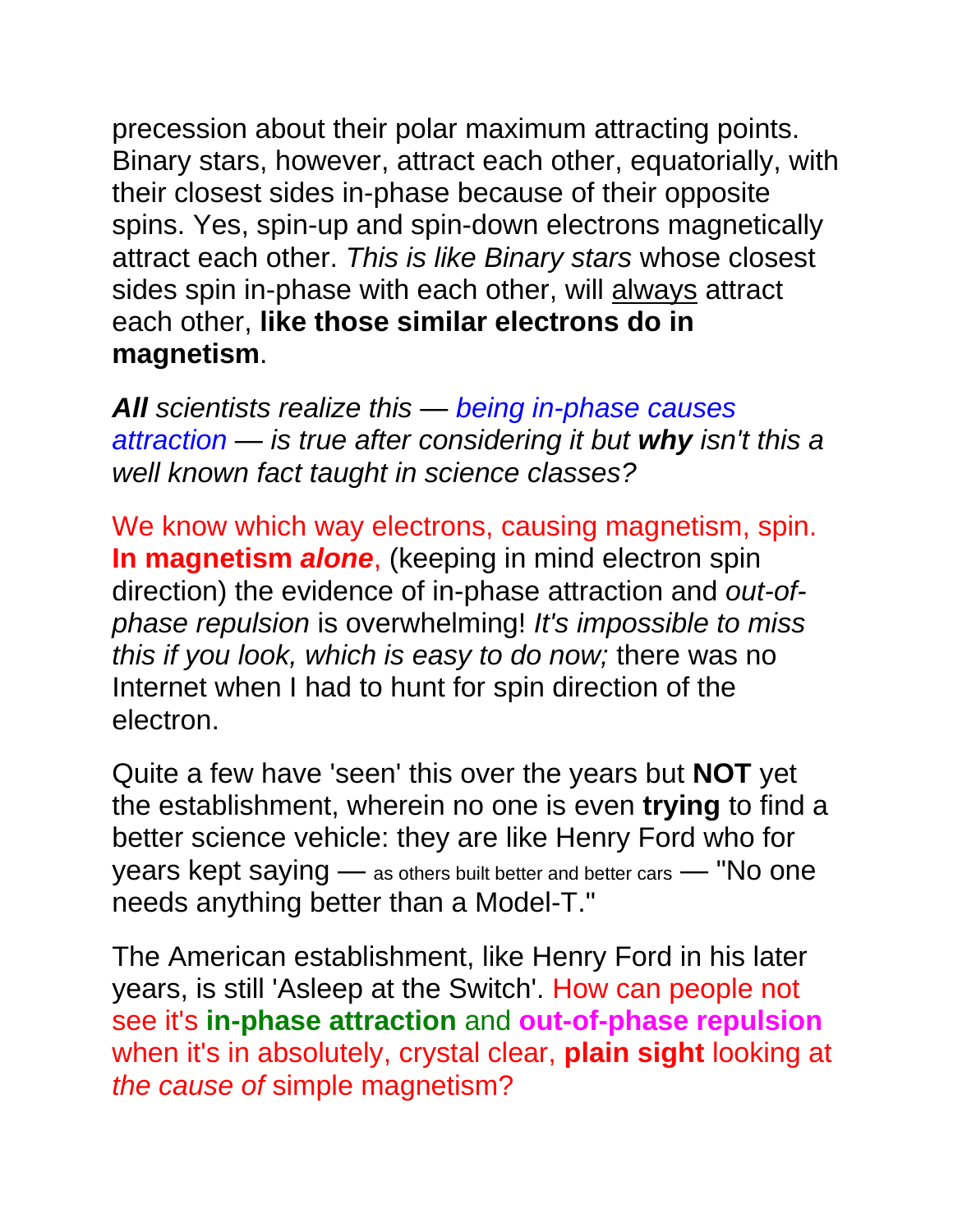Not only that but individual spinning entities are causing individual entirely different, polar and equatorial, strong and weak, attractive and repulsive forces; **this isn't a field: nor can it, 100% of the time, be mathematically represented as a field!** *What could be clearer than that!* It was 1954 before Einstein saw this, and more than a decade after that before I realized it.

Edwin Hubble discovered the **red shift**. The further out we look at stars the more their color is shifted **lower** in frequency, or shall we say, toward the color red *which is the lowest visible frequency*. Speed, *relative motion*, and special relativity are all involved here **before** we can see such a **red shift** lowering of that distant star light frequency. So here's where you really have to pay attention to what is going on.

Now I'm going to use Stephen Wolfram's simple model approach to explain a bit more about the **red shift**. Frequencies respond to *relative motion*: Ampere showed us that. The electrons in your eyes that give you the sensation of light are spinning in a certain direction but the earth is spinning in another direction and the solar system in another and our galaxy in another and the galactic cluster that we are in is spinning even in a different direction. Even though you are not **sensitive** to these spins in five different spin axes, the electrons in your eyes most certainly are. While you *improperly* see yourself as stationary with the sky, the electrons in your eye respond *only to* all this spin induced *relative motion* that increases the **red shift** the further you look out into space. Because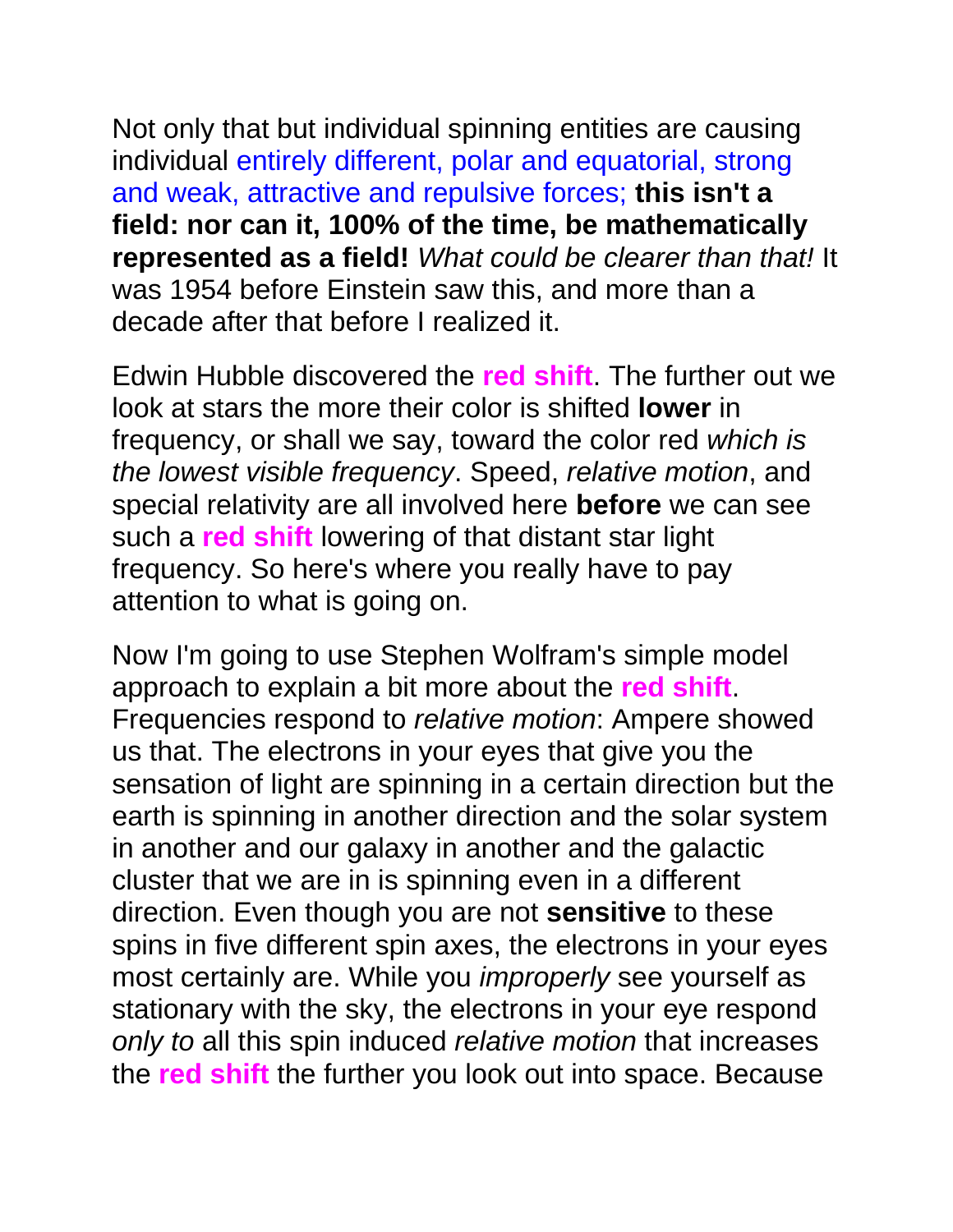of the spin in these five different spin axes, *the further you look*, the **more** your eye electrons detect a faster and faster *relative motion* or **red shift**. It's as simple as that really.

All that *multiple spin axes* spinning exists! You are **not** stationary with the sky! The **red shift** is that *relative motion* detected between you and the various distant stars!

Hubble got it right, with his warning!

And you will see Hubble got it right if you keep reading.

#### *This next paragraph is of supreme importance. Read it several times.*

The *relative motion* **red shift** aspect between you and the distant stars **is the same** whether they actually go around you or you spin in relation to them: **this is an important fact!**

The spin is there; therefore the *relative motion* is there and the further you look out into space, the faster the star's *relative motion* is around you, **and the establishment forgot all about this!**

You will get the **red shift two ways:** we see it if those distant stars are either going AROUND us or AWAY from us fast enough. The establishment picked AWAY from us, **wrong pick**, when they should have seen the *relative motion* AROUND us and between us and the distant stars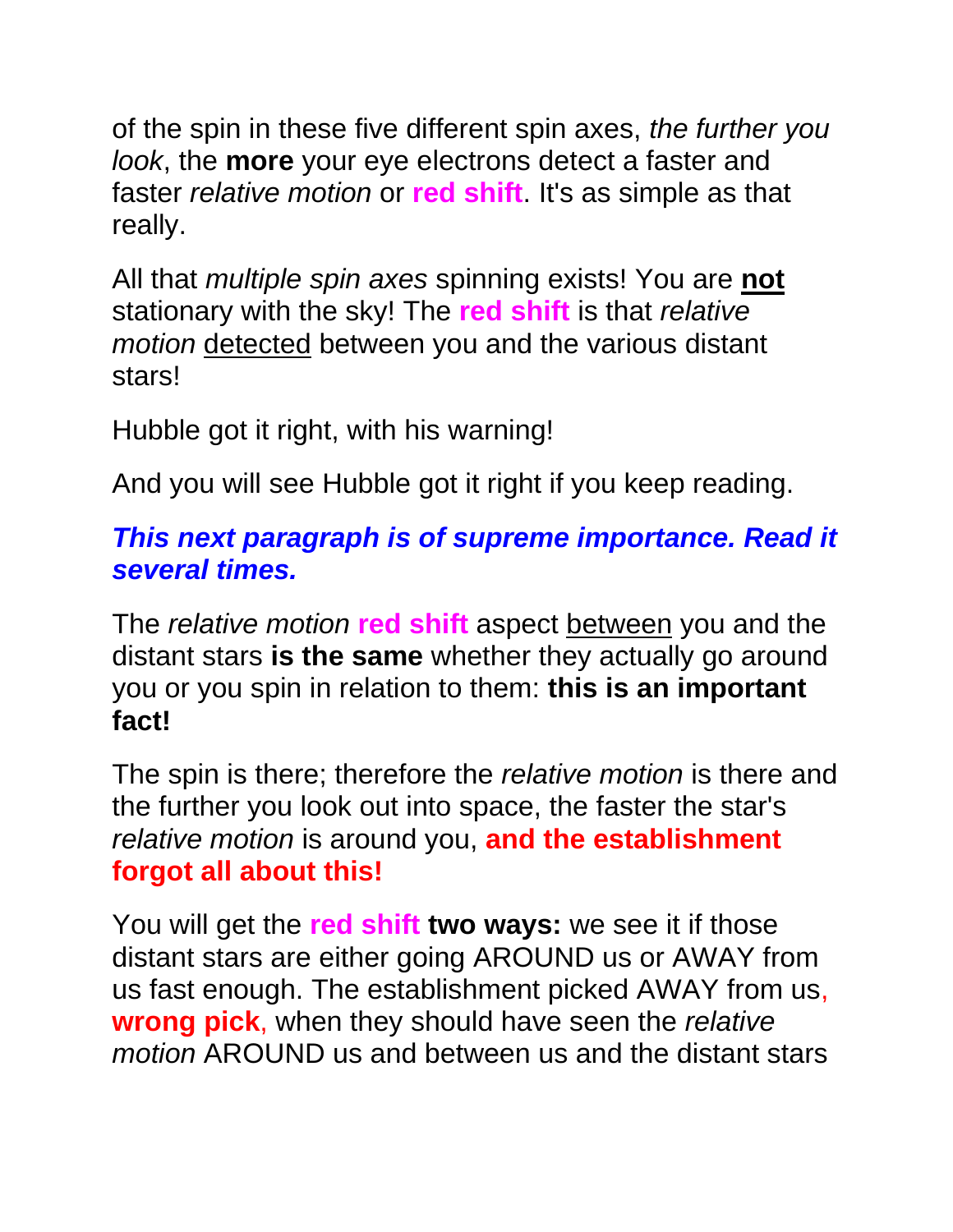was really fast enough where the role of special relativity kicks in!

AWAY from us, the **wrong pick**, would mean an Expanding universe, but the correct assessment of AROUND us means **we live in a Steady-State universe.**

Those who believe in **WRONG** concepts will never arrive at **CORRECT** answers, even if they are in the vast majority.

And this **WRONG** pick of the stars going AWAY from us prevented the establishment from seeing that it's this **spin** that gives us this spacetime, which the establishment **failed to recognize** as spacetime.

*They saw the time involved but missed the space involved so they invented new fictitious* expanding universe space.

Once an expanding universe is accepted, by the establishment, then any balanced, steady-state universe concept will be seen as simply radical! **And indeed, this is what has happened!**

Also, scientists **failed to recognize** the space involved as space, because viewing it as various spin frequencies makes us see spacetime as time and **not** space. It's only after we **discard the spin frequencies view** of all these things that we can view this as space. This — **difference in viewing** — is EXACTLY why we see space and time as distinctly different entities even though they are both produced as spacetime via the same out-of-phase forces.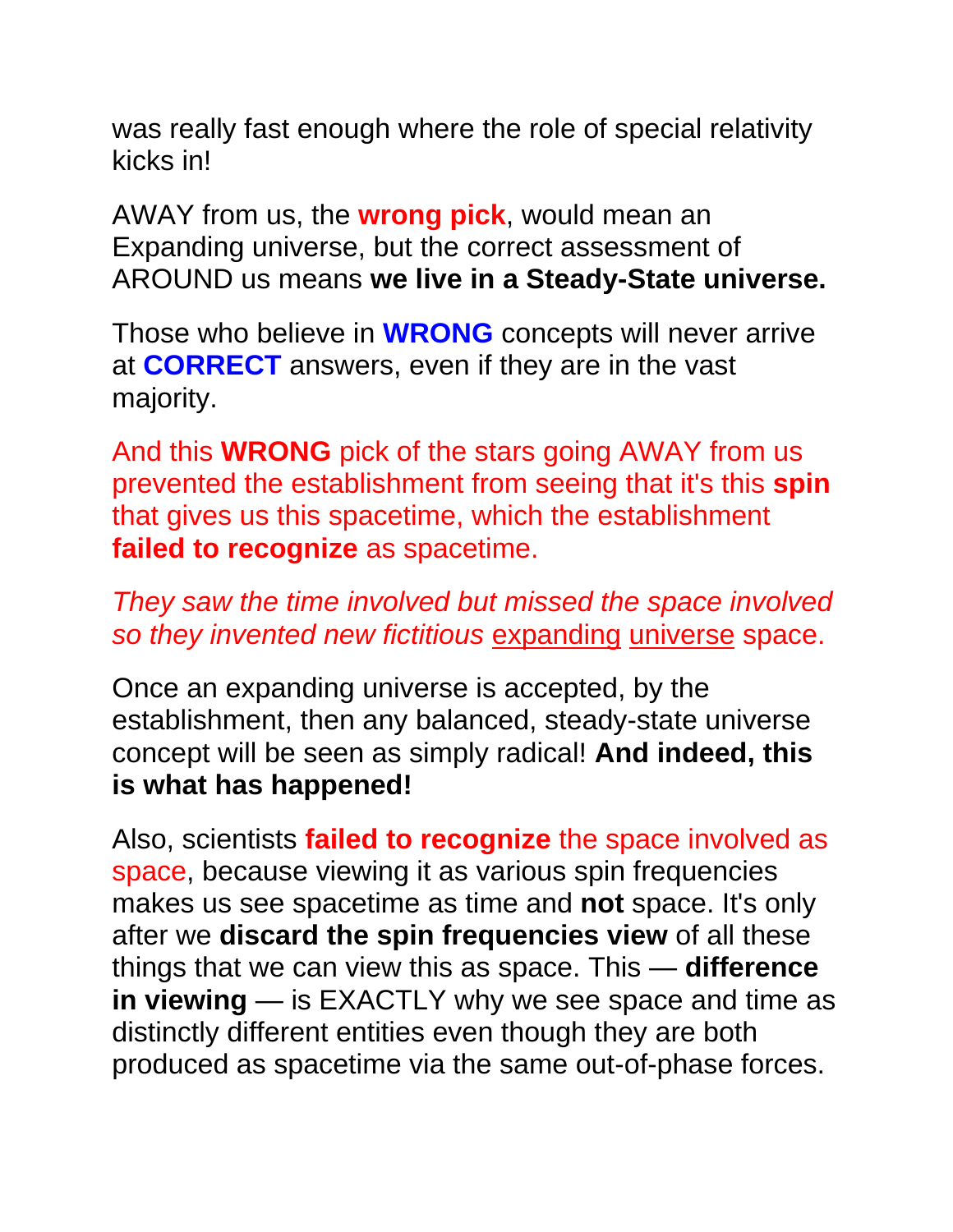However, we still need to know **WHY**, in special relativity, is time related mathematically to one side of a right triangle, space to the other side and spacetime to the hypotenuse?

Not only does modern science need re-thinking, as Einstein foresaw, but also with this internet paper, these distinct entities that we think we see, called space and time also need now, to be considered in an entirely different light: those two things are really only **one** thing as all relativity mathematicians know — and that is **spacetime**.

Einstein's special relativity comes into play here because time slows down with a faster speed. The electrons in your eyes not only see this faster *relative motion* speed, of those stars going around you, but also the **time**, of those distant stars, *in relation to you* is **slowed down**, thus your eye gives you more and more **red shift** the further out into this universe that you look.

In troubleshooting, never forget that the high spin frequencies of electrons and quarks both respond to *relative motion*! The establishment knows all that multiple spin *relative motion* is there but they forgot about it and didn't listen to **Edwin Hubble's warning** about prematurely giving the wrong answer to the **red shift**.

Once you know something like this, that the establishment doesn't, then that puts you way ahead of the mob in troubleshooting. So, to stay ahead, in this game, you must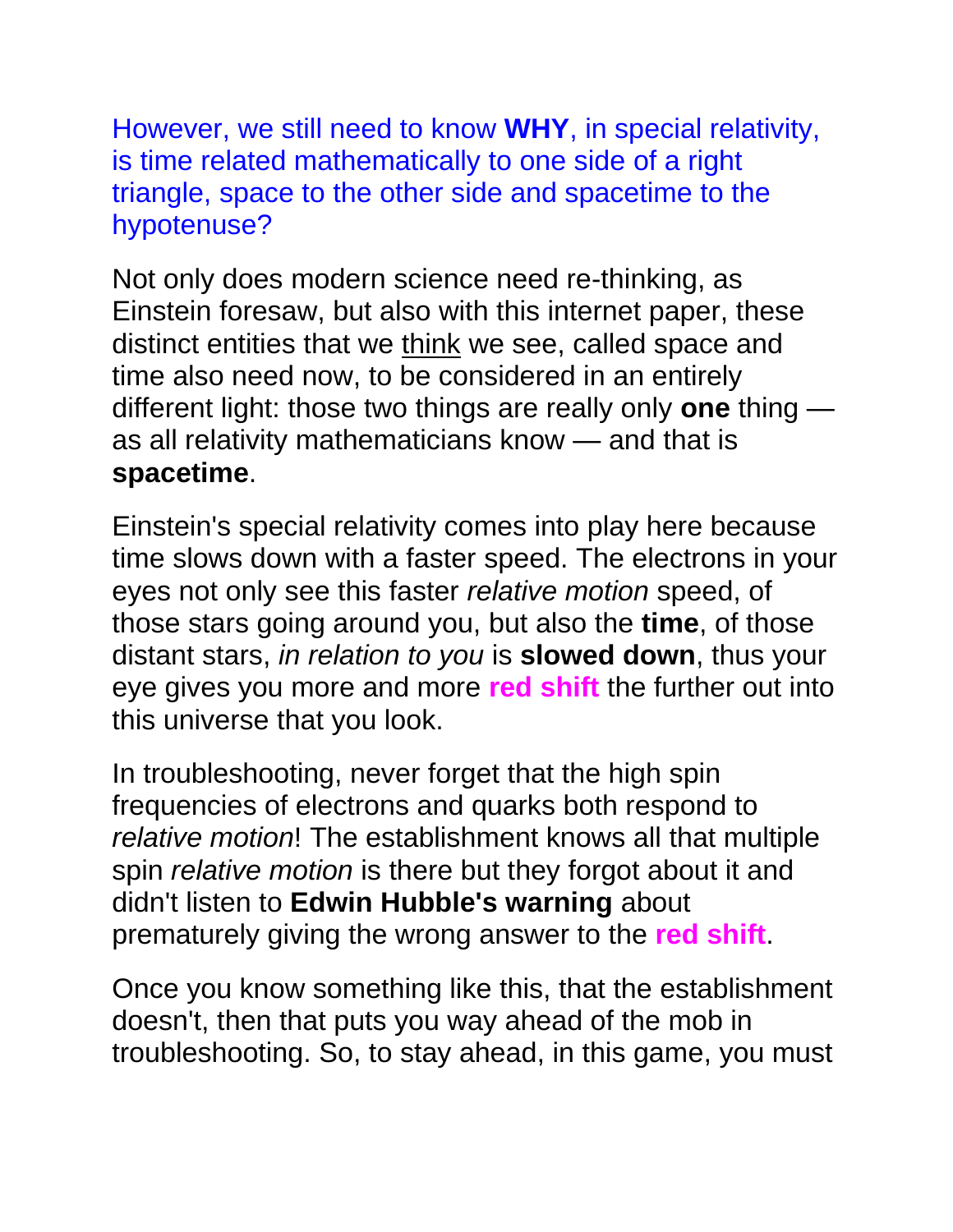not only see what frequencies see but you also must eliminate the "myths" that the other guys still believe in.

Here, I *continue* with the establishment's myths:

**INERTIA** stems from an **attraction** to the surrounding stars. But you will soon see that this is the TRUTH; the myths come later.

Pay attention to this **proof** that our Inertia stems from an attraction to the surrounding stars:

*Proof* of this inertial **attracting force** to the surrounding stars is the fact that gyroscopes, pendulums, vibrating elements and Helium-2 all have the same one complete rotation in one sidereal day, which is 23 hours 56 minutes and 4.0916 seconds. This rate of rotation is termed "Earth rate": this is the exact rate (or time) any stationary (relative to the "fixed stars") observer in space, would see this Earth make one complete rotation.

**You can VIEW this "Earth rate" using a gyroscope.**  Many times I've set the axis of an aircraft vertical gyro up at noon time with its axis pointing straight up at the sun. When I came back to it at 5 PM, its axis was tilted west, still pointing to the sun that was setting in the west. It looked like it was following the sun but its rotation was a bit faster and really following the stars.

It's important, considering what comes later, that you remember this absolute PROOF that our inertia is a connection to the surrounding stars. So read this PROOF again if you didn't completely understand it.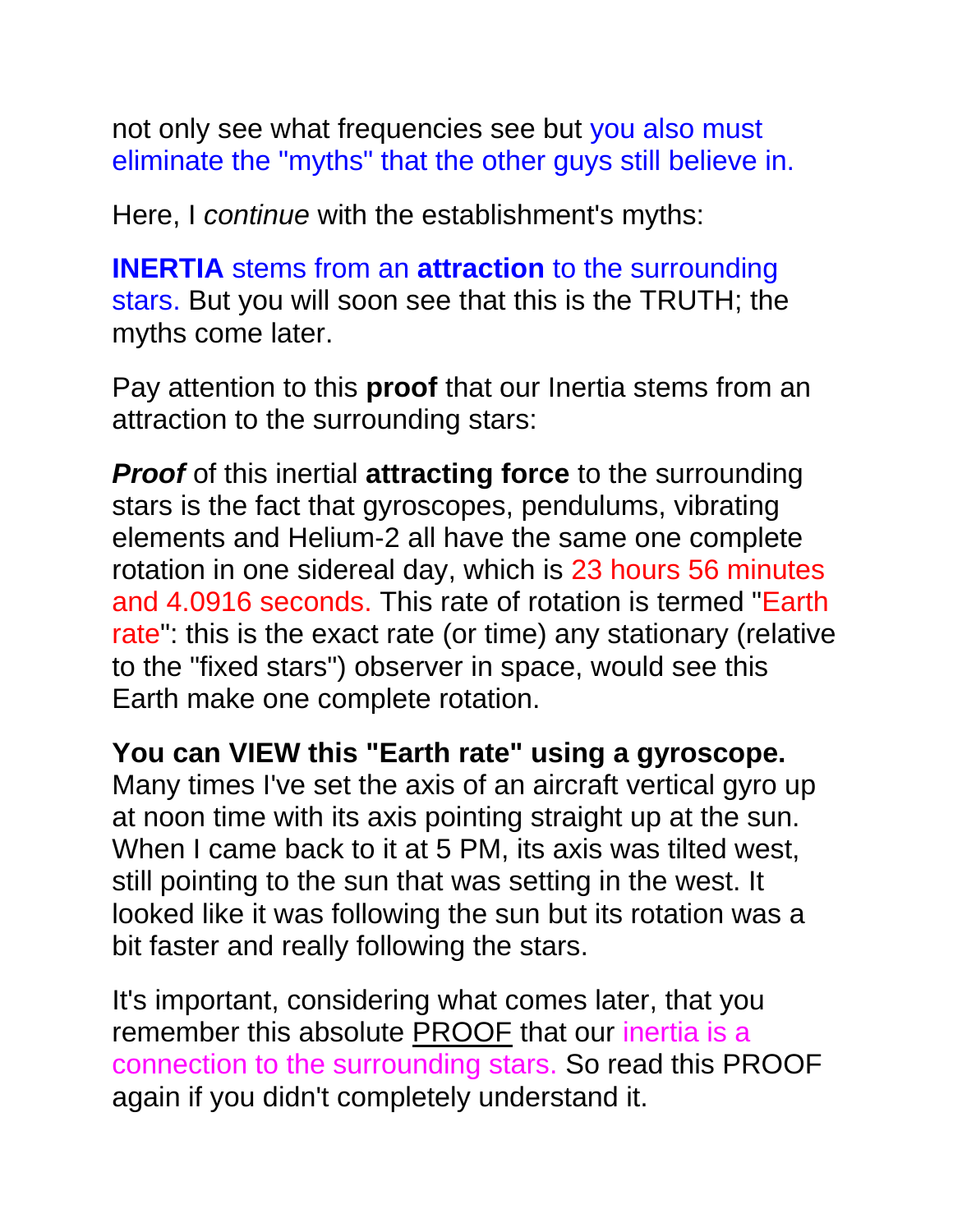The next paragraph explains why the stars seen at night, directly above, in winter are not the same stars seen, directly above, in summer nights: the **difference** between a 24 hour solar day and a sidereal day **add up**, after 182 days, to give the exact opposite stars overnight in summer as in winter.

#### **EXTREMELY IMPORTANT: One sidereal day, also known as "Earth Rate" or 23 hours 56 minutes and 4.0916 seconds, is the rate the stars make one complete rotation, as we see them going around us.**

In our industrial system I've talked to men, directly in charge of people working on highly sensitive gyroscopes, who didn't know this nor did they care about electron spin direction. I showed in 1966 that electron spin direction gives us an essential part of the big picture.

You saw that the **inertial gyro "Earth rate" precession of 23 hours 56 minutes and 4.0916 seconds** is proof that our inertia depends on the stars. If we had an expanding universe, then with the stars moving further and further away, *inertia would be getting less and less with time***.**

**But it isn't!** It's the same EXACT amount it was a hundred years ago!

Since Inertia isn't getting less and less with time, then **an EXPANDING UNIVERSE is a myth!**

Not only does "Earth rate" prove it's a myth but so does this "Phase concept", because in this concept there is an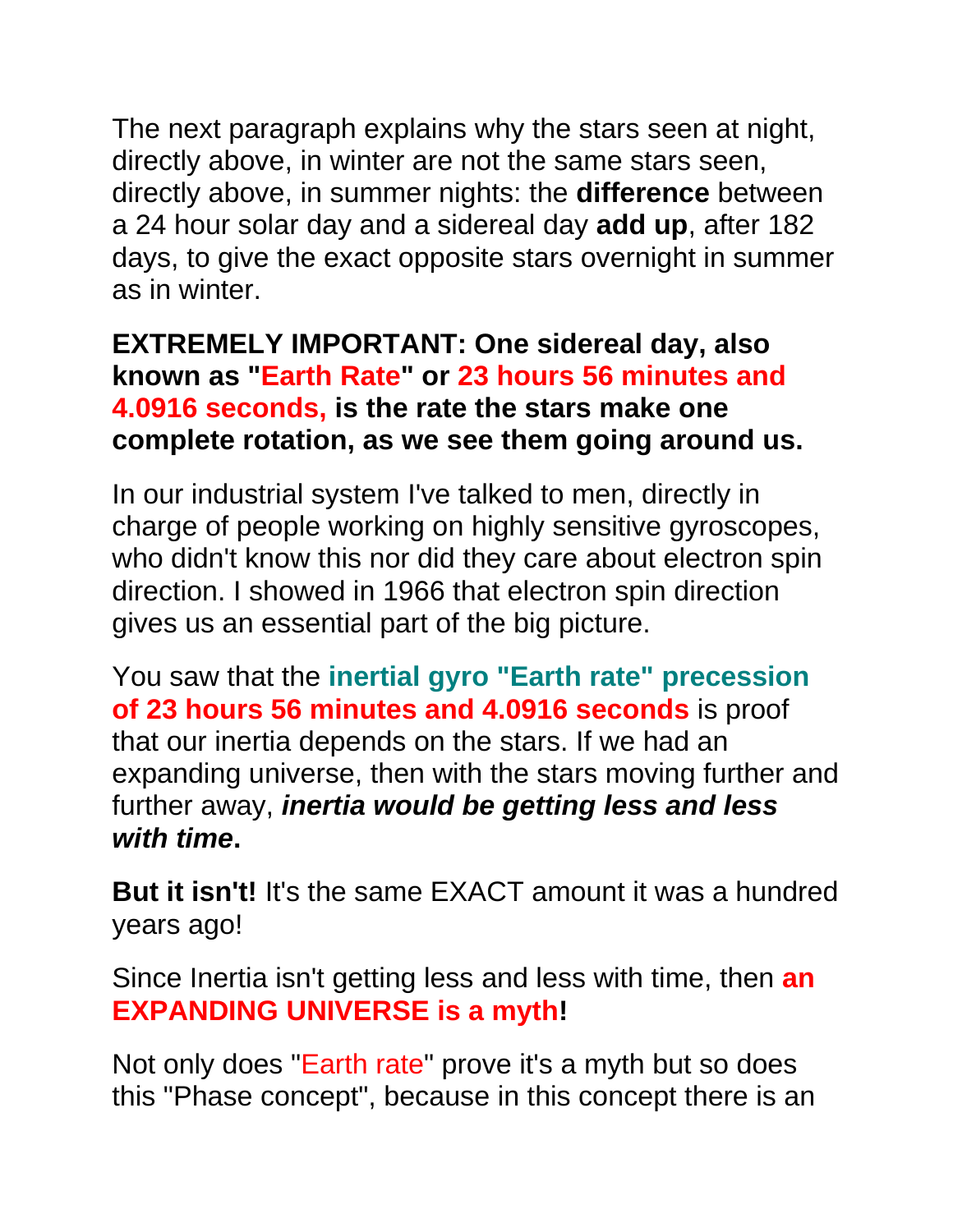important "CRITICAL BALANCE" with no possible *present* expansion, but having said that, I fully see, and you should too by now, *if you have paid attention to all of this*, also see **the reason** the establishment thinks it is an expanding universe: so in this game you must understand the other person's mistaken religious beliefs! And, in this way, you come out way ahead!

I'm not calling these people liars but I do have a responsibility of pointing out to you, those who **don't tell us the truth**.

**Earlier you saw** the absolute PROOF that **Inertial "Earth rate" gyroscopic precession** shows inertia is a connection to the surrounding stars and since inertia **isn't changing**, then an Expanding Universe **is a myth.**

Not everything can be tested this easily.

But, as you saw for yourself, an expanding universe **can** be tested.

#### **And it failed the test!**

You can see from my PROOF that these people telling you about an expanding universe have a **mistaken pseudo-scientific religious belief.**

Yes, as previously stated, those who believe in **WRONG** concepts will never arrive at **CORRECT** answers, even if they are in the vast majority.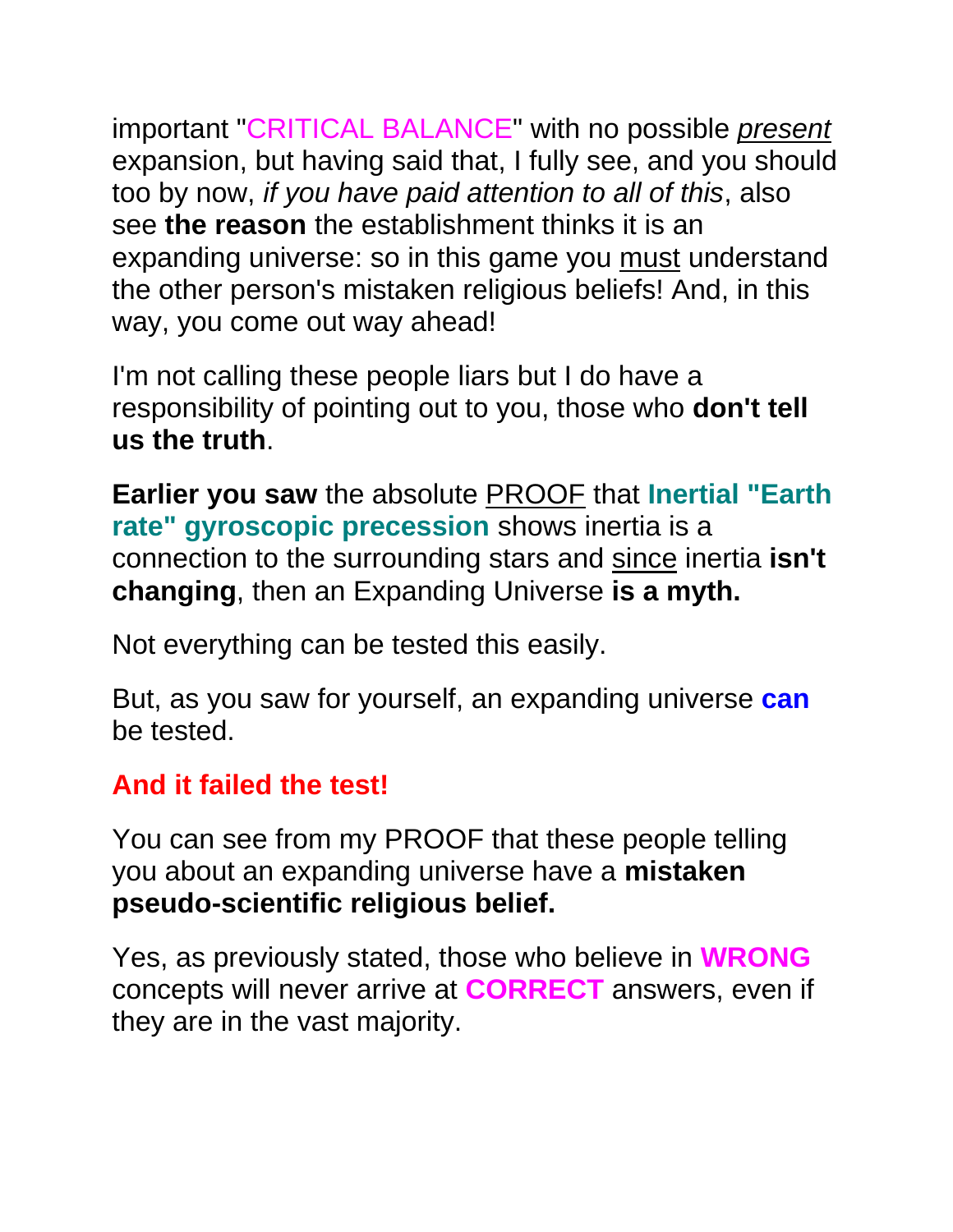Will the establishment look at this proof that we are really in a steady-state universe? **Absolutely not!** Years from now the idiots on TV will still be proclaiming that "Hubble discovered the Expanding Universe."

It can be proved mathematically, that we are LIMITED in measuring expansion, to cases where *relativistic* space doesn't change. You are vastly exceeding that LIMIT when you say this entire universe is expanding, so let's simply say those people telling us about an expanding universe just aren't telling us the truth. And there is an awful lot more about present science where this truth is lacking too, but I don't have room for all that in this.

Next is the myth of **"strong force containment"**. By not looking for *the cause* of gravity, inertia and centrifugal force **they got that one wrong too.**

I showed this was wrong years ago when I wrote, "Because of the extreme quark density, the quarks will not even recognize that they are spinning at the same frequency unless they are separated from each other by about the diameter of a proton or neutron. You will have frequency dispersion here as well. This is what causes the asymptotic freedom of the quarks inside a proton or neutron." After I published the book with that statement, I realized that **two quarks of different masses that had different spins in that high spacetime tri-quark density, could very well "appear" with one quark in that lower spacetime density (the distance of a proton or neutron's diameter), by both to be "same frequency spins": thus there could be a strong in-phase**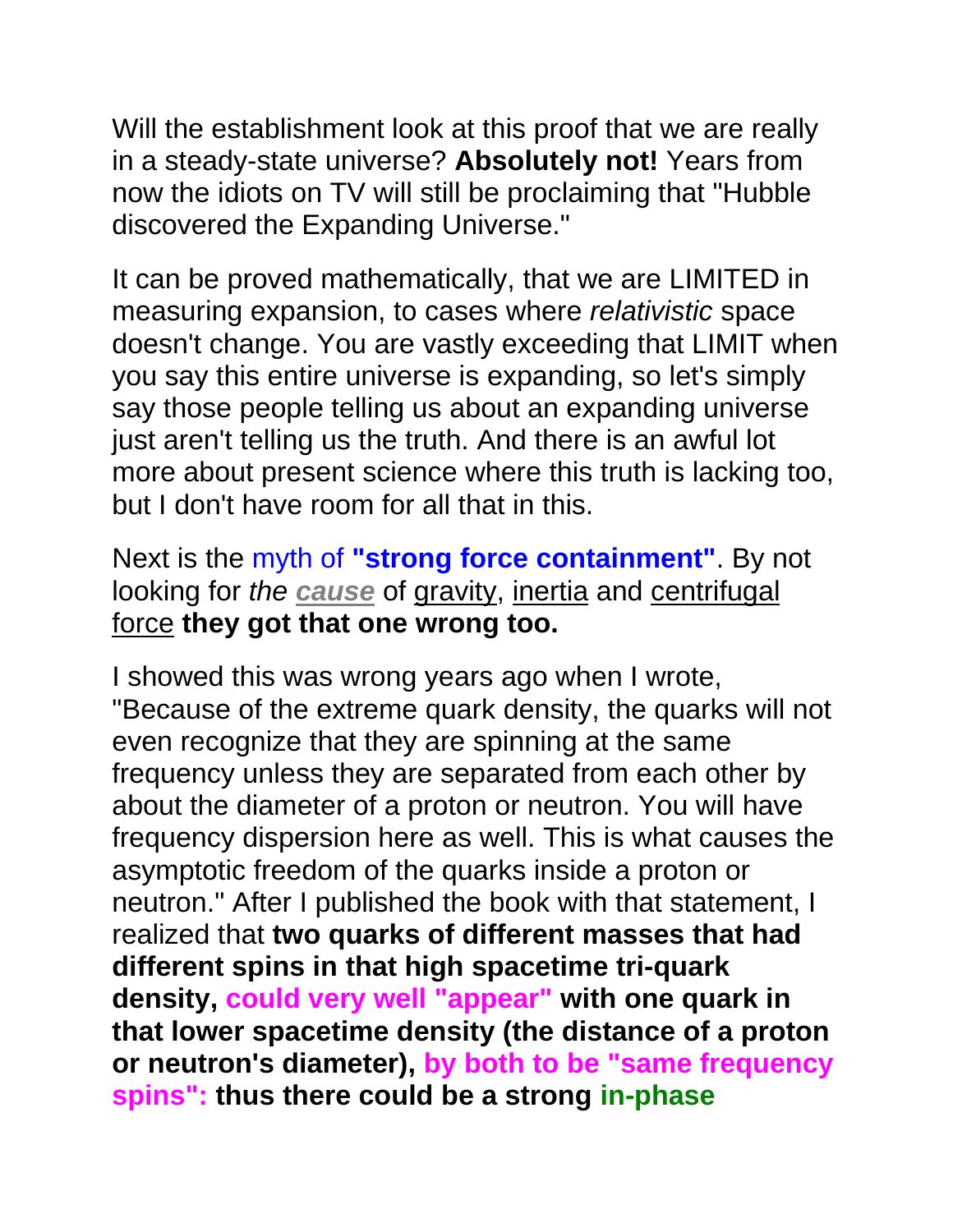**attraction there,** preventing the removal of a single quark away from the tri-quark proton or neutron.

Anyway, not knowing what caused asymptotic freedom, and not investigating **why** we had gravity, inertia and centrifugal force, the establishment came up with the myth of **strong force containment**.

The strong force (between two quarks) is not contained! This is the force that gives us gravity, inertia, and as you saw, centrifugal force.

The establishment sees gravity, centrifugal force and inertia as acting instantly; that might be wrong, but at least they are going **far faster than the speed of light**: those forces act at a speed that we sense as c<sup>2</sup>, *pretty fast but not quite instantly if our bandspread* extends a bit higher in frequency *than the quark spin frequency*.

We learn, with this new model, that we perceive spin frequencies as speed: proof of that is  $c^2$ , that we see as the speed of light squared, but this is **impossible** because every mathematician, worth his salt, knows **you cannot square a speed** and end up with a faster speed. Squaring a speed gives us an acceleration, which is a force such as we find with  $c^2$  which also is a harmonic of the spin frequency of the electron: this is the spin frequency of the down quark that harmonically captures electrons.

The only spinning, standing wave entities that could give us gravity, centrifugal force and inertia are electrons or quarks; since we know 100% of the forces given off by the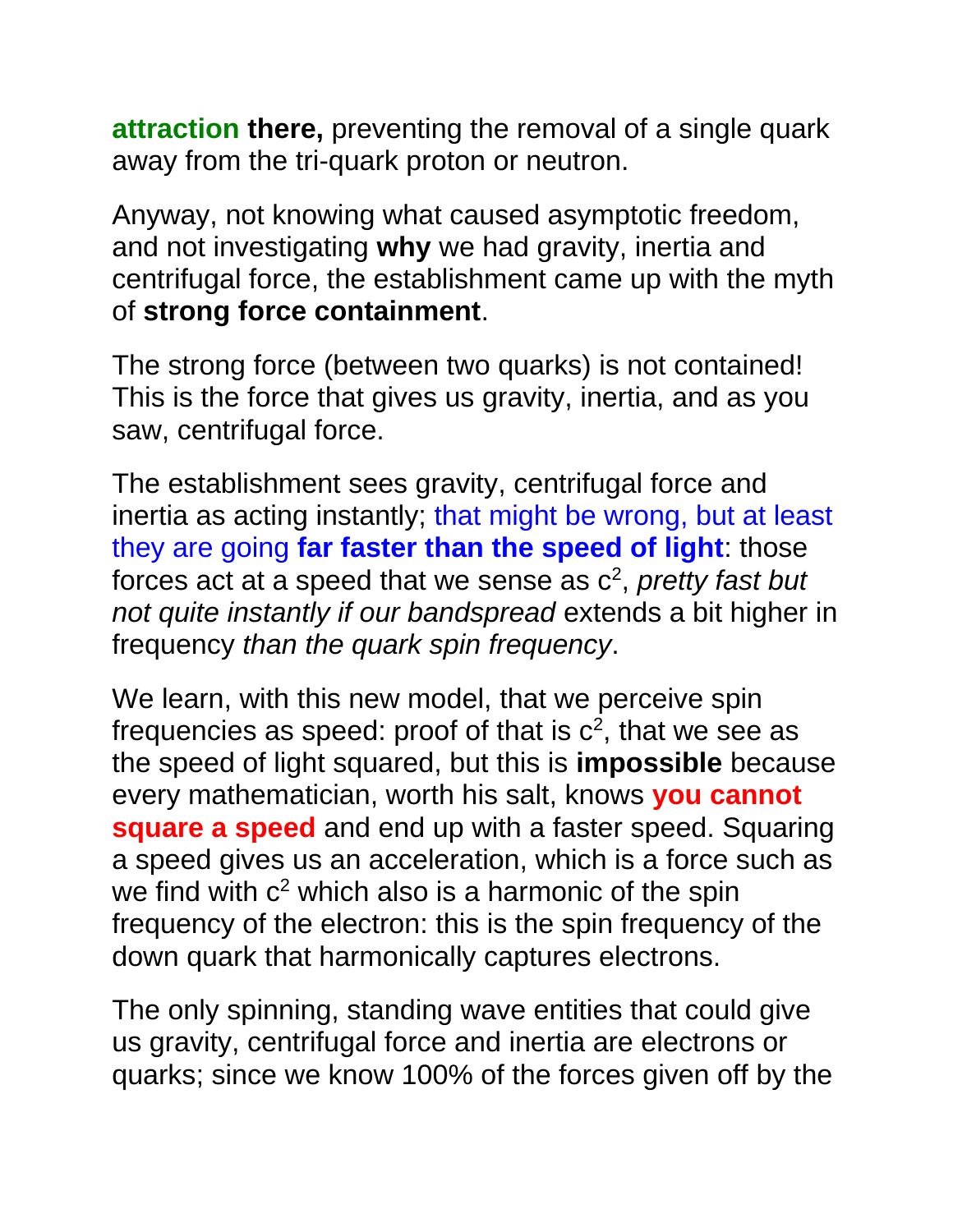electron and none give us those forces, then it has to be the quark giving us gravity, centrifugal force and inertia.

Also, all electron forces travel at the speed of light but gravity travels instantly so it must be caused by quarks that spin **at a faster harmonic** than electrons.

Now finally, we get back again to "**Dark Matter**". And now that you've seen the phase picture, you don't have to be a mathematician to see that in a galactic cluster, *besides gravity*, there are far more **in-phase attractions, and** *outof-phase repulsions* with the surrounding galactic clusters **at the galactic cluster spin frequency** *speed* that the present science group is not taking even the slightest notice of seeing.

And **this is it, in a nutshell**: what they haven't been looking at, is the cause of all this **Dark Matter**.

Nothing could be simpler, *than these simple phase relationships*, to explain why we have "**Dark Matter**".

Not only that but you now know one of the *speeds* that one of these Dark Matter forces acts: galactic cluster spin force must act far, far, far slower than the speed of light, yet more than a million miles per hour because this is the speed of most galaxies on the outside edge of the clusters. This will be the average speed that spacetime is being created at the galactic cluster spin frequency as seen by us.

Dark Matter is also being created by **stars** and **galaxies** at even different speeds.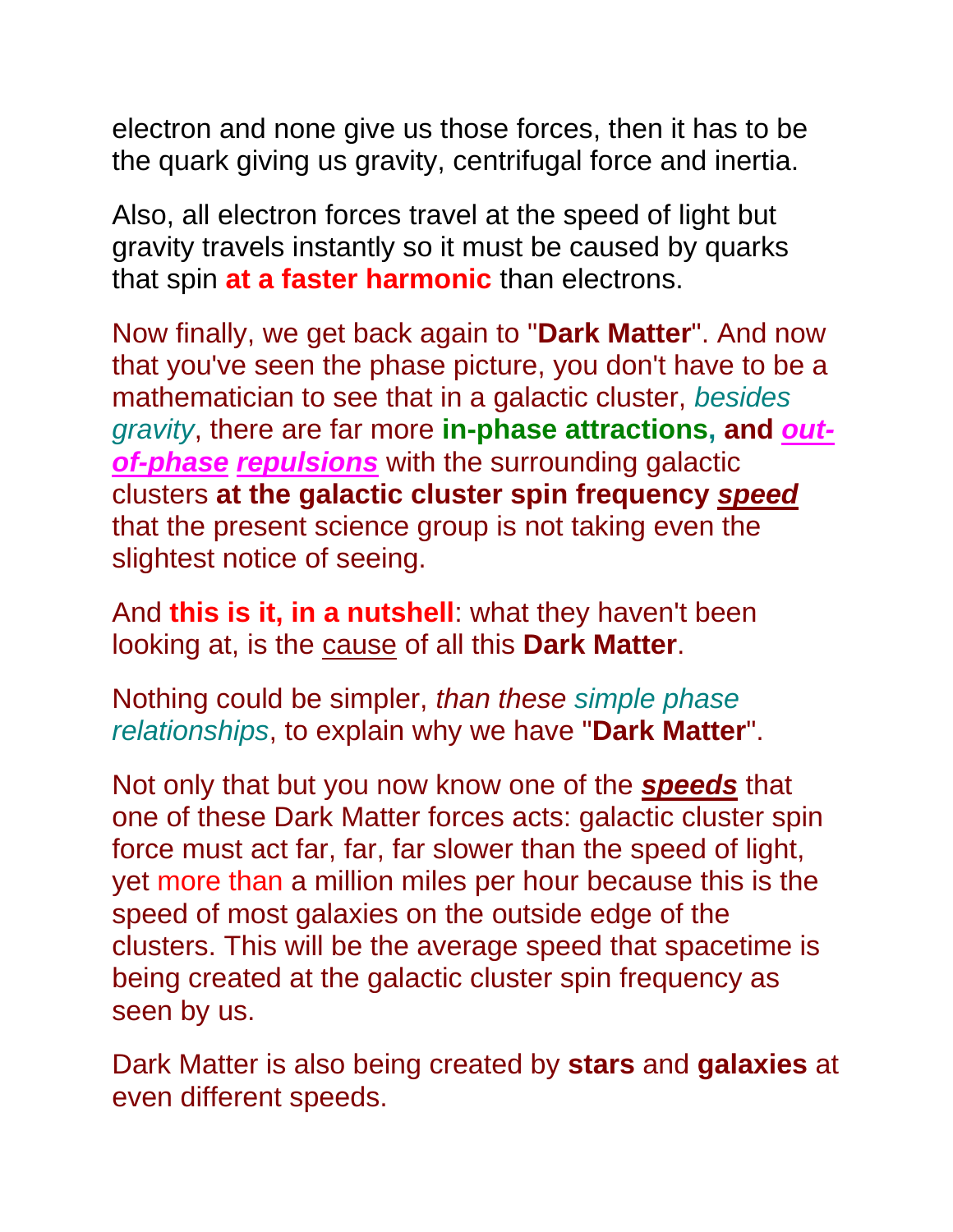What the establishment fails to see is that spacetime forces are being created via the spin frequency of ALL its spinning, standing wave entities, this includes quarks, electrons, stars, galaxies and galactic clusters. This means there are far more forces out there than gravitational and electrical forces.

There are also far more spacetime realms out there than the quark and electron spacetime realm.

That presents a real problem for us because, in the macrocosm, we are measuring through at least **three entirely different** spacetime realms! And will that also enter into our Dark Matter enigma?

Lots of work for you kids to do figuring all this out; I've done my share.

The reason there is so much space (Einstein's Cosmological Constant) between all these spinning entities, from quarks to galactic clusters, is that, in a spinning, standing wave universe half the forces CAN be in-phase attractive forces and half the forces CAN be outof-phase repulsive forces.

Therefore, this massive centralization of attractive forces — that we know we have — has a **good chance of equaling** this out-of-phase repulsive force density — that we know we have called Einstein's Cosmological Constant.

All electron forces are emanated at what we term "the speed of light", which is really — as we've seen herein the spin frequency of the electron.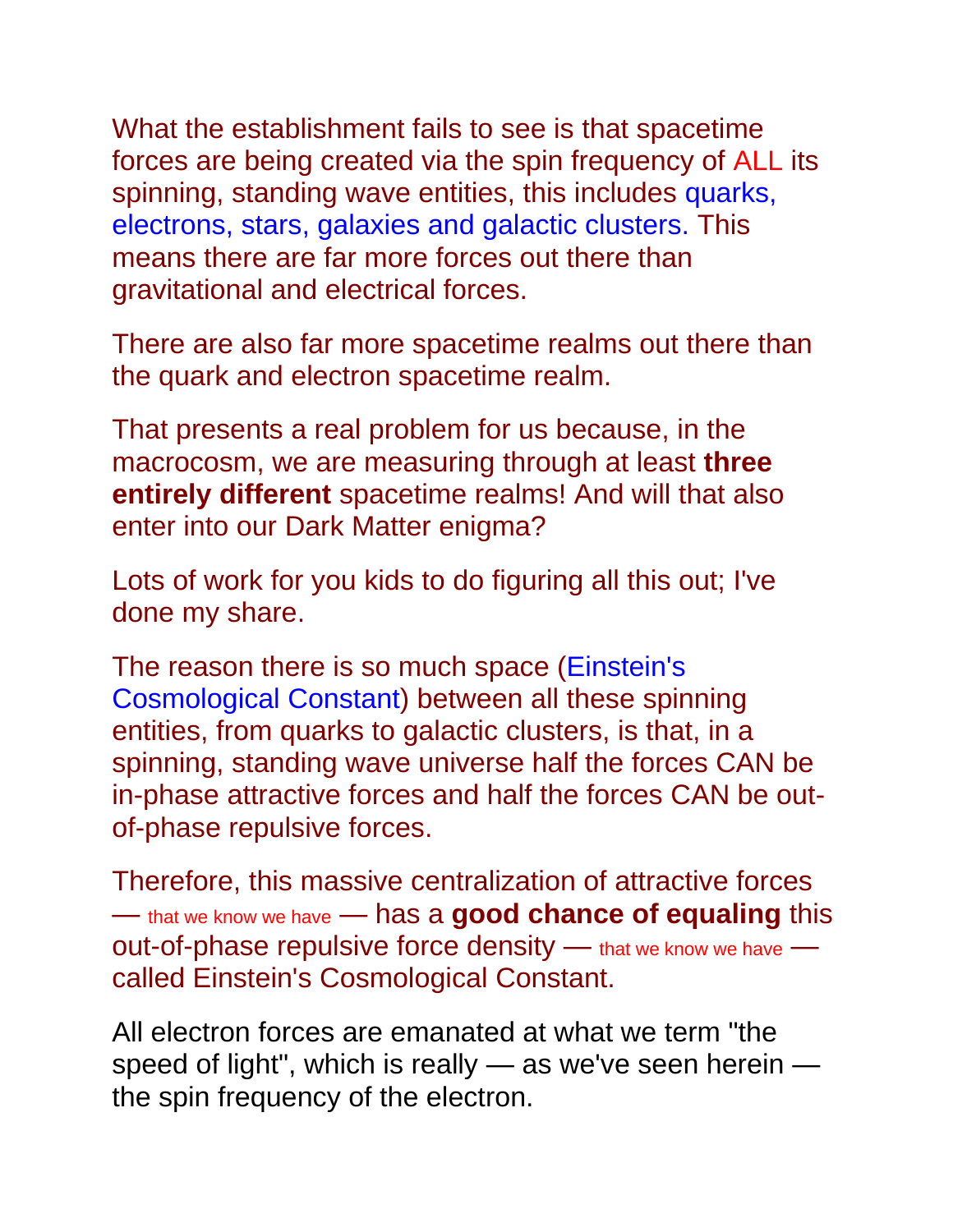Down quarks spin at ten times the electron's spin frequency (the tenth harmonic or  $c^2$ ) and this is why gravity, inertia and centrifugal force acts instantly as seen by us.

And without this one particular quark, we wouldn't have the atomic and molecular world we now have. It is this down quark *via its tenth harmonic spin* that stops electrons from being free electrons.

This is why our spinning, standing wave microcosm is so different from our spinning, standing wave macrocosm.

Back in 1950, while Einstein was still alive, I ground & polished, to a perfect parabola, a 6 inch telescope mirror for Linden High School and after I graduated, I gave them all my radio equipment that I had for my amateur radio station W2YDW. I knew, at that time, if our present science was absolutely right then we should be getting right answers **ALL** the time and not simply a fraction of the time.

In those days I listened attentively to everything Einstein said, but even then I saw if quantum theory was right, then field theory had to be questioned. I couldn't understand why it was the reverse with Einstein, where he fully accepted field theory but claimed quantum theory was not complete. It wasn't until 1954 that Einstein reversed course. I'll have to look back through my own papers to see precisely when I finally saw the error of believing we could use the field concept to get the BIG PICTURE of how to unify the forces.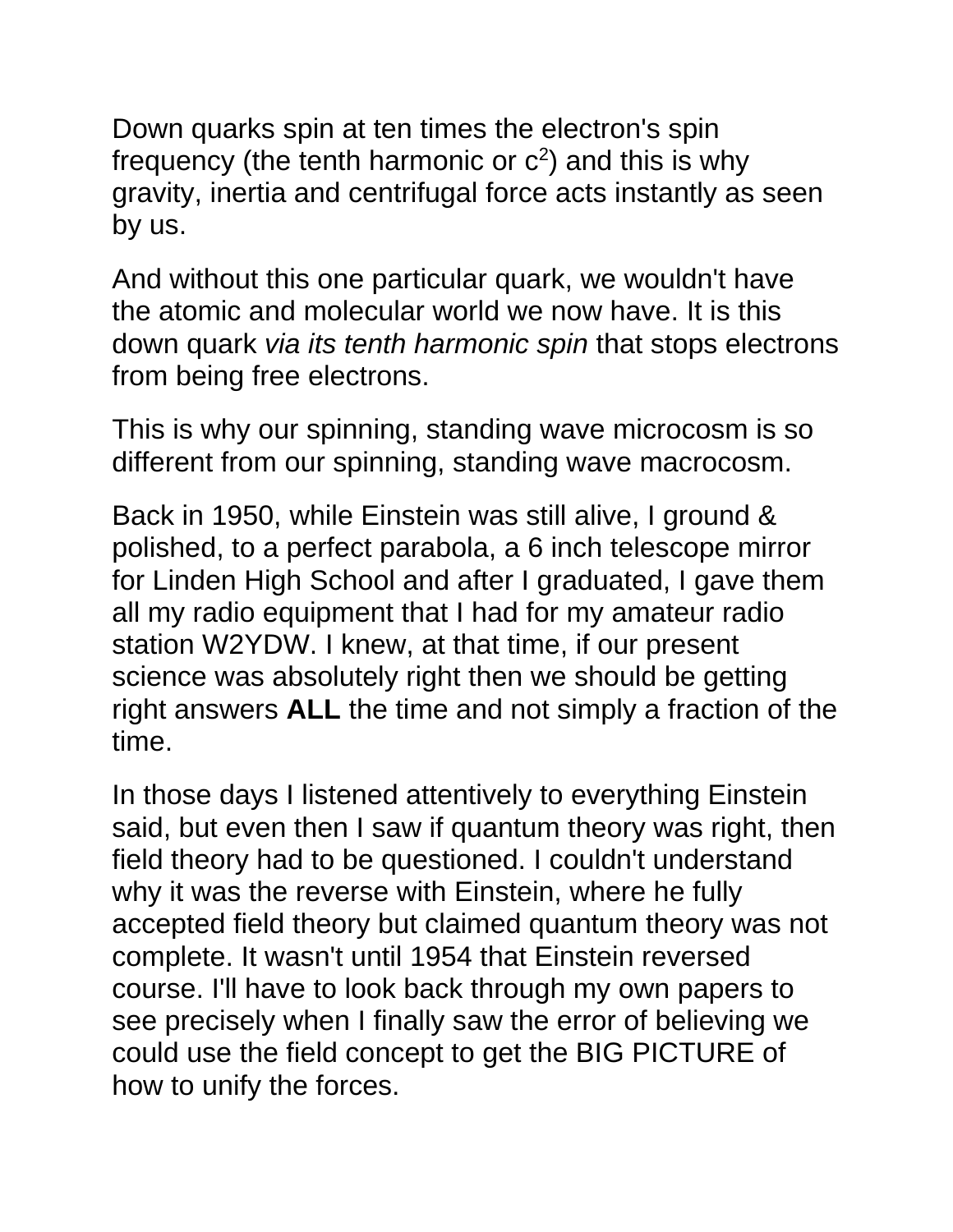Today, I consider myself very lucky indeed to have lived in those wonderful days and to have had over four score and 4 *(84)* years, of good health, and to have found out **exactly** why — using field theory — we haven't been getting **ALL** the right answers **ALL** the time.

And the reason for that is, we haven't been considering **ALL** the various, entirely different forces by using the field concept. **So let's forget the field concept** and look at this extremely important **concept of Ampere's**, that the establishment seems to have entirely forgotten about:

Ampere showed us that when an electrical current was put through two parallel wires in the same direction (**in-phase**) then those two wires would **attract**.

Ampere also showed us if electrical currents went through those parallel wires in opposite directions (out-of-phase) then those two wires would repel.

If these **laws Ampere gave us** are seen as phase symmetry laws then they explain magnetism, AC & DC electric motors and the entire microscopic particle world *including gluons* far, far better than Maxwell's field theory ever could. Phase symmetry even explains, *believe it or not*, Gravity. And it explains precisely how *Quantum Entanglement* works as well. Phase symmetry, therefore, not only unifies the forces but *finally* also shows us exactly what (spacetime) really is.

Let's take a look at what Ampere showed us almost two hundred years ago: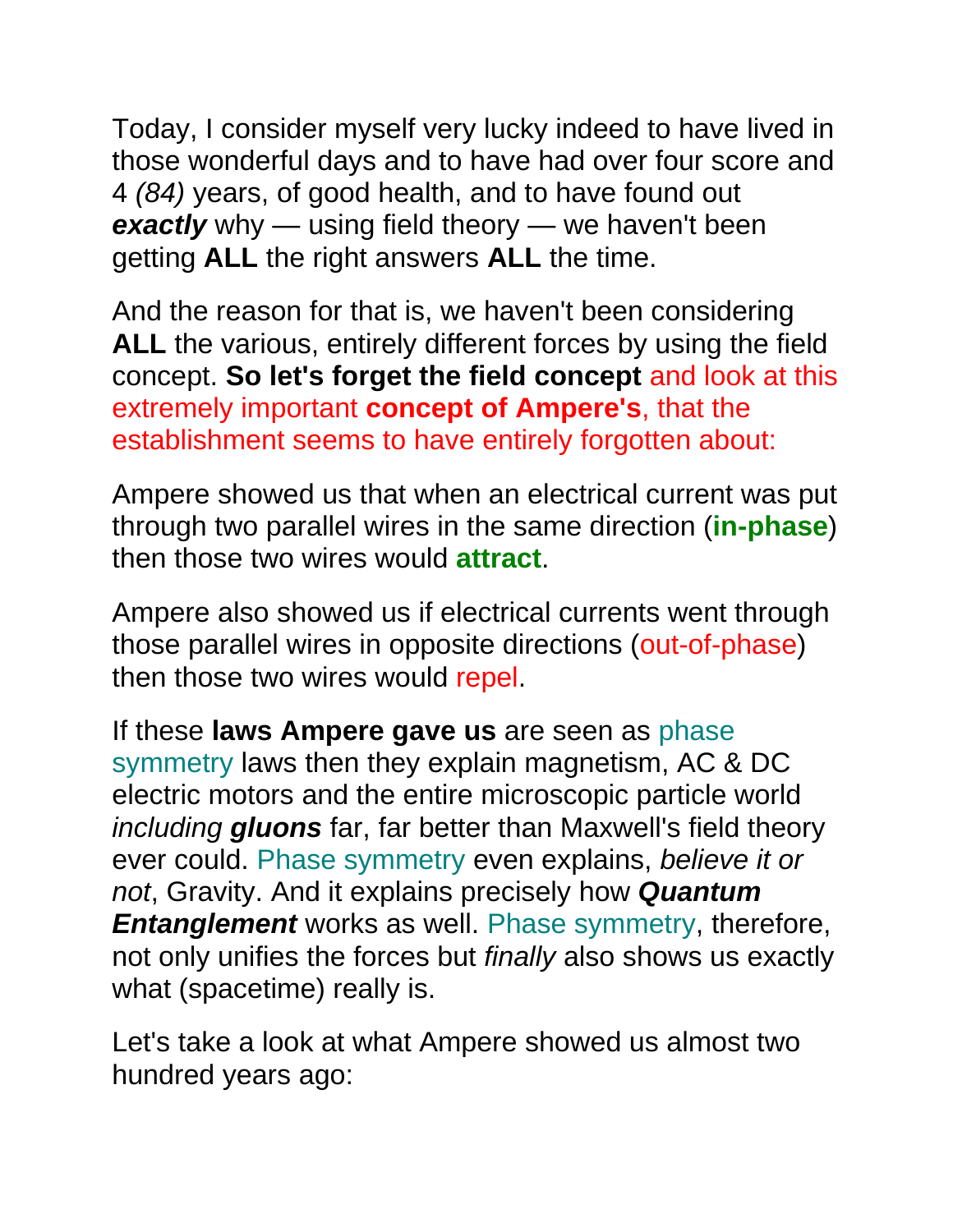Copied from Encyclopedia Britannica DVD 2013, "... Had Ampère died before 1820, his name and work would likely have been forgotten. In that year, however, Ampère's friend and eventual eulogist François Arago demonstrated before the members of the French Academy of Sciences the surprising discovery of Danish physicist Hans Christiaan Ørsted that a magnetic needle is deflected by an adjacent electric current. Ampère was well prepared to throw himself fully into this new line of research.

Ampère immediately set to work developing a mathematical and physical theory to understand the relationship between electricity and magnetism. Extending Ørsted's experimental work, **Ampère showed that two parallel wires carrying electric currents attract or repel each other, depending on whether the currents flow in the same or opposite directions, respectively.** ..." (**My** bold lettering.)

If you look up "Ampere's laws" on the internet today you will get electrical laws quite unknown to Ampere. Yes, Ampere was the first to equate the forces associated with these laws you will find on Google but Ampere did his calculations with long wires; he didn't even know about electrons. There was no such thing as voltage or amperage back then. Current flow (amperage) is named after Ampere.

Just about half a century ago Scientific American published a good account of Ampere's long wire laws. I remember reading it like it was yesterday. Part of it went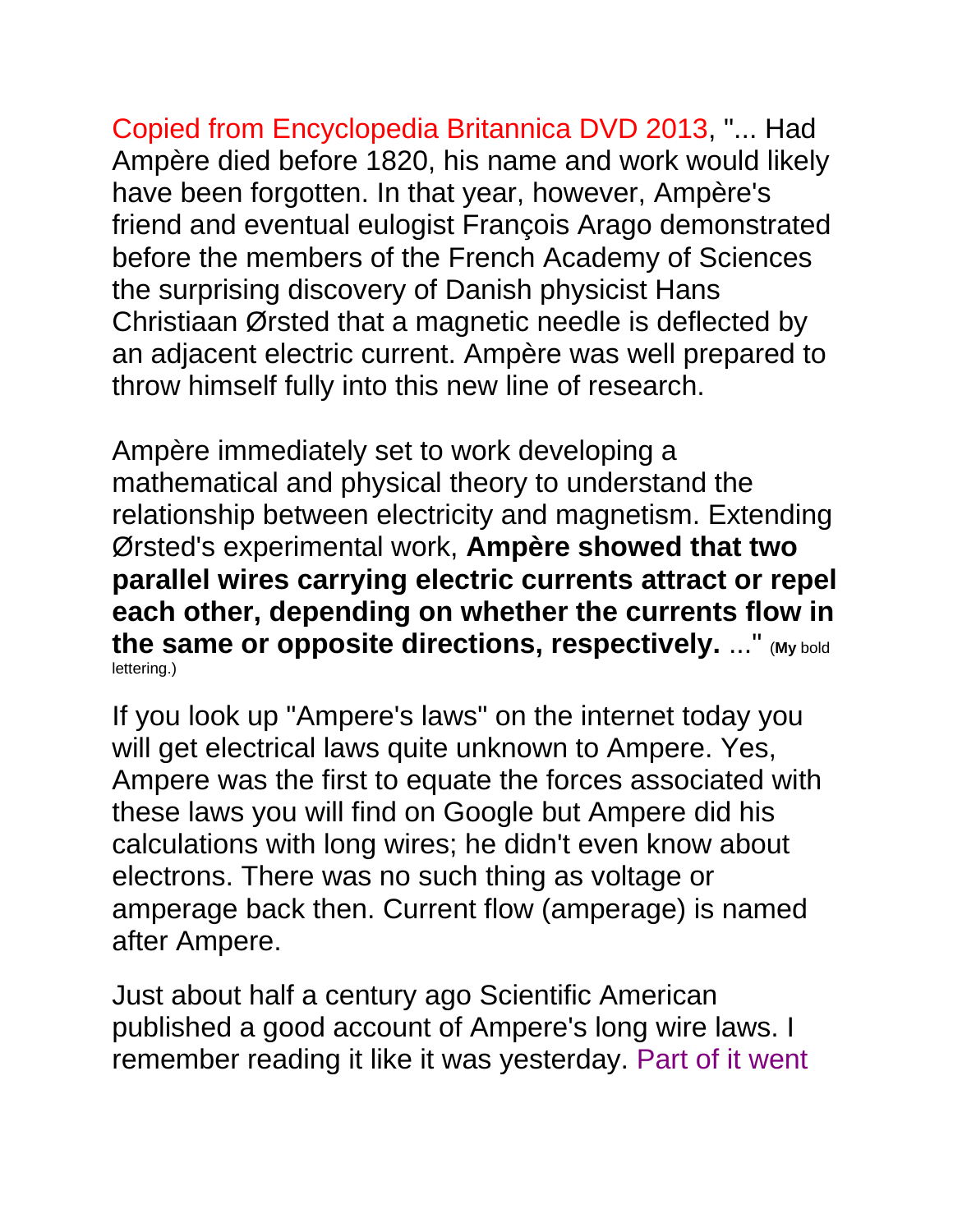like the aforementioned Britannica statement or something like the following:

Ampere discovered that whatever was coming out of his batteries when put the same direction through two parallel long wires made those wires attract each other.

If this substance (later found to be electrons) was put through these long parallel wires in an opposite direction, in each wire, then these long wires repelled each other.

So basically what Ampere gave us was a *simple* relative motion law.

But you'd never know that — or even believe that — if you looked up "ampere's law" in a search engine. Try it. You'll see! And this is the big problem, getting the right facts today when EVERYTHING is now all confused with the Faraday-Maxwell field rules and field math.

You could also see Ampere's laws as "phase" laws. If the current through two parallel long wires is moving the same direction or "**in-phase**" then these wires will **attract**. If the current through these two parallel long wires is moving in opposite directions or "out-of-phase" then these two wires will repel.

If you see Ampere's laws this way then Ampere gave us the initial concept of phase symmetry which is exactly what Einstein looked for his entire life. This simple model called phase symmetry unifies all the invisible forces.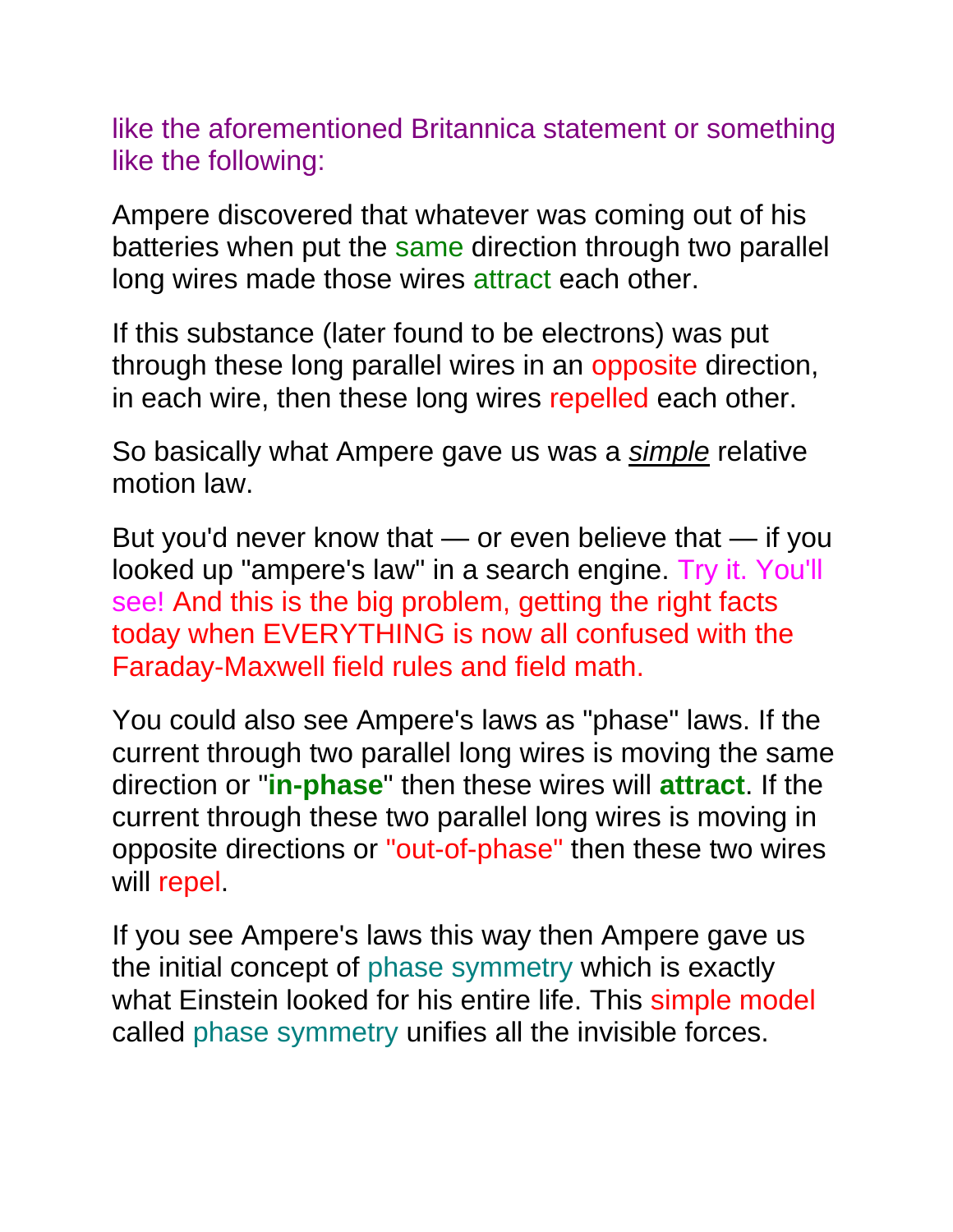Mathematician Stephen Wolfram said, "Math can only explain simple things but a simple model can explain a complicated universe."

Phase symmetry gives us the "phase" simple model answer to a Theory of Everything: *[Ampere's Laws -](http://rbduncan.com/Ampere.htm) that apply to SSSWR<sup>s</sup>*

What is absolutely astounding is that phase symmetry not only simplifies but clarifies this entire complicated universe in both the microcosm and the macrocosm. It's utterly amazing!

To learn exactly **WHY** we have all these things, you will have to learn what it's taken me many years to learn:

Even though this firm belief in fields have given us some spectacular insights, such as Einstein's General Relativity, phase symmetry makes it crystal clear that field theory has prevented us from seeing the big picture of what is really going on.

If we have done what we have with these half baked rules of science that we have now, just think what we will be able to do once math is developed for these true science phase laws.

Phase symmetry ends up with the inverse square rule, the same as field theory, but obtains it a different way with impedance matched, resonant quantum bound pairs and the Milo Wolff limit *(Hubble limit for the electron)*.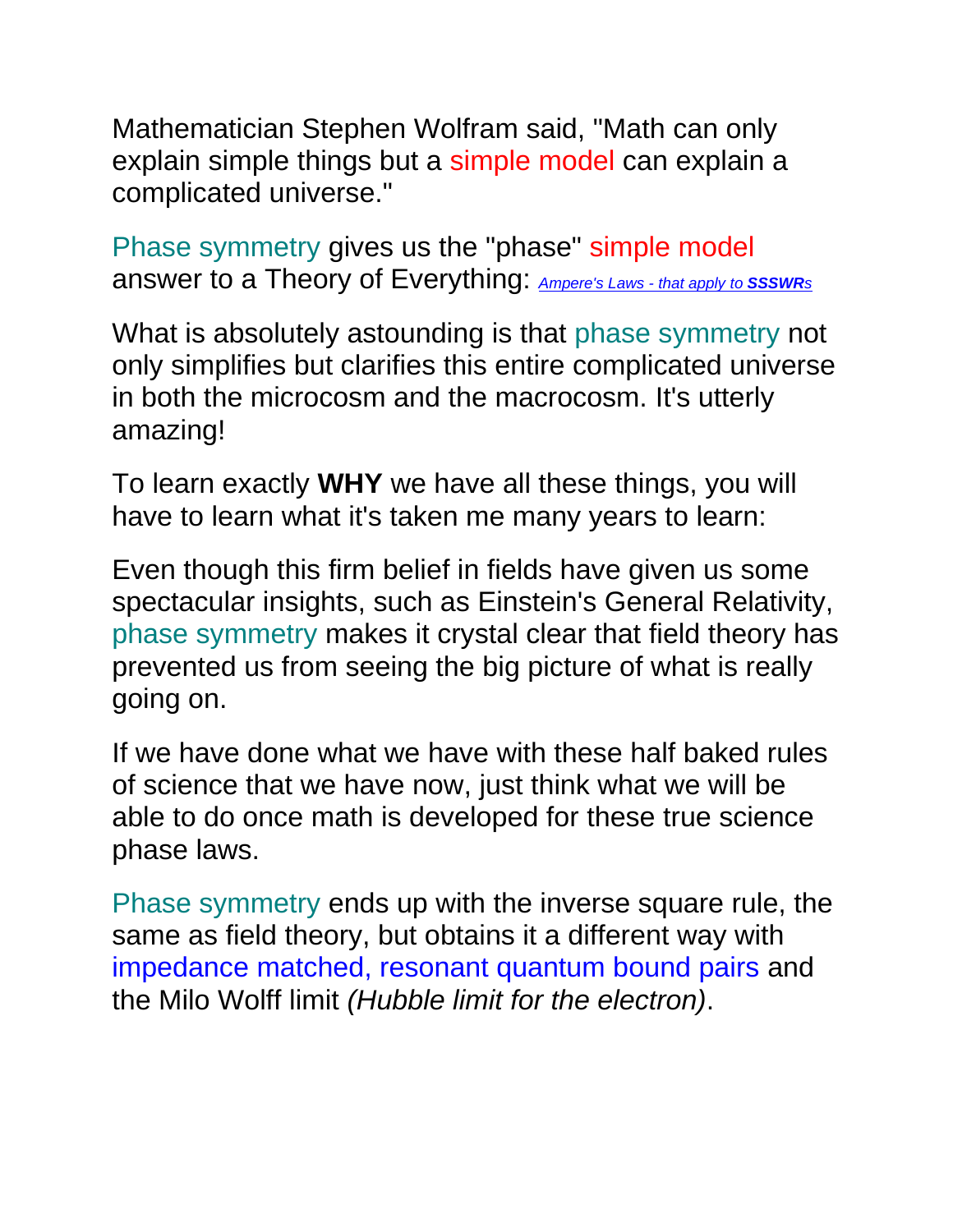The Milo Wolff limit is needed with all these impedance matched, resonant bonding pairs because these bonds **do not lose any of their strength with distance**:

This is why your eye receives full quantum packets of energy no matter how far a star is in the distance.

This is a **fact** that even the establishment believes.

#### *This fact alone should make you wonder about field theory.*

Back to these quantum bonding pairs; these pair bonds of their CLOSEST SIDES can be effected in TWO WAYS: the first way is the STRONG force way when both entities spin the same direction, at the same EXACT frequency on the same EXACT spin axis. The second way is the WEAK force way where both attracting entities spin in opposite directions giving the strongest of the weak forces when both spin in the same plane, with only their CLOSEST SIDES going in the same direction (light energy transfer method).

However, the **number** of bonding **pairs** drops off inversely with the square of the distance: thus, phase symmetry ends up with the inverse square rule the same as fields do.

And this is because the NUMBER of direct paths or holes where this binding linkage, can take place also falls off *inversely with the square of the distance.*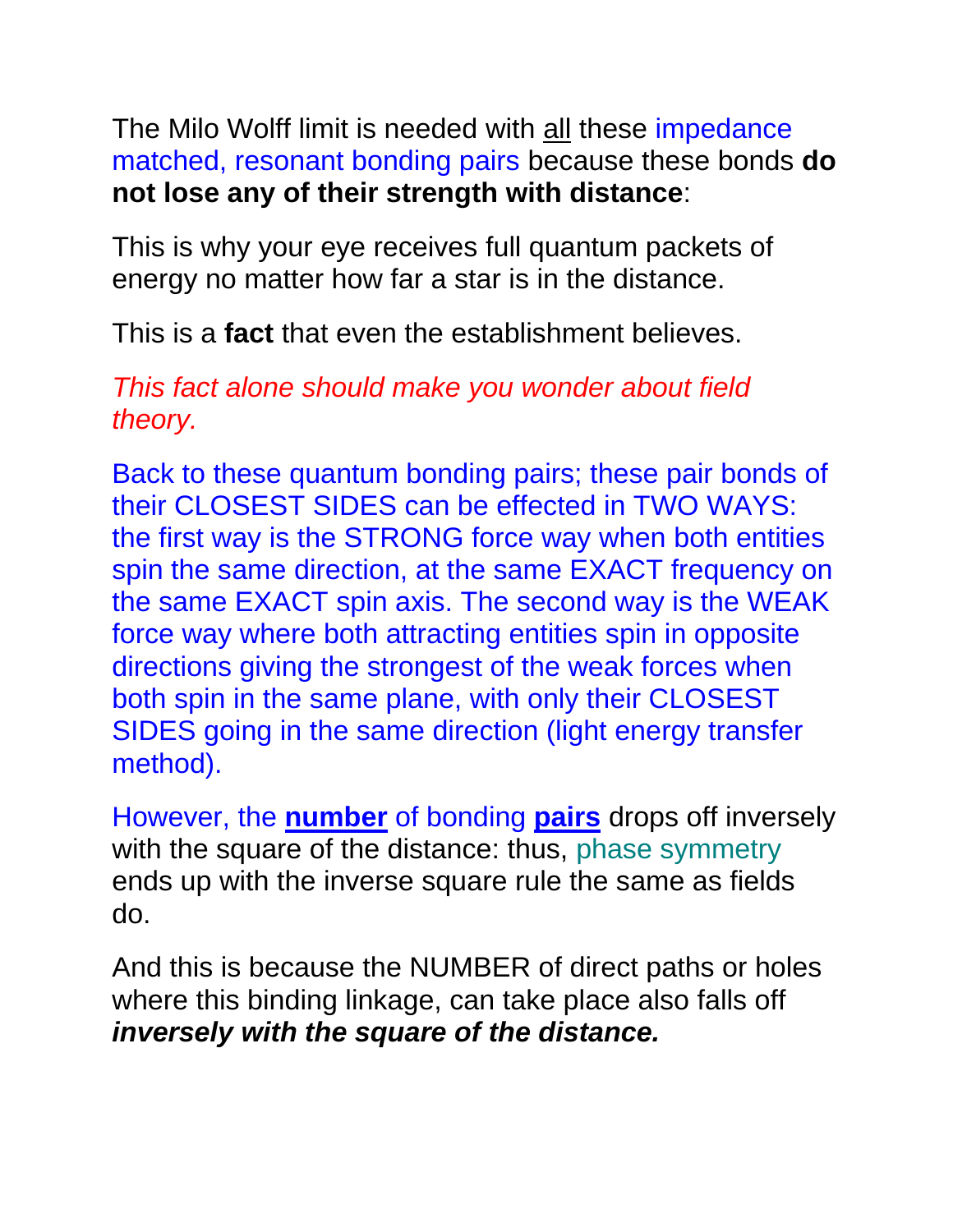#### **This is why we were tricked into believing in field theory.**

We have also been tricked into believing that this is only a frequency universe in the microcosm. I'm afraid it is a frequency universe all throughout and that's why we need these phase symmetry "phase" rules instead of field theory.

Too few seem to realize that Dr. Milo Wolff has proven the electron is a spinning, scalar, standing wave: once scientists see that the quark is too, then a brand new look at our macrocosm is needed because elements there indicate it too is obeying these spinning, scalar, standing wave phase symmetry phase rules exactly as in the microcosm: **and this is truly a revelation.**

What we see as the microcosm, are higher frequencies than we are tuned to. What we see as solid, is the frequency we are tuned to. The macrocosm, that we see as larger, but with enormous space between all these spinning things, is a lower frequency than we are tuned to.

ALL of these spinning entities, quarks, electrons, stars, galaxies, galaxy clusters, super clusters, etc. obey identical phase symmetry "phase rules" via their spin frequencies. And the higher the spin frequency the higher the energy. The quark has the strongest force and the fastest spin frequency.

Once you **know** your smaller building blocks are spinning, standing waves and you see the larger building blocks —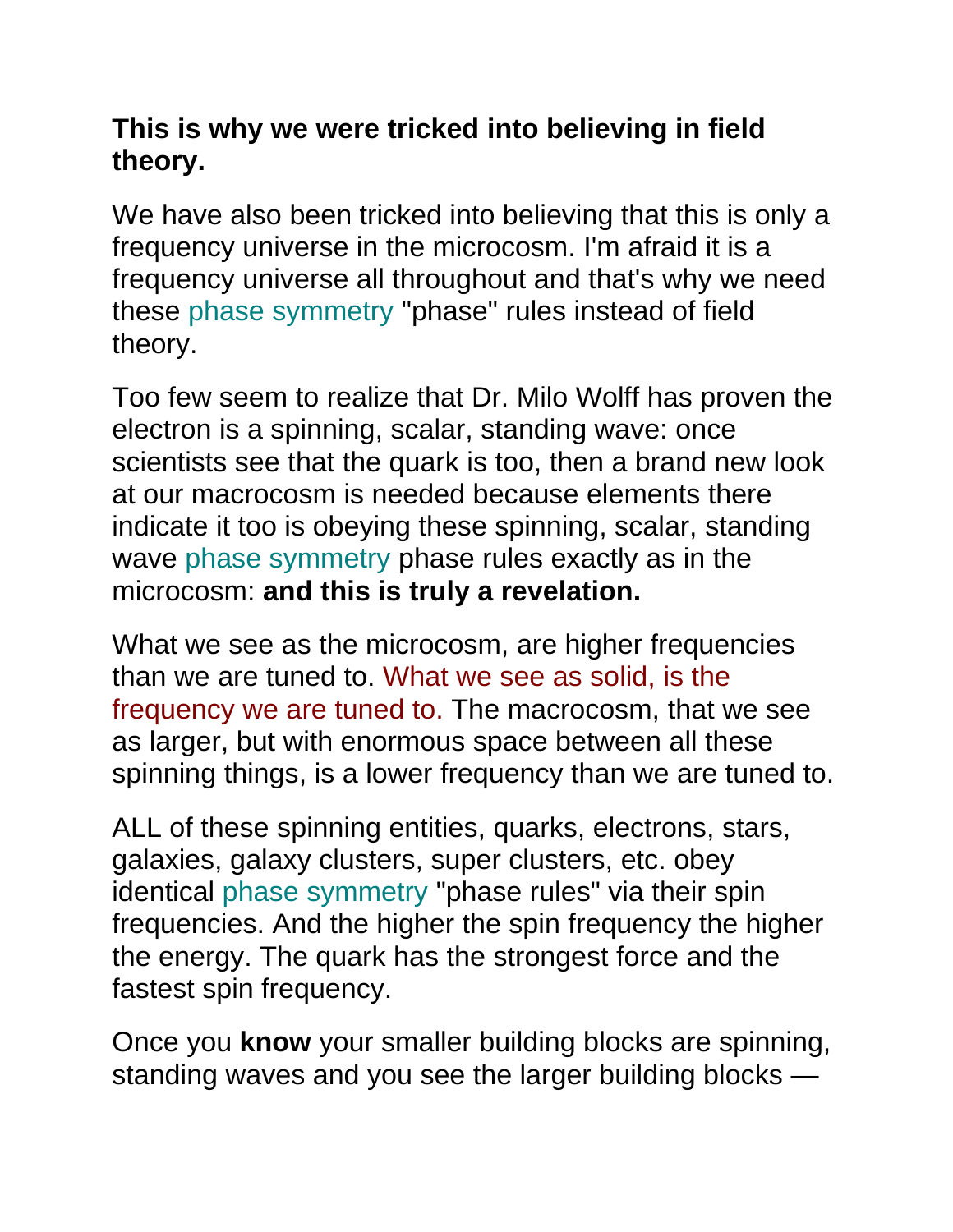stars, galaxies, galaxy clusters and super clusters — also spinning then you **know** what your larger building blocks really are. (If it walks like a duck and quacks like a duck then it's a duck.)

Stars, galaxies and galactic clusters are not as SCALAR as free electrons because their sizes are different and their spin frequencies are too close to each other: this results in more unbalance as well.

Even with that unbalance, indeed, these all are spinning, standing waves: I do believe that my good friend Dr. Milo Wolff got it right!

We sense that we are built of quarks and electrons. This works in a standing wave universe as well, where the higher frequency standing waves build the lower standing wave structure. The reason for this is that higher frequencies have higher energy than the lower frequencies. We can count, at least, six of these spin frequencies going from quark to super cluster but how many this universe contains, no one knows.

#### **I promised you a SIMPLE MODEL of our universe and here is its BIG PICTURE:**

Our universe is nothing but spinning, standing waves at different spin frequencies, producing different spacetime realms at those different spin frequencies; it uses attractive in-phase binding **both** to transmit energy and to help build mass (spacetime) along with out-of-phase repelling forces.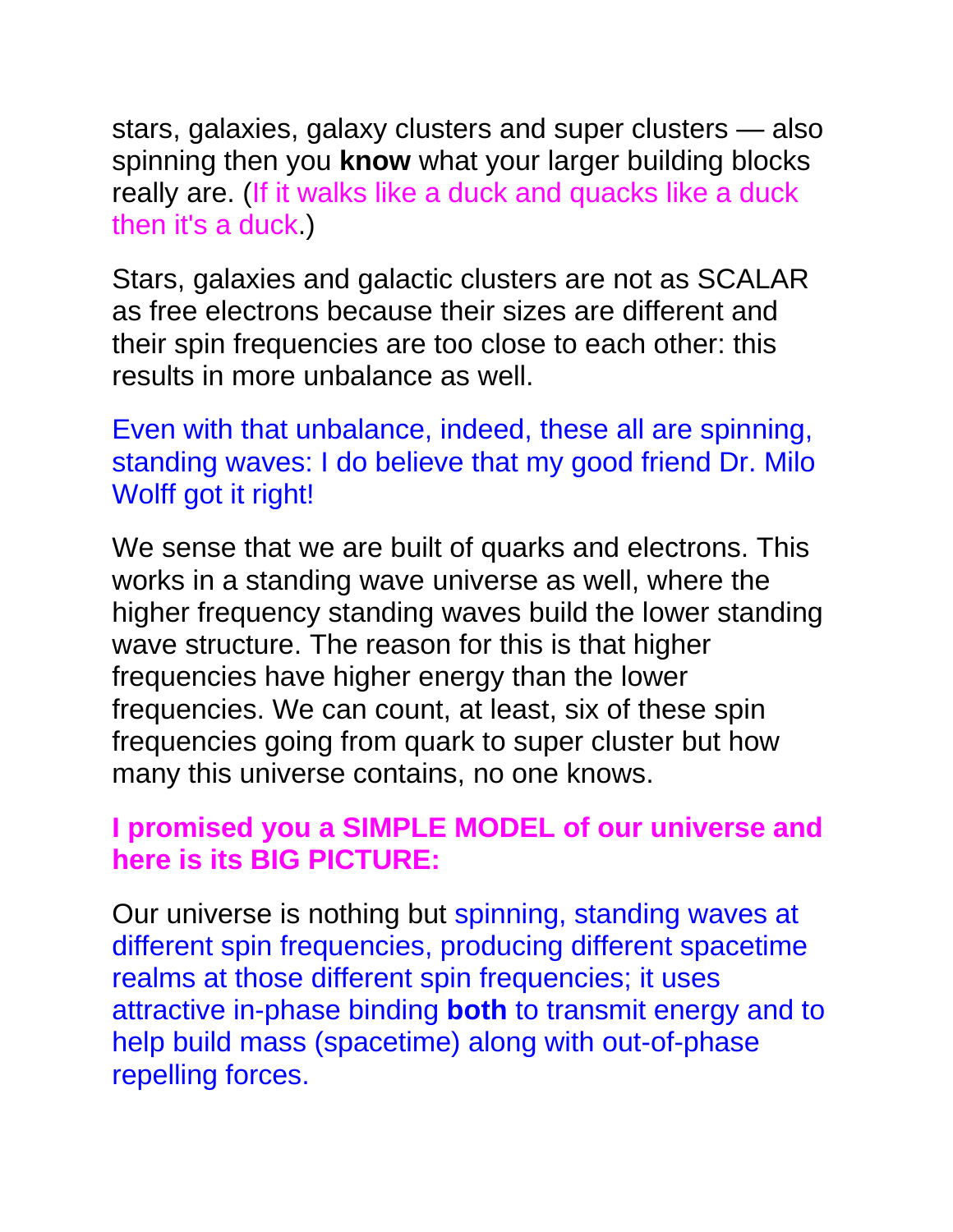Spacetime (pure vacuum space) can also be built from only out-of-phase repelling forces. It's that simple, really.

Where field theory sweeps the quark strong force under the rug *(strong force containment)*, phase symmetry doesn't have to because it is this quark spin along with impedance matched, resonant momentary bindings that give us not only gravity but all the inertial forces as well.

The quark obeys the **same** phase symmetry "phase" rules that electrons, stars, galaxies, galaxy clusters, super clusters, etc. use.

We know the maximum star rotation period to be 30 days and our galactic rotation period to be 240 million years: these are several billion cycles apart.

But the separation between the star spin frequency and the electron spin frequency must be more than that or else we could detect the electron's spin frequency: it's above our detecting range.

Thus the spin frequency norm between each of these entities might be more than **many** trillion **cycles**.

All attractions (that we know about) come only via in-phase impedance matched, resonant bonds.

This means, "a certain **in-phase mass of the binding pair has to match** at the very instant that the bond is made and energy is exchanged."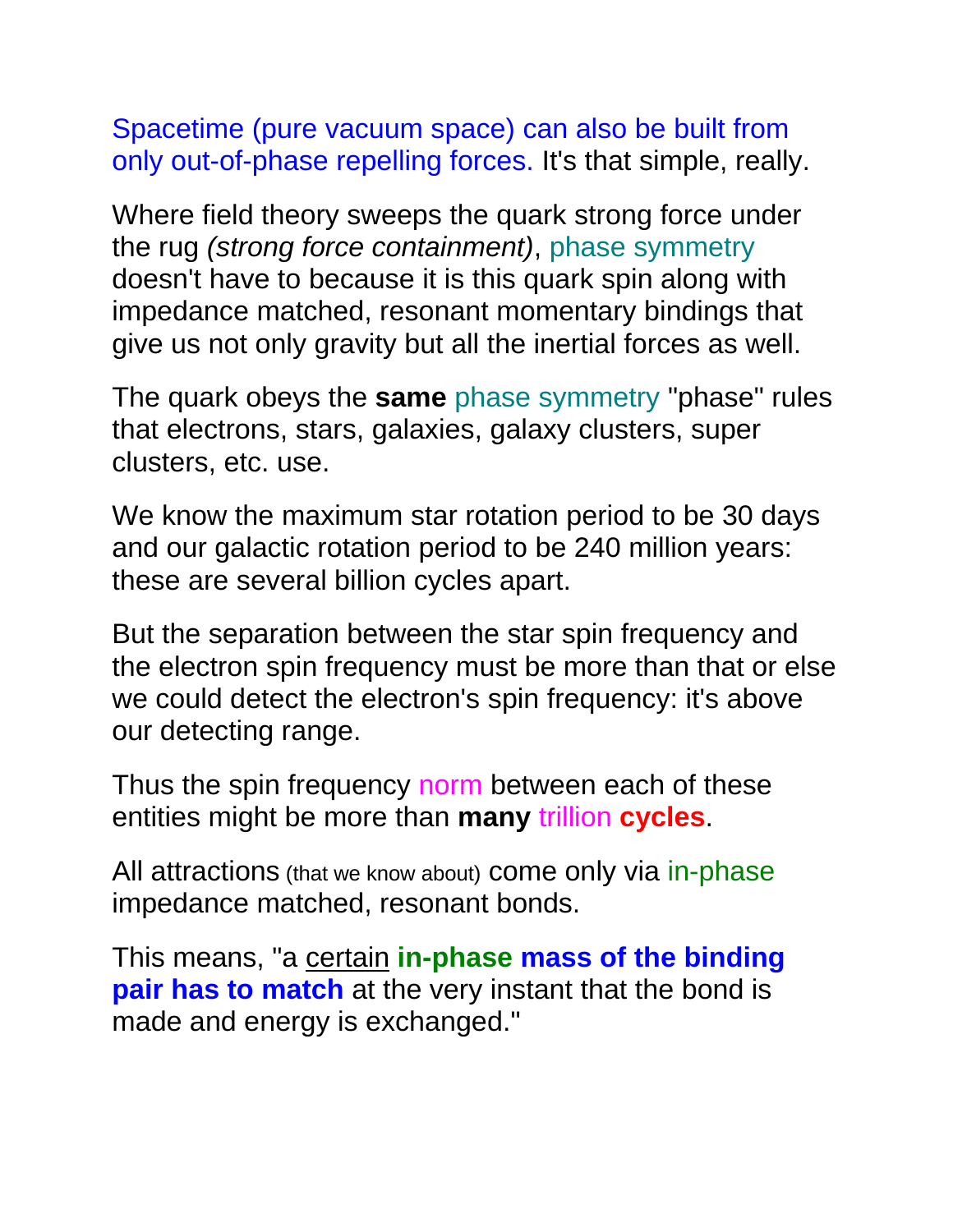Phase symmetry eliminates fields and all the force carrying particles of those fields: the bubble chamber evidence of force carrying particles now have to be seen as evidence of an entirely different spacetime distortion from a particle.

If an electron on a distant star is spinning clockwise in the same exact plane as a counter-clockwise electron in your eye then a tiny portion of their closest sides are **in-phase** and the mass of that tiny portion **in-phase** is the quantum of light energy that comes into your eye: but both of those tiny portions must have the exact same mass or there will be no "Quantum Entanglement" bonding or energy being transferred.

That quantum of light energy came, that long distance, to your eye with no energy loss whatsoever; the reason for this is that Einstein was right and **spacetime** is NOT continuous: it is built of quantum chunks. **It has holes**.

There are vast distances between all these spinning entities in both the microcosm and macrocosm enabling these lengthy wormholes.

There is no such thing as energy loss when electrons transfer energy (*bind together*) through these **spacetime** holes!

Once more: there is no energy loss through spacetime holes!

**How can field theory be justified if there is no energy loss through these spacetime holes?**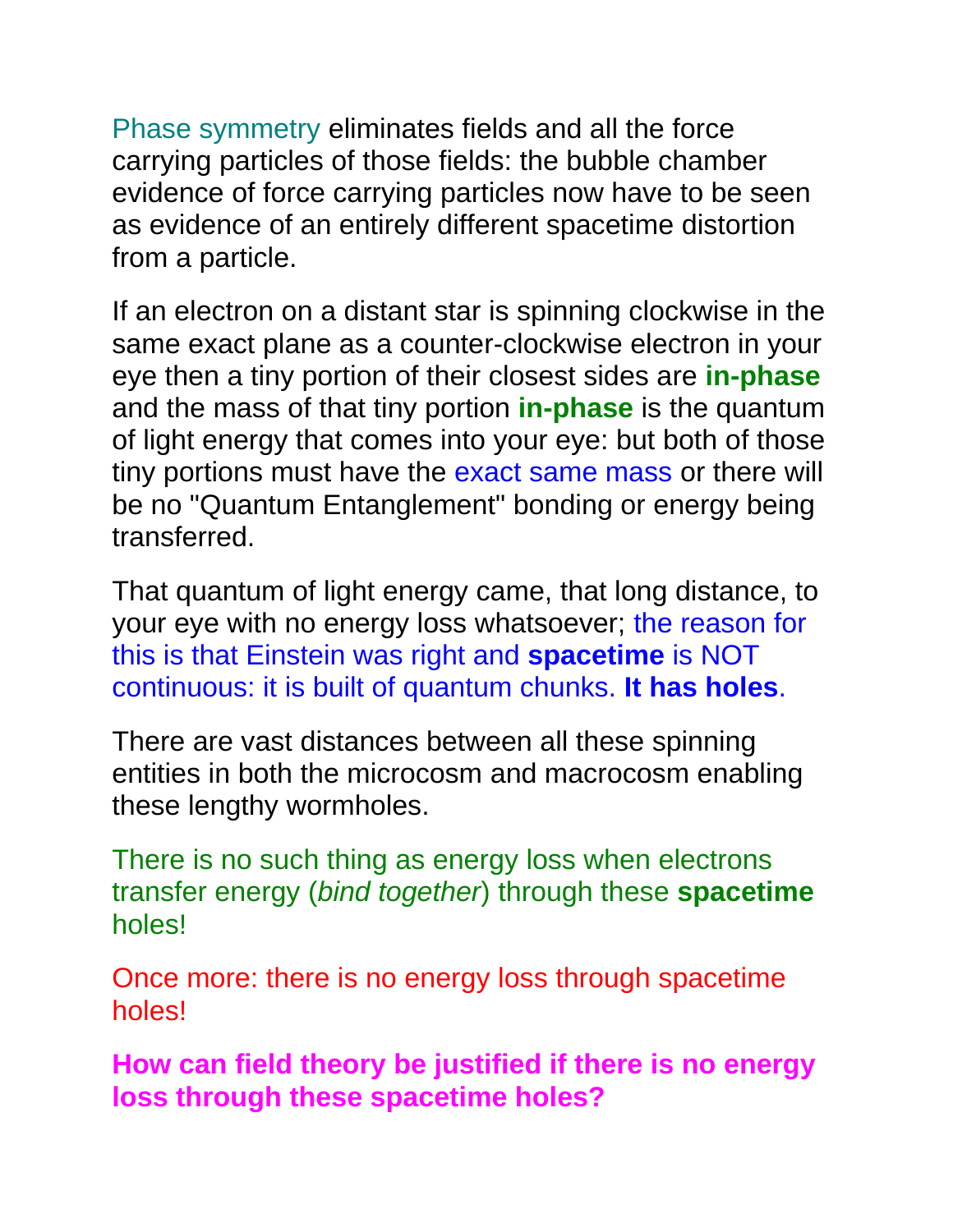PROOF of the above is that **ALL energy exchanging bonds have the same strength regardless of the distance!** It's only the **number** of bonding pairs that decrease inversely proportional to the distance squared.

There are electrons in your eye that are set up to quickly shift binding between binding with electrons on that star and then shift back to closer binding with other electrons in your eye giving you a quantum of light energy, every shift. At the instant of transfer as the electron on the star transfers this quantum of energy — *the star in the higher energy level instantly replaces it* — and few today realize all energy transfers work exactly this way.

Every time your eye electron binds with an electron in the star, via "Quantum Entanglement", it gains a quantum of inertial mass *(equal to a quantum of energy)*. When it shifts back to closer binding with your senses, you receive this quantum of light energy. There are many of these electrons in your eye first gaining mass by binding with the stars then shifting that energy to your senses by binding back locally with your senses — *and doing that over and over again* — many thousands of times per second.

Einstein showed you space could be distorted. I'm showing you that space exists because of out-of-phase forces. And it's not simply space; it's spacetime because as we look through the Hubble telescope into space, we also are looking back into time.

Space (space-time) is not uniform nor is it empty: it's built of quantum chunks similar to energy. Except each space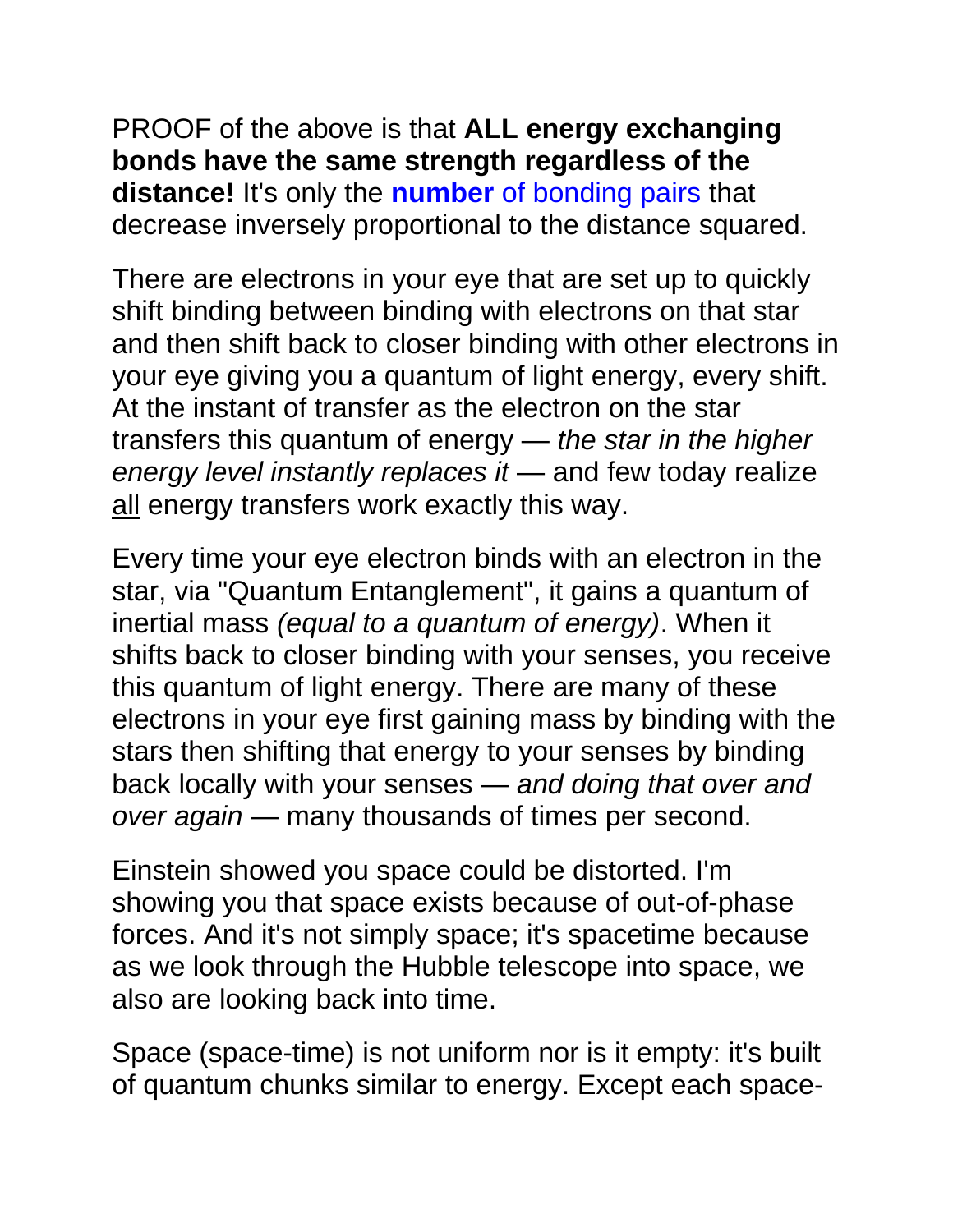time quantum chunk is an out-of-phase repelling pair, the exact opposite of an **in-phase** binding energy pair. Electrons and quarks that bind find a "wormhole" through those quantum, repelling pair, chunks of space.

There is a 50% chance these spinning, standing wave entities can be either in-phase or out-of-phase together. This give the *possibility* of the **total energy** of all the IN-PHASE *attractive force* binding quanta in this universe equaling the **total energy** of all this OUT-OF-PHASE, *repulsive force*, spacetime structure of this universe.

\* \* \*

Here, and especially in my other internet papers, I've given a very good picture — better than anyone has yet — of the structure of **all** these IN-PHASE attractive and binding energy forces, how they work, and why field theory cannot be used to unify them.

\* \* \*

I've also shown how all these out-of-phase entities give us spacetime (space), but it is this OUT-OF-PHASE spacetime structure, containing Dr. Milo Wolff's spinning, standing waves, that still eludes us in perfectly explaining the cause of what we see as space and time.

Even though we now have the big picture, the exact linkage model of these out-of-phase **repulsive forces**, along with these spinning, standing waves, is somewhat yet an enigma. However, I've shown **WHY** we see this entire spacetime assembly as the individual components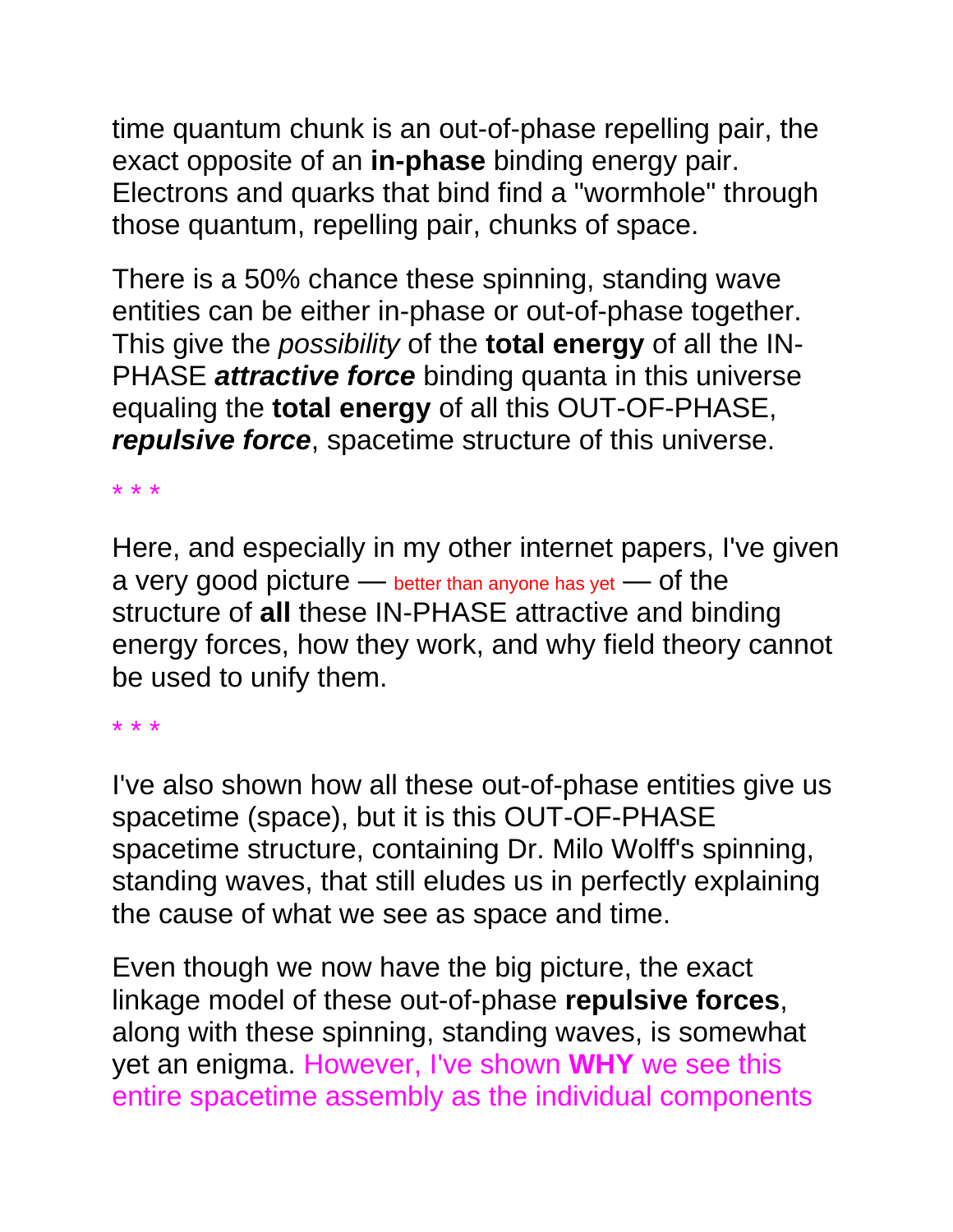of space and time, thereby unwrapping some of this mystery wrapped inside an enigma, but more needs to be done. All scientists should be working on this mystery/enigma now: few are.

Now, thanks to Dr. Milo Wolff — who taught me much and also to Stephen Wolfram — who made me work harder — this is the best model or BIG PICTURE of our universe that anyone has so far published.

You saw, part of the picture, herein that phase symmetry tells us what General Relativity tells us. But by reading my other books and papers, you'll see even more: phase symmetry shows us why mass can be converted into energy and why energy can only be delivered in quantum sized amounts. Also phase symmetry shows us what inertial mass really is and how Ernst Mach was right: surroundings are very much involved. Phase symmetry shows us why we have centrifugal force. It shows us why we have gyroscopic action and it does a much better job of explaining all these things than present science does.

This PAGE DATE: July 7th 2017 *[DPFJr](http://rbduncan.com/DPFJr)*

This page in htm: - *[darkmtr.htm](http://amperefitz.com/darkmtr.htm)*

Also this page in Word: - *[darkmtr.doc](http://amperefitz.com/darkmtr.doc)*

And also the page in Adobe pdf: - *[darkmtr.pdf](http://amperefitz.com/darkmtr.pdf)*

P.S.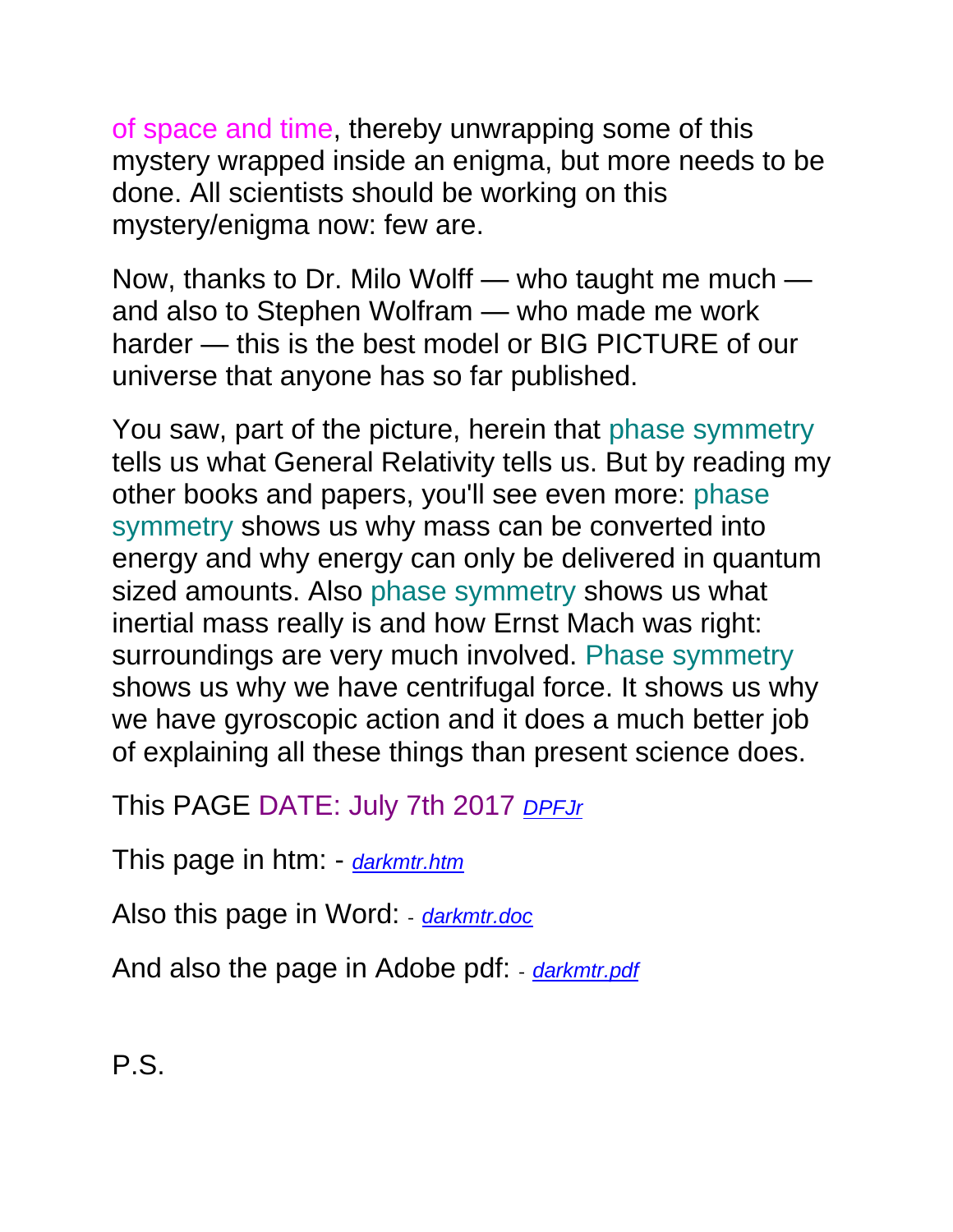To keep this page short I had to leave out many more interesting things, but you will have to click on the following links and spend a lot more time reading to see those.

*See: [Phase symmetry makes quantum theory more complete. 12-02-2013](http://amperefitz.com/phase.symmetry.htm)*

Phase symmetry makes quantum theory more complete. 12-02-2013 also in Adobe.pdf - *[phase.symmetry.pdf](http://amperefitz.com/phase.symmetry.pdf)*

#### **For the LATEST** Click: *[http://www.amperefitz.com](http://www.amperefitz.com/)*

*or [http://www.rbduncan.com](http://www.rbduncan.com/) which was really the very first web page showing us what was actually going on in our universe.*

*And of course - click this following link: <http://www.rbduncan.com/toprule1.htm>*

AND 4 Decades of Fitz's papers:

*[4 Decades of writings of Daniel P. Fitzpatrick Jr.](http://www.rbduncan.com/4.decades.htm)* 

Anyone may copy and paste this complete presentation to their web page providing they paste it in its entirety.

To paste any of my pages to your desktop in their entirety, FREE, do as follows.

- 1. Right click *link* to page.
- 2. Click send target as.
- 3. Click save.